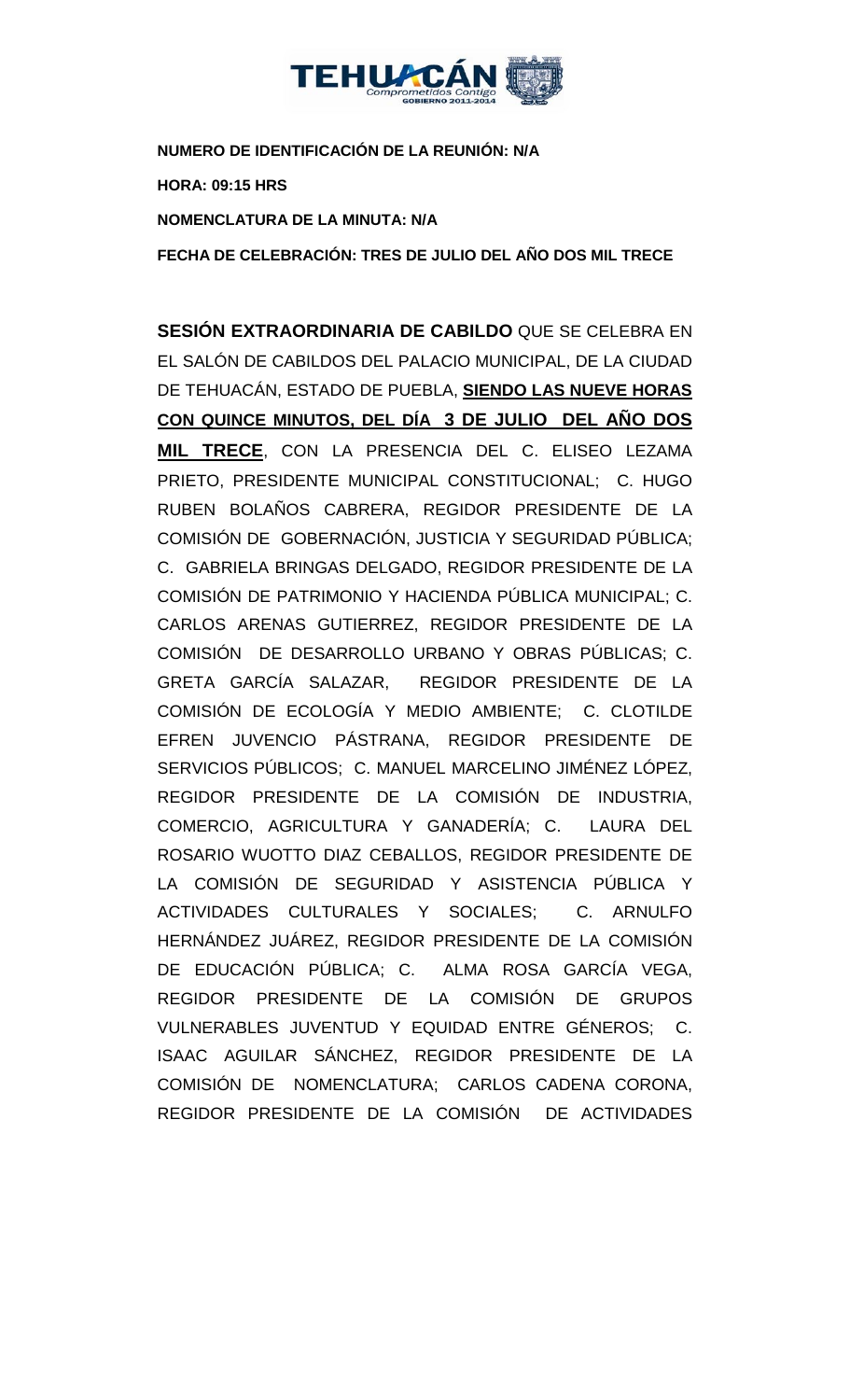DEPORTIVAS; C. ENRIQUE BUSTOS FLORES, REGIDOR PRESIDENTE DE LA COMISIÓN DE PATRIMONIO HISTÓRICO; C. LIC. ROBERTO IVÁN LINARES CHÁVEZ, SÍNDICO MUNICIPAL, ASÍ COMO EL C. DR. JOSÉ ORLANDO CUALLO CINTA, SECRETARIO DEL AYUNTAMIENTO QUIEN DA FE.---------------------------------------------

UNA VEZ QUE SE HA PASADO LISTA DE ASISTENCIA SE INFORMA LO SIGUIENTE:

NO SE ENCUENTRA PRESENTE EN ESTA SESIÓN DE CABILDO LA REGIDORA GRETA GARCÍA SALAZAR.

SEÑOR PRESIDENTE LE COMUNICO QUE SE ENCUENTRAN 13 DE LOS MIEMBROS DEL CABILDO, POR LO ANTERIOR SE DECLARA EL QUÓRUM LEGAL PARA CONTINUAR CON LA PRESENTE SESIÓN DE CABILDO.

EL C. DR. JOSÉ ORLANDO CUALLO CINTA, PROCEDE A DAR LECTURA AL ORDEN DEL DÍA, MISMA QUE CONTIENE LOS SIGUIENTES PUNTOS:

#### **1.- APERTURA DE LA SESIÓN**

#### **2.- LISTA DE ASISTENCIA**

#### **3.- DECLARATORIA DEL QUÓRUM**

#### **4.- COMISIÓN DE DESARROLLO URBANO.-**

- ANÁLISIS, DISCUSIÓN Y EN SU CASO APROBACIÓN DEL DICTAMEN QUE VERSA SOBRE EL CAMBIO DE USO DE SUELO DE HABITACIONAL A COMERCIAL Y EXPEDICION DE LICENCIA DE USO DE SUELO PARA LOCALES COMERCIALES SIN VENTA DE BEBIDAS ALCOHOLICAS NI MANEJO DE SUSTANCIAS PELIGROSAS, CUYA INSTALACION Y FUNCIONAMIENTO SE PRETENDE PARA LOTES 2, 4, 6, 8 Y 10 IDENTIFICADOS CON CUENTAS PREDIALES U-88069, U-88071, U-88073, U-88075, TODOS ELLOS FRENTE A LA AVENIDA DE LA JUVENTUD PERTENECIENTES AL FRACCIONAMIENTO LAS CACTACEAS.
- ANALISIS, DISCUSIÓN Y EN SU CASO APROBACIÓN DEL DICTAMEN QUE VERSA SOBRE LA LICENCIA DE USO DE SUELO PARA RESTAURANTE O MARISQUERÍA CON VENTA DE BEBIDAS ALCOHÓLICAS CON LOS ALIMENTOS, PARA EL PREDIO UBICADO EN AVENIDA PEÑAFIEL NO. 151 DE LA COLONIA FRANCISCO SARABIA.
- ANÁLISIS, DISCUSIÓN Y EN SU CASO APROBACIÓN DEL DICTAMEN QUE VERSA SOBRE LA AUTORIZACIÓN DE CAMBIO DE PRESUPUESTO POR DERECHOS DE LICENCIA DE CONSTRUCCION EN SU PRIMER ETAPA PARA EL FRACCIONAMIENTO HABITACIONAL DE INTERES SOCIAL DENOMINADO "RINCON DE LAS SALINAS", PROPIEDAD DE GEO PUEBLA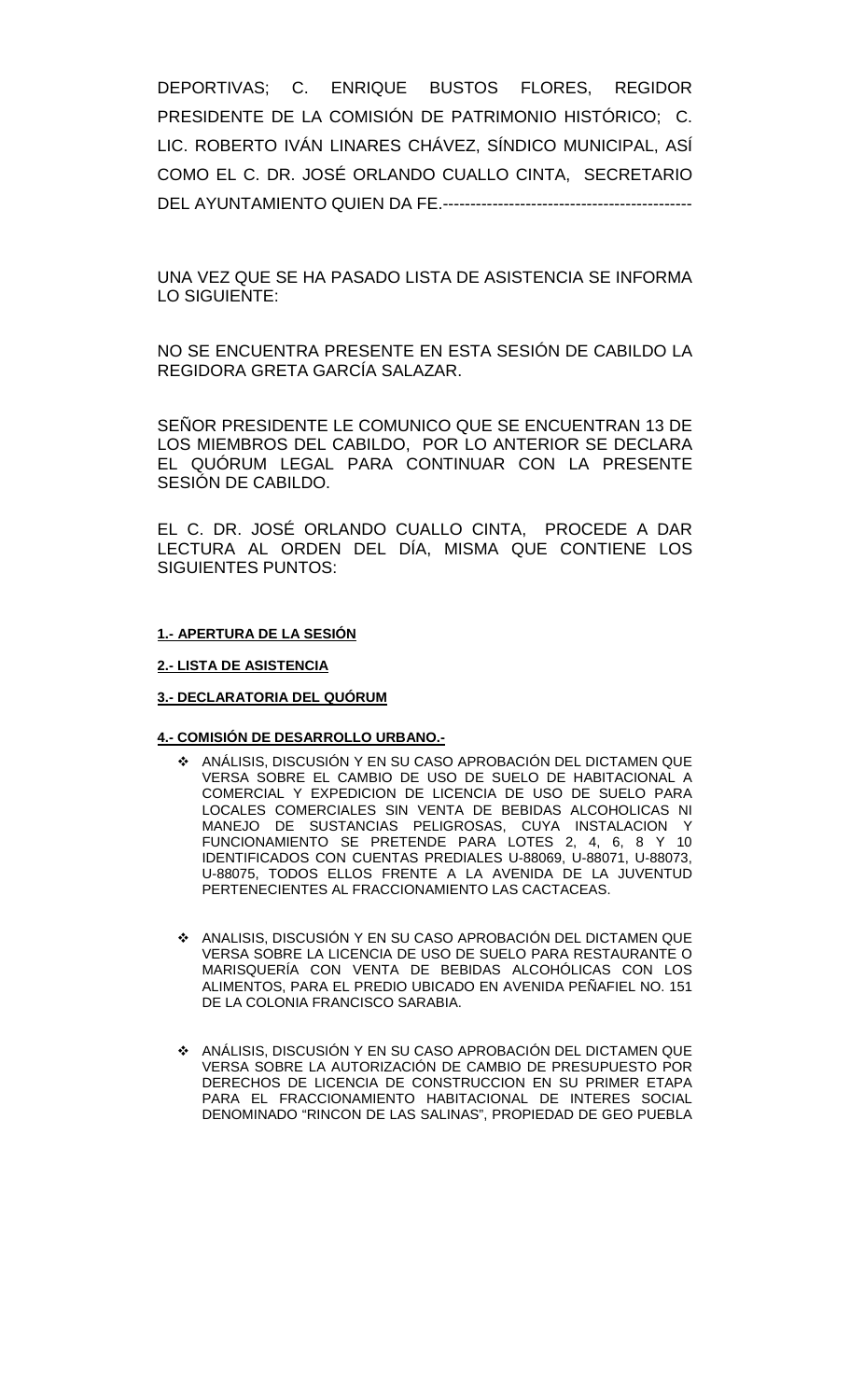S.A. DE C.V. QUE PASA DE 73,844.56 M2 DE CONSTRUCCION A 52,422.40 M2.

#### **6.-SINDICATURA**

- ANÁLISIS, DISCUSIÓN Y EN SU CASO APROBACIÓN DEL PETITORIO QUE CONTIENE LA AUTORIZACIÓN PARA LA CELEBRACION Y FIRMA DEL CONTRATO DE COMODATO ENTRE ESTE H. AYUNTAMIENTO CON LA LIC. REMEDIOS ELENA SANTOS GONZALEZ EN SU CARÁCTER DE REPRESENTANTE LEGAL DEL SISTEMA MUNICIPAL PARA EL DESARROLLO INTEGRGAL DE LA FAMILIA A EFECTO DE ENTREGAR DE MANERA FORMAL A DICHA INSTITUCION UNA FRACCION DE TERRENO CON UNA SUPERFICIE DE 558.93 M2., UBICADA EN CALLE 7 PONIENTE NUM. 818 DE LA UNIDAD HABITACIONAL INFONAVIT VENUSTIANO CARRANZA.
- ANÁLISIS, DISCUSIÓN Y EN SU CASO APROBACION DEL PETITORIO QUE CONTIENE LA REVOCACION DEL ACUERDO DE CABILDO DE FECHA 09 DE ABRIL DEL AÑO DOS MIL DOCE, MISMO QUE CONTIENE: LA DONACION AL GOBIERNO DEL ESTADO CON DESTINO A LA SECRETARÍA DE EDUCACIÓN PÚBLICA, LA FRACCIÓN DE UN TERRENO UBICADO EN SAN CRISTÓBAL TEPETEOPAN,, CONOCIDO COMO LA PITAYA, CON UNA SUPERFICIE TOTAL DE 7,865.83m2., CON UNA RESTRICCION DE 77.39 M2., QUE SE RESERVA EL AYUNTAMIENTO POR VIALIDAD PARA LA CONSTRUCCIÓN DEL BACHILLERATO GENERAL "VICENTE LOMBARDO TOLEDANO" CON NUMERO DE CLAVE: 21EBH06351.

#### **CLAUSURA.**

**COMISIÓN DE DESARROLLO URBANO. - ANÁLISIS, DISCUSIÓN Y EN SU CASO APROBACIÓN DEL DICTAMEN QUE VERSA SOBRE EL CAMBIO DE USO DE SUELO DE HABITACIONAL A COMERCIAL Y EXPEDICIÓN DE LICENCIA DE USO DE SUELO PARA LOCALES COMERCIALES SIN VENTA DE BEBIDAS ALCOHÓLICAS NI MANEJO DE SUSTANCIAS PELIGROSAS, CUYA INSTALACION Y FUNCIONAMIENTO SE PRETENDE PARA LOTES 2, 4, 6, 8 Y 10 IDENTIFICADOS CON CUENTAS PREDIALES U-88069, U-88071, U-88073, U-88075, TODOS ELLOS FRENTE A LA AVENIDA DE LA JUVENTUD PERTENECIENTES AL FRACCIONAMIENTO LAS CACTACEAS.**

SEÑOR REGIDOR TIENE USTED EL USO DE LA PALABRA.

EL C. CARLOS ARENAS GUTIERREZ, PROCEDE A DAR LECTURA AL DICTAMEN DE REFERENCIA, MISMO QUE A LA LETRA DICE: **"…HONORABLE CUERPO EDILICIO DEL AYUNTAMIENTO DE TEHUACÁN, PUEBLA**.

LOS SUSCRITOS ARQ. CARLOS ARENAS GUTIÉRREZ REGIDOR PRESIDENTE, C. GRETA GARCÍA SALAZAR Y C.P. GABRIELA BRINGAS DELGADO, TODOS REGIDORES MIEMBROS DE LA **COMISIÓN DE DESARROLLO URBANO Y OBRAS PÚBLICAS** EN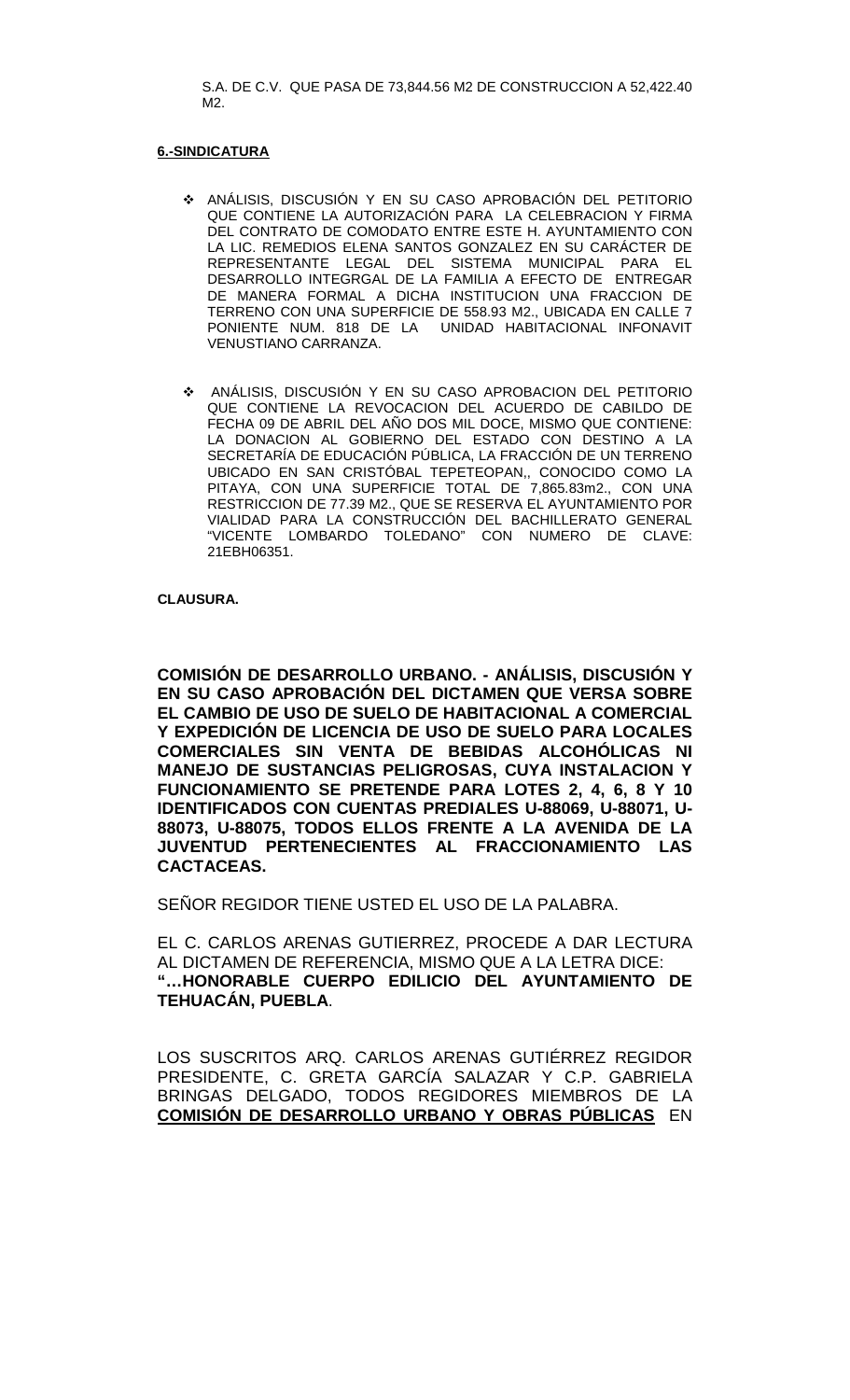USO DE LAS FACULTADES QUE SE NOS CONFIERE EN TÉRMINOS DE LO QUE DISPONEN LOS ARTÍCULOS **92** FRACCIONES **I, IV, 94, 96** FRACCIÓN **III** Y **98** DE LA LEY ORGÁNICA MUNICIPAL; TOMANDO EN CUENTA LOS ARGUMENTOS DE HECHO Y DE DERECHO QUE EN EL PRESENTE SE VIERTEN, SOMETEMOS A SU CONSIDERACIÓN EL SIGUIENTE DICTAMEN QUE VERSA SOBRE EL *"CAMBIO DE USO DE SUELO DE HABITACIONAL A COMERCIAL Y EXPEDICION DE LICENCIA DE USO DE SUELO PARA LOCALES COMERCIALES SIN VENTA DE BEBIDAS ALCOHOLICAS NI MANEJO DE SUSTANCIAS PELIGROSAS", PARA LOS LOTES 2,4,6,8 Y 10 , IDENTIFICADOS CON LAS CUENTAS PREDIALES U-88069,U-88071, U-88073,U-88075, U-88077 TODOS ELLOS CON FRENTE A LA AVENIDA DE LA JUVENTUD, PERTENECIENTES AL FRACCIONAMIENTO LAS CACTÁCEAS, PROPIEDAD DEL C. HORACIO DIAZ CEBALLOS GUTIERREZ,*  BASANDONOS EN LOS SIGUIENTES:

# **A N T E C E D E N T E S**

PRIMERO.- QUE EN LA SESIÓN ORDINARIA DE CABILDO EFECTUADA EL DÍA 14 DE DICIEMBRE DE 2006, SE APROBÓ LA AUTORIZACIÓN PARA LA RELOTIFICACIÓN DE CIENTO DOS LOTES Y ERECCIÓN DE DIECISIETE VIVIENDAS, EN EL PREDIO UBICADO EN EL PARAJE DENOMINADO EL HUMILLADERO.

SEGUNDO.- CON FECHA ONCE DE FEBRERO DE DOS MIL TRECE, EL C. MANUEL MENDOZA BUSTAMANTE INGRESA MEDIANTE ESCRITO RECEPCIONADO EN LA DIRECCIÓN DE DESARROLLO URBANO BAJO EL FOLIO DOSCIENTOS CUARENTA Y OCHO LA<br>SOLICITUD DE ACTUALIZACIÓN DE USO DE SUELO SOLICITUD DE ACTUALIZACIÓN DE USO DE HABITACIONAL.

TERCERO.- CON FECHA VEINTISIETE DE FEBRERO DE DOS MIL TRECE CON OFICIO NÚMERO CUATROCIENTOS NUEVE, LA DIRECCIÓN DE DESARROLLO URBANO EXPIDIÓ LA RENOVACIÓN DE CONSTANCIA DE USO DE SUELO ESPECÍFICAMENTE HABITACIONAL, PARA EL FRACCIONAMIENTO CULTURAL II DENOMINADO LAS CACTÁCEAS.

CUARTO.- CON FECHA TREINTA Y UNO DE MAYO EL C. MANUEL MENDOZA BUSTAMANTE INGRESA A LA DIRECCION DE DESARROLLO URBANO MEDIANTE EL ESCRITO MIL DOSCIENTOS CUATRO, LA SOLICITUD REFERENTE AL CAMBIO DE USO DE SUELO HABITACIONAL A COMERCIAL PARA LOS LOTES 2,4,6, 8 Y 10 PARA LA CONSTRUCCIÓN DE LOCALES COMERCIALES CON UNA SUPERFICIE DE CUATROCIENTOS METROS CUADRADOS, DEL FRACCIONAMIENTO LAS CACTÁCEAS.

## **C O N S I D E R A N D O**

**I.-** QUE ES OBLIGACIÓN DE ESTE HONORABLE AYUNTAMIENTO EN TÉRMINOS DE LO QUE DISPONEN LOS ARTÍCULOS **102, 103** Y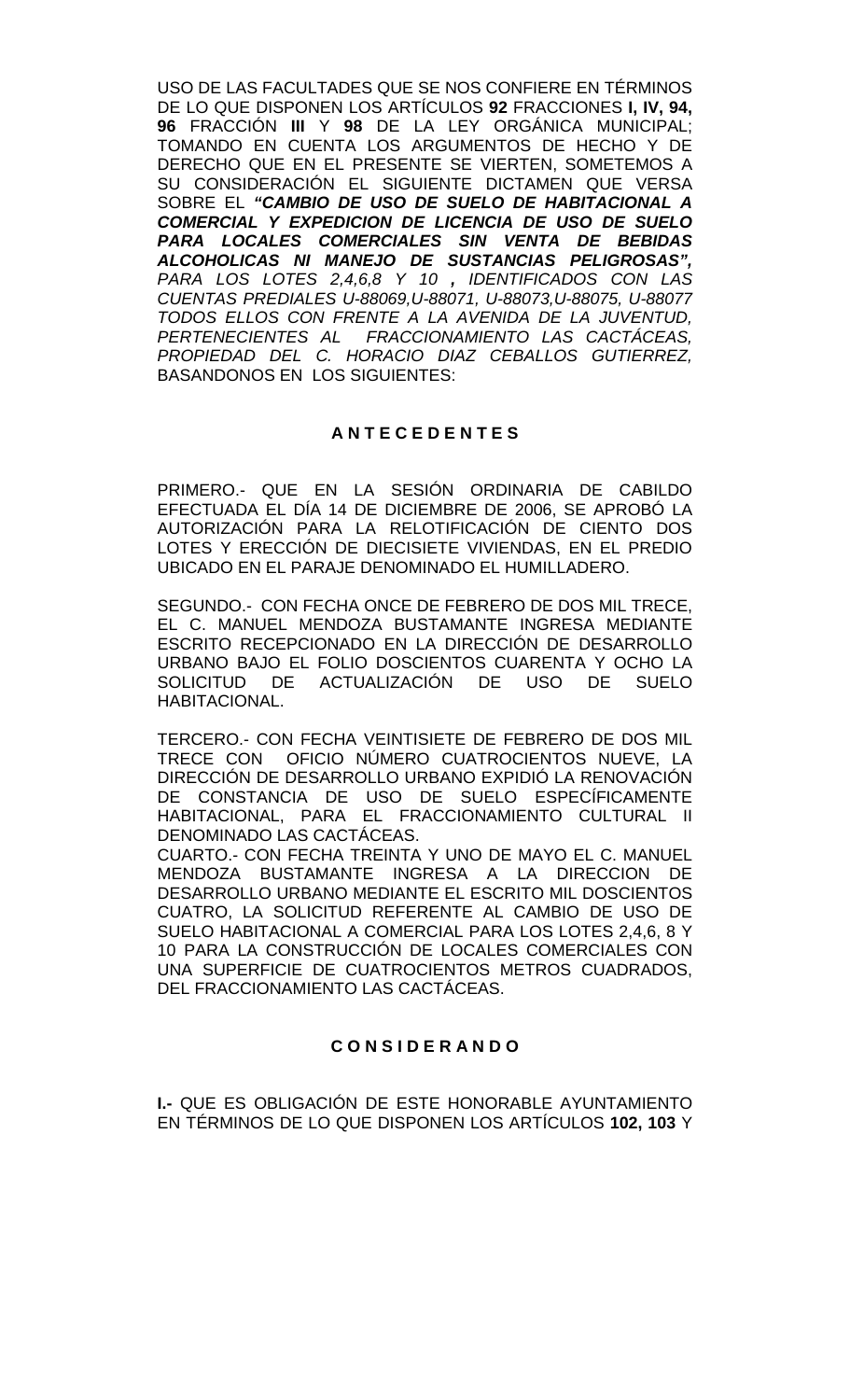**105** DE LA CONSTITUCIÓN POLÍTICA DEL ESTADO LIBRE Y SOBERANO DE PUEBLA, CUMPLIR Y HACER CUMPLIR LA CONSTITUCIÓN, LEYES Y REGLAMENTOS SECUNDARIOS QUE EMANEN DEL PACTO FEDERAL; ELLO EN ESTRICTO APEGO Y CONCORDANCIA EN LO DISPUESTO POR EL ARTÍCULO **115**  FRACCIÓN **V** DE LA PROPIA CONSTITUCIÓN POLÍTICA DE LOS ESTADOS UNIDOS MEXICANOS.

**II.-** QUE EN TÉRMINOS DE LO DISPUESTO POR LOS ARTÍCULOS **9**  FRACCIONES **I, III, X , XV,** Y PÁRRAFO ÚLTIMO DE LA LEY GENERAL DE ASENTAMIENTOS HUMANOS Y **78** FRACCIONES **XXXIX**, **XLI** DE LA LEY ORGÁNICA MUNICIPAL DEL ESTADO DE PUEBLA CORRESPONDE A ESTE MUNICIPIO EN EL ÁMBITO DE SU JURISDICCIÓN ENTRE OTROS, ADMINISTRAR LOS PLANES O PROGRAMAS DE DESARROLLO URBANO, DE CENTROS DE POBLACIÓN, ASÍ COMO EXPEDIR LAS AUTORIZACIONES, LICENCIAS O PERMISOS DE USO DE SUELO; EJERCIENDO SUS ATRIBUCIONES EN MATERIA DE DESARROLLO URBANO A TRAVÉS DE LOS CABILDOS DE LOS AYUNTAMIENTOS O CON EL CONTROL Y EVALUACIÓN DE ESTOS.

**III.-** QUE EL ARTÍCULO **92** EN SUS FRACCIONES **III, IV**, Y **V** DE LA LEY ORGÁNICA MUNICIPAL DEL ESTADO DE PUEBLA; ESTABLECE QUE SON FACULTADES Y OBLIGACIONES DE LOS REGIDORES DELIBERAR Y DECIDIR SOBRE LOS ASUNTOS QUE LE COMPETEN AL AYUNTAMIENTO, FORMAR PARTE DE LAS COMISIONES PARA LAS QUE FUEREN DESIGNADOS POR ÉSTE Y DICTAMINAR E INFORMAR SOBRE LOS ASUNTOS QUE SE LES ENCOMIENDE; DISPOSICIÓN QUE SE ARTICULA CON EL ARTICULO **96** FRACCIÓN **III** DE ESA PROPIA LEY, LA QUE ESTABLECE QUE DENTRO DE LAS COMISIONES PERMANENTES<br>DE REGIDORES SE ENCUENTRAN LAS DE DESARROLLO SE ENCUENTRAN LAS DE DESARROLLO URBANO Y OBRAS PÚBLICAS, MISMAS DE LAS QUE FORMAMOS PARTE LOS SUSCRITOS Y QUE DEBERÁ ANALIZAR, DISCUTIR Y PROPONER SOBRE LOS ASUNTOS COMPRENDIDOS EN ESAS MATERIAS.

**IV.-** Q U E LA DIRECCIÓN DE DESARROLLO URBANO, EN TERMINOS DE LAS FACULTADES QUE LE CONFIERE EL NUMERAL 18 DEL REGLAMENTO DE CONSTRUCCIONES DE ESTA CIUDAD, DE TEHUACÁN, PUEBLA; APEGÁNDOSE PARA ELLO EN LOS LINEAMIENTOS QUE EN MATERIA DE DESARROLLO URBANO RIGEN EN EL MUNICIPIO, ANALIZÓ EL EXPEDIENTE AFECTO A LA CAUSA, ENCONTRANDO QUE POR CUANTO HACE ÚNICA Y EXCLUSIVAMENTE AL USO DE SUELO CON GIRO COMERCIAL PRETENDIDO PARA LA INSTALACIÓN Y FUNCIONAMIENTO DE LOCALES COMERCIALES SIN VENTA DE BEBIDAS ALCOHOLICAS NI MANEJO DE SUSTANCIAS PELIGROSAS, **ES FACTIBLE**, CONFORME CON LO CONTENIDO EN LA TABLA DE COMPATIBILIDAD DE USOS Y DESTINOS DEL PROGRAMA DE DESARROLLO URBANO SUSTENTABLE DEL CENTRO DE POBLACIÓN DE ESTA CIUDAD, ACTUALIZACIÓN DOS MIL ONCE,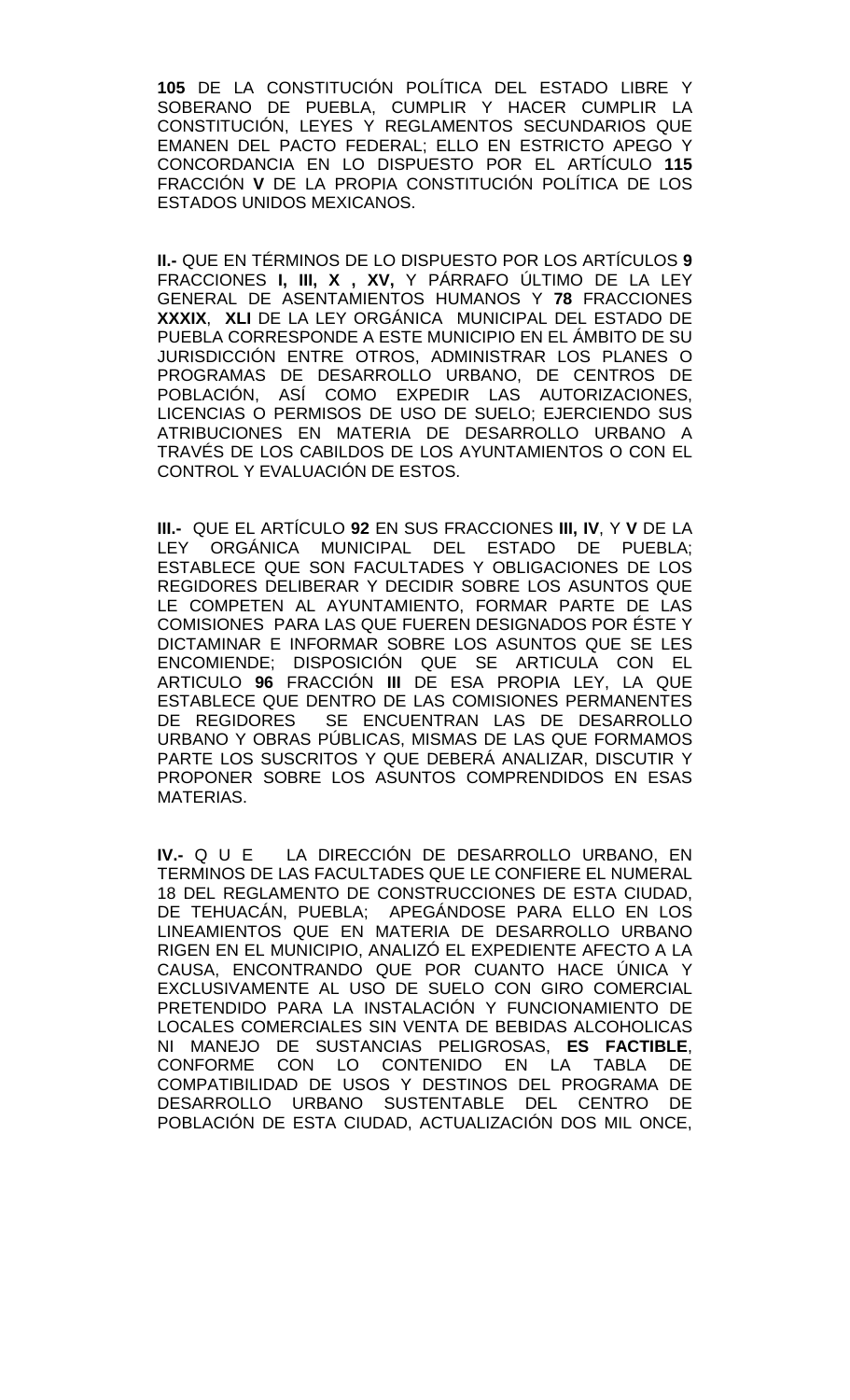EN VIGENCIA; TODA VEZ QUE LOS LOTES 2,4,6,8 Y 10 DEL FRACCIONAMIENTO LAS CACTACEAS, SE LOCALIZAN EN ZONIFICACIÓN PRIMARIA DENTRO DEL ÁREA URBANA ACTUAL CON ZONIFICACIÓNES SECUNDARIAS (H2 Y CB) DENOMINADAS HABITACIONAL MEDIA Y CENTRO DE BARRIO, CON USO DE SUELO MIXTO. Y DE ACUERDO AL APROVECHAMIENTO QUE SE PRETENDE, **DEBERÁ CUMPLIRSE** CON LO ESTABLECIDO EN LOS SIGUIENTES LINEAMIENTOS:

1.- REGLAMENTO DE CONSTRUCCIONES PARA EL MUNICIPIO DE TEHUACÁN, PUEBLA, CON ESPECIAL ATENCIÓN A LAS SIGUIENTES DISPOSICIONES:

A).-COEFICIENTE DE OCUPACION DE SUELO (COS) DE 0.8 Y COEFICIENTE DE UTILIZACION DE SUELO (CUS) DE 2.4 MAXIMO.

B).-PARA TODA OBRA DE REMODELACIÓN, INFRAESTRUCTURA, Y COLOCACIÓN DE ANUNCIOS, DEBERÁ CONTAR CON LICENCIA DE LA DIRECCIÓN DE DESARROLLO URBANO.

C).- NO COLOCAR NINGUN TIPO DE ANUNCIO Y/O PROPAGANDA EN VIA PUBLICA, EXCEPTO LOS QUE ESTA DIRECCION AUTORICE POR ESCRITO. D).-NO SE PERMITIRÁ LA EXHIBICIÓN O VENTA DE SU PRODUCTO EN LA VÍA PÚBLICA.

E).- CON AREA PARA REALIZAR LAS MANIOBRAS DE CARGA Y/O DESCARGA DE PRODUCTOS, POR NINGUN MOTIVO SE PERMITIRA REALIZAR ESTAS MANIOBRAS EN LA VIA PUBLICA.

F).- NO SE PERMITIRA QUE REALICEN MANIOBRAS DE CARGA Y/O DESCARGA VEHICULOS CONSIDERADOS CON UNA CARGA MAYOR A LAS 3TON.

G).- NO PODRAN REALIZARSE ACTIVIDADES CONSIDERADAS DE RIESGO.

H).- NO ALMACENAR SUSTANCIAS NI RESIDUOS PELIGROSOS.

i).- NO SE PERMITIRÁ LA EXHIBICIÓN O VENTA DE SU PRODUCTO EN LA VÍA PÚBLICA.

j).- SERVICIOS SANITARIOS QUE SE REQUIERAN

2.- REGLAMENTO PARA EL MEJORAMIENTO Y PROTECCIÓN DE LA IMAGEN URBANA DE TEHUACÁN, PUEBLA.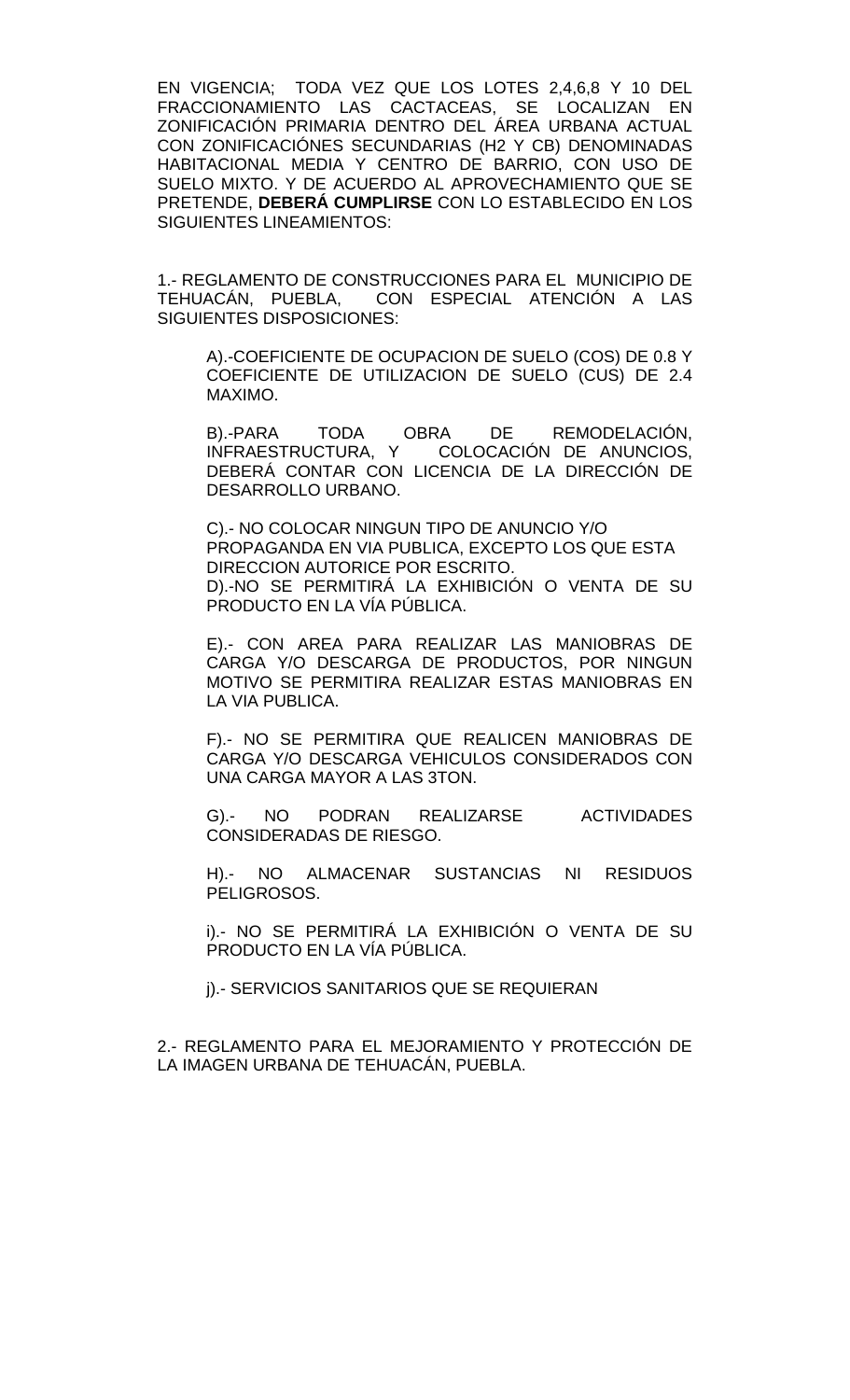3.- NORMATIVIDAD EN MATERIA DE SEGURIDAD E HIGIENE, EMITIDA POR LA SECRETARÍA DEL TRABAJO Y PREVISIÓN SOCIAL (S.T.P.S), ASÍ COMO DE LA SECRETARIA DE SALUD.

4.- REGLAMENTO MUNICIPAL DE PROTECCIÓN AMBIENTAL PARA EL MUNICIPIO DE TEHUACÁN, PUEBLA. ASI COMO LOS LINEAMIENTOS AMBIENTALES QUE DETERMINE LA DIRECCIÓN DE ECOLOGÍA.

5.-RESPETAR LA NOM-081-ECOL-1994, QUE ESTABLECE LOS LIMITES MÁXIMOS PERMISIBLES DE EMISIÓN DE RUIDO.

TOMANDO EN CUENTA LAS SIGUIENTES ENCOMIENDAS

1.- DEBERÁ SOLICITAR EL USO DE SUELO CORRESPONDIENTE DE ACUERDO AL GIRO EN ESPECIFICO QUE SE PRETENDA PARA CADA LOCAL, UNA VEZ SE CONCLUYA EL PROCESO CONSTRUCTIVO, CUMPLIENDO CON LOS REQUISITOS Y CONDICIONANTES NECESARIOS.

2.- RESPETAR LAS MEDIDAS DE PREVENCIÓN Y COMBATE A CONTINGENCIAS, QUE SEÑALE LA DIRECCIÓN DE PROTECCIÓN CIVIL DE ESTE MUNICIPIO. CON ESPECIAL ATENCIÓN A LAS SIGUIENTES DISPOSICIONES:

A).- LAS SALIDAS DE EMERGENCIA DEBERÁN ESTAR DISTRIBUIDAS EN LUGAR, NÚMERO Y TAMAÑO SUFICIENTE, DE ACUERDO A LA CAPACIDAD DEL LUGAR, PARA QUE ESTE PUEDA SER DESALOJADO TOTALMENTE EN 3 MINUTOS.

B).- LAS CONEXIONES ELÉCTRICAS DEBERÁN SER REVISADAS COMO MÍNIMO UNA VEZ AL AÑO, PARA EVITAR SOBRECARGAS

C).- CONDICIONES DE SEGURIDAD EN INSTALACIONES DE GAS L.P (EN CASO DE CONTAR CON ESTE TIPO DE SERVICIO)

D).- SUFICIENTE VENTILACIÓN NATURAL Y/O ARTIFICIAL, NO SE PERMITIRÁN CONCENTRACIONES DE BIÓXIDO DE CARBONO MAYORES A 500 PARTES POR MILLÓN

3.- DEBERÁ CONTAR CON UN CONVENIO CON EL ORGANISMO OPERADOR DE LOS SERVICIOS DE LIMPIA DE TEHUACAN (OOSELITE) PARA LA DISPOSICIÓN ADECUADA DE LOS RESIDUOS SÓLIDOS MUNICIPALES.

4.- TENER LA FACTIBILIDAD DE CONSUMO DE AGUA POTABLE Y PERMISO DE DESCARGA, EMITIDA POR EL ORGANISMO OPERADOR DEL SERVICIO DE AGUA POTABLE Y ALCANTARILLADO DE TEHUACAN (OOSAPAT)

ES PRECISO DESTACAR QUE LA CONSTANCIA QUE EN SU MOMENTO EXPIDA LA DIRECCION DE DESARROLLO URBANO, NO ES DEFINITIVA Y NO CREA NINGÚN DERECHO REAL O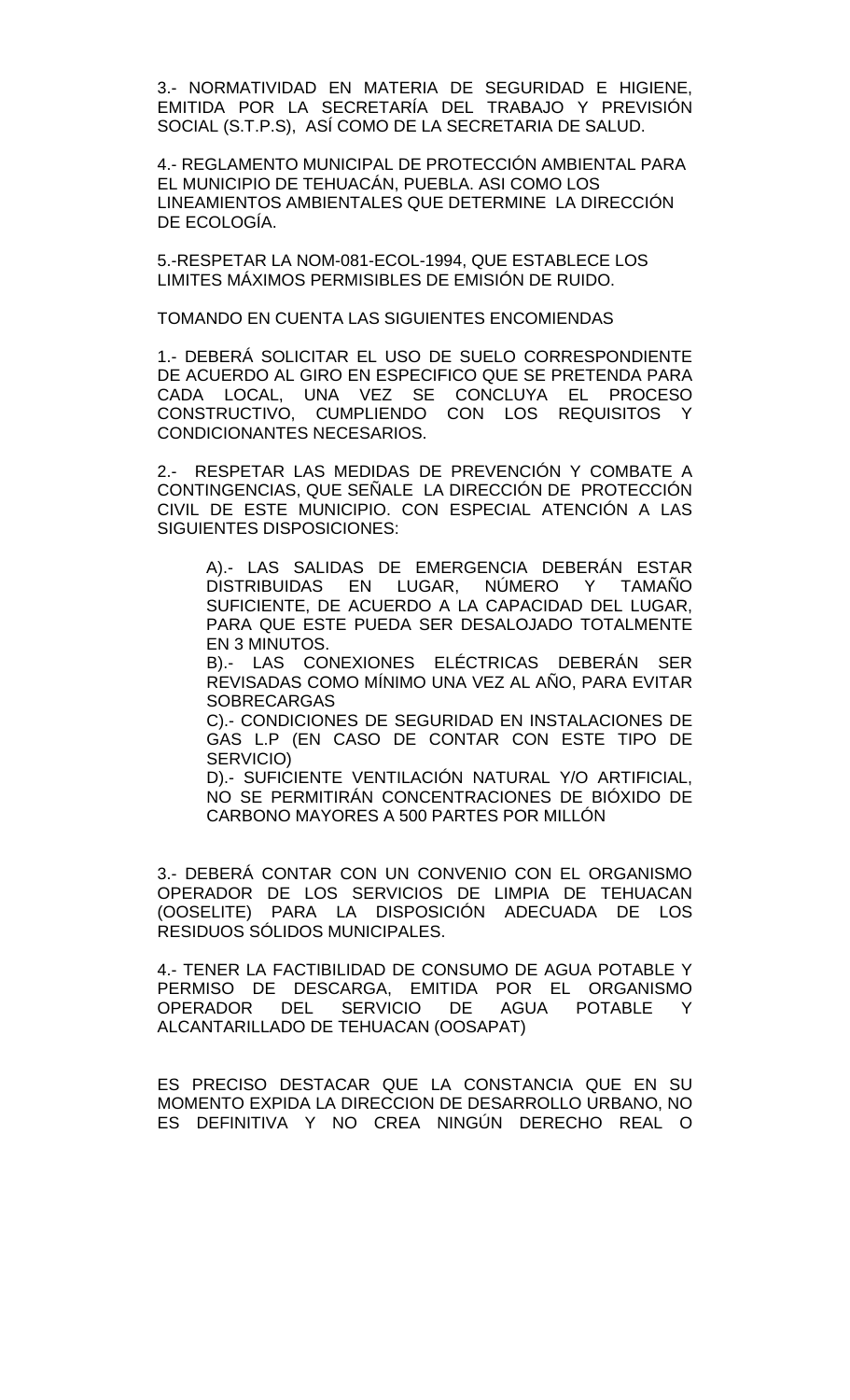ACCESORIO, QUEDANDO ENTENDIDO QUE DE EXISTIR MOLESTIAS Y/O DESACUERDO POR PARTE DE VECINOS, SE IMPONDRÁN LAS MEDIDAS QUE EL INTERÉS SOCIAL ASÍ DETERMINE, RESULTANDO PROCEDENTE LA CANCELACIÓN DEL USO DE SUELO RESPECTIVO. ASÍ MISMO, SE HACE EL APERCIBIMIENTO QUE EN CASO DE NO CUMPLIR CON LAS CONDICIONANTES ESTABLECIDAS, LA CONSTANCIA DE USO DE SUELO NO PODRÁ SER RENOVADA NI PRORROGADA, HACIÉNDOSE ACREEDORES LOS PARTICULARES A LAS SANCIONES PERTINENTES Y/O CANCELACIÓN DE LA CONSTANCIA EXPEDIDA.

**V**.- QUE EL ARTÍCULO 18 DEL REGLAMENTO DE CONSTRUCCIONES DEL MUNICIPIO DE TEHUACAN, PUEBLA; DISPONE ADEMÁS, QUE ES FACULTAD DISCRECIONAL DE LA DIRECCIÓN DE DESARROLLO URBANO, FIJAR LA VIGENCIA DE LAS CONSTANCIAS DE USO DE SUELO; EN ESE CONTEXTO SE DEBERÁ FIJAR EN LA CONSTANCIA RESPECTIVA DE *"LICENCIA DE USO DE SUELO COMERCIAL ESPECÍFICAMENTE PARA LOCALES COMERCIALES SIN VENTA DE BEBIDAS ALCOHOLICAS NI MANEJO DE SUSTANCIAS PELIGROSAS***",** UNA VIGENCIA DE *DOCE MESES*, PARA LOS LOTES 2,4,6,8 Y 10 DEL FRACCIONAMIENTO LAS CACTÁCEAS, CON UNA SUPERFICIE DE CUATROCIENTOS METROS CUADRADOS*.* POR LO ANTES EXPUESTO EN LOS PUNTOS DE HECHO Y DE DERECHO QUE EN EL CUERPO DEL PRESENTE DICTAMEN SE VIERTEN, EN USO DE LAS FACULTADES CONFERIDAS, SOMETEMOS A CONSIDERACIÓN DE ESTE HONORABLE CUERPO EDILICIO EL SIGUIENTE:

# **D I C T A M E N**

*PRIMERO.- SE APRUEBE EL CAMBIO DE USO DE SUELO DE HABITACIONAL A COMERCIAL DE LOS LOTES DOS, CUATRO, SEIS, OCHO Y DIEZ, IDENTIFICADOS CON LAS CUENTAS PREDIALES U-88069,U-88071, U-88073,U-88075, U-88077 TODOS ELLOS CON FRENTE A LA AVENIDA DE LA JUVENTUD, PERTENECIENTES AL FRACCIONAMIENTO LAS CACTÁCEAS.* 

*SEGUNDO.- SE APRUEBE EL OTORGAMIENTO Y EXPEDICIÓN DE LICENCIA DE USO DE SUELO, ESPECÍFICAMENTE PARA "LOCALES COMERCIALES SIN VENTA DE BEBIDAS ALCOHÓLICAS NI SUSTANCIAS PELIGROSAS", CUYA INSTALACIÓN Y FUNCIONAMIENTO SE PRETENDE EN LOS LOTES DOS, CUATRO, SEIS Y OCHO, DEL FRACCIONAMIENTO LAS CACTÁCEAS; TODA VEZ QUE TAL Y COMO SE HA PLASMADO EN EL CUERPO DEL PRESENTE DICTAMEN, EL USO*  PRETENDIDO ES COMPATIBLE CON LA ZONIFICACIÓN *ACUERDO A LO ESTABLECIDO EN EL PROGRAMA ACTUAL DE DESARROLLO URBANO SUSTENTABLE DEL CENTRO DE POBLACIÓN DE ESTA CIUDAD.-* **COMISIÓN DE DESARROLLO**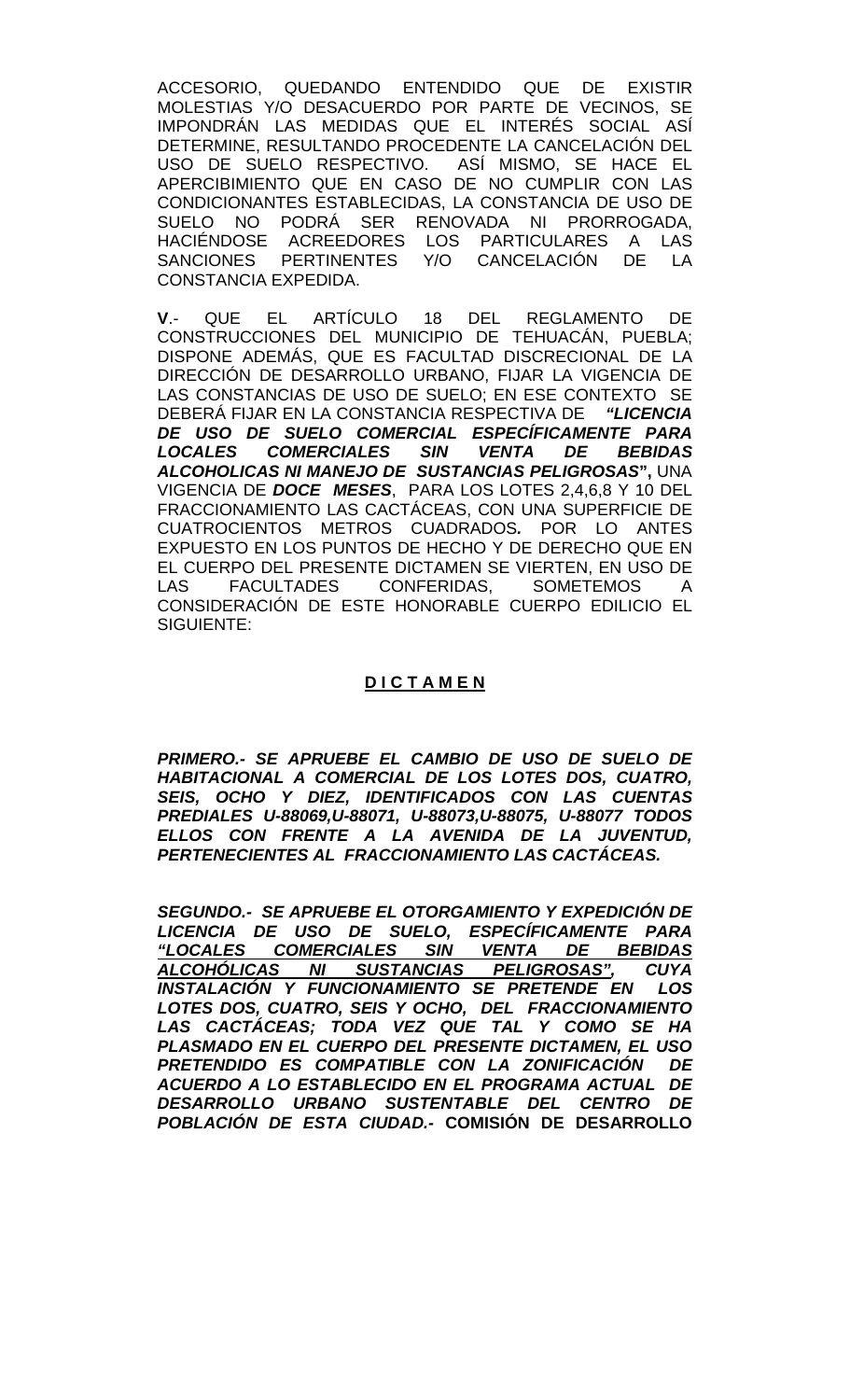**URBANO Y OBRAS PÚBLICAS.- TEHUACÁN, PUEBLA A VEINTISIETE DE JUNIO DE DOS MIL TRECE.- ARQ. CARLOS ARENAS GUTIÉRREZ.- REGIDOR PRESIDENTE.- C. GRETA GARCÍA SALAZAR.- REGIDOR MIEMBRO.- C.P. GABRIELA BRINGAS DELGADO.- REGIDOR MIEMBRO.- FIRMAS ILEGIBLES...."**

SEÑOR PRESIDENTE MUNICIPAL, REGIDORES Y SINDICO MUNICIPAL, EN VOTACIÓN SE LES CONSULTA SI SE APRUEBA LA PROPUESTA PRESENTADA EN CUESTIÓN, LOS QUE ESTÉN POR LA AFIRMATIVA SÍRVANSE MANIFESTARLO LEVANTANDO LA MANO.

HABIÉNDOSE ANALIZADO AMPLIAMENTE EL CONTENIDO DEL DICTAMEN DE REFERENCIA, POR MAYORÍA CON 13 VOTOS A FAVOR POR PARTE DE LOS INTEGRANTES DEL HONORABLE CABILDO, SE DETERMINA EL SIGUIENTE:

# **A C U E R D O**

**PRIMERO**.- **SE APRUEBA EL CAMBIO DE USO DE SUELO DE HABITACIONAL A COMERCIAL DE LOS LOTES DOS, CUATRO, SEIS, OCHO Y DIEZ, IDENTIFICADOS CON LAS CUENTAS PREDIALES U-88069,U-88071, U-88073,U-88075, U-88077** TODOS ELLOS CON FRENTE A LA AVENIDA DE LA JUVENTUD, PERTENECIENTES AL FRACCIONAMIENTO LAS CACTÁCEAS.

**SEGUNDO**.- **SE APRUEBA EL OTORGAMIENTO Y EXPEDICIÓN DE LICENCIA DE USO DE SUELO, ESPECÍFICAMENTE PARA "LOCALES COMERCIALES SIN VENTA DE BEBIDAS ALCOHÓLICAS NI SUSTANCIAS PELIGROSAS", CUYA INSTALACIÓN Y FUNCIONAMIENTO SE PRETENDE EN LOS LOTES DOS, CUATRO, SEIS Y OCHO, DEL FRACCIONAMIENTO LAS CACTÁCEAS;** TODA VEZ QUE TAL Y COMO SE HA PLASMADO EN EL CUERPO DEL PRESENTE DICTAMEN, EL USO PRETENDIDO ES COMPATIBLE CON LA ZONIFICACIÓN DE ACUERDO A LO ESTABLECIDO EN EL PROGRAMA ACTUAL DE DESARROLLO URBANO SUSTENTABLE DEL CENTRO DE POBLACIÓN DE ESTA CIUDAD.

LO ANTERIOR CON FUNDAMENTO EN LOS DISPOSITIVOS LEGALES INVOCADOS EN EL DICTAMEN DE REFERENCIA.

**COMISIÓN DE DESARROLLO URBANO Y OBRAS PÚBLICAS.- ANÁLISIS, DISCUSIÓN Y EN SU CASO APROBACIÓN DEL DICTAMEN QUE VERSA SOBRE LA LICENCIA DE USO DE SUELO PARA RESTAURANTE O MARISQUERÍA CON VENTA DE BEBIDAS ALCOHÓLICAS CON LOS ALIMENTOS, PARA EL PREDIO**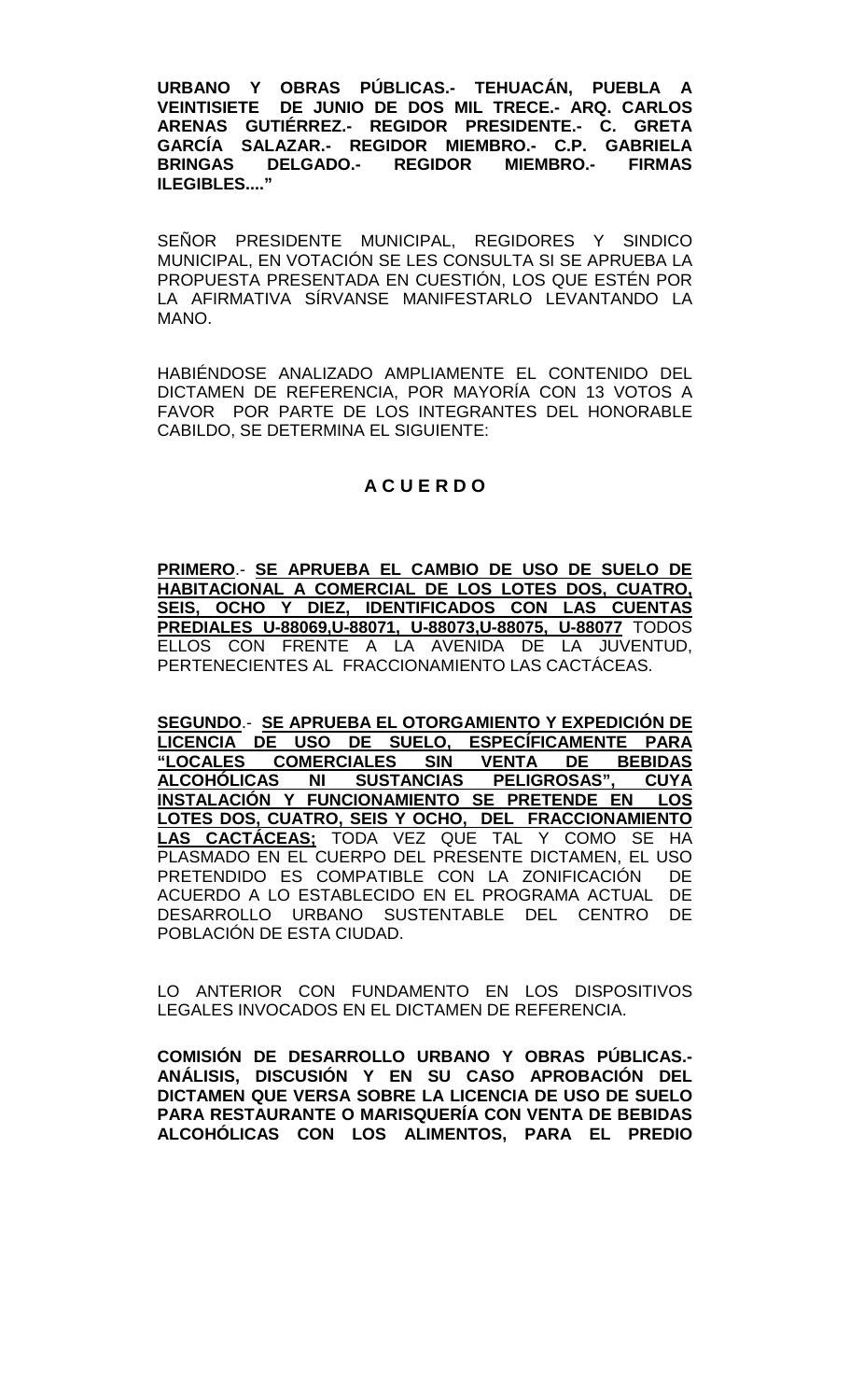## **UBICADO EN AVENIDA PEÑAFIEL NO. 151 DE LA COLONIA FRANCISCO SARABIA.**

SEÑOR REGIDOR, TIENE USTED EL USO DE LA PALABRA.

EL C. CARLOS ARENAS GUTIERREZ, PROCEDE A DAR LECTURA AL DICTAMEN CORRESPONDIENTE, MISMO QUE A LA LETRA DICE:

**"…HONORABLE CUERPO EDILICIO DEL AYUNTAMIENTO DE TEHUACÁN, PUEBLA**.

LOS SUSCRITOS ARQ. CARLOS ARENAS GUTIÉRREZ REGIDOR PRESIDENTE, C. GRETA GARCÍA SALAZAR Y C.P. GABRIELA BRINGAS DELGADO, TODOS REGIDORES MIEMBROS DE LA **COMISIÓN DE DESARROLLO URBANO Y OBRAS PÚBLICAS** EN USO DE LAS FACULTADES QUE SE NOS CONFIERE EN TÉRMINOS DE LO QUE DISPONEN LOS ARTÍCULOS **92** FRACCIONES **I, IV, 94, 96** FRACCIÓN **III** Y **98** DE LA LEY ORGÁNICA MUNICIPAL; TOMANDO EN CUENTA LOS ARGUMENTOS DE HECHO Y DE DERECHO QUE EN EL PRESENTE SE VIERTEN, SOMETEMOS A SU CONSIDERACIÓN EL SIGUIENTE DICTAMEN QUE VERSA SOBRE LA *"LICENCIA DE USO DE SUELO PARA RESTAURANTE O MARISQUERÍA CON VENTA DE BEBIDAS ALCOHÓLICAS CON LOS ALIMENTOS", PARA EL PREDIO UBICADO EN AVENIDA PEÑAFIEL NUMERO CIENTO CINCUENTA Y UNO DE LA COLONIA FRANCISCO SARABIA,* BASÁNDONOS EN LOS SIGUIENTES:

# **A N T E C E D E N T E S**

**PRIMERO.-** CON FECHA VEINTE DE MAYO DE DOS MIL TRECE LA DIRECCIÓN DE DESARROLLO URBANO MEDIANTE EL ESCRITO DOS MIL TREINTA RECIBIÓ LA SOLICITUD DEL C. HERIBERTO LÓPEZ GÁMEZ, REFERENTE AL OTORGAMIENTO DE LICENCIA DE USO DE SUELO PARA RESTAURANTE CON VENTA DE BEBIDAS ALCOHÓLICAS CON LOS ALIMENTOS, EN EL INMUEBLE UBICADO EN AVENIDA PEÑAFIEL NUMERO CIENTO CINCUENTA Y UNO DE LA COLONIA FRANCISCO SARABIA.

**SEGUNDO.-** CON FECHA TREINTA DE MAYO DE DOS MIL TRECE LA DIRECCIÓN DE DESARROLLO URBANO, NOTIFICÓ AL SOLICITANTE EL OFICIO MIL CIENTO VEINTICINCO, EN EL CUAL SE LE INFORMO QUE SU EXPEDIENTE NO CONTABA CON TODOS LOS REQUISITOS NECESARIOS PARA SER TOMADO EN CONSIDERACIÓN, REQUIRIENDOSELE EN EL MISMO ACTO LA DOCUMENTACION FALTANTE.

**TERCERO.-** CON FECHA VEINTIUNO DE JUNIO DE DOS MIL TRECE EL C. HERIBERTO LÓPEZ GÁMEZ INGRESA MEDIANTE ESCRITO RECEPCIONADO EN LA DIRECCIÓN DE DESARROLLO URBANO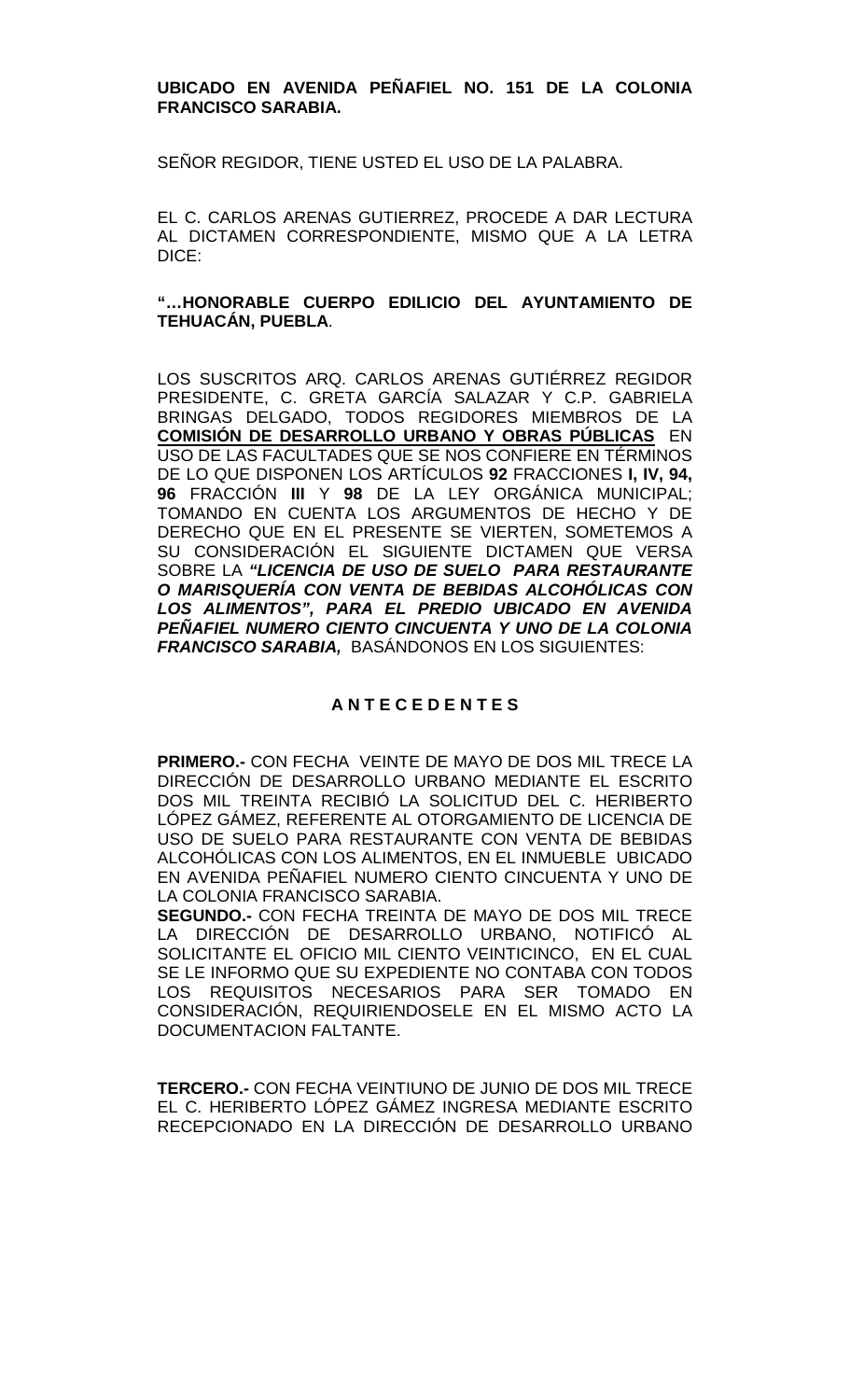BAJO EL FOLIO MIL CUATROCIENTOS DOCE, LA DOCUMENTACIÓN SOLICITADA EN RESPUESTA AL OFICIO MIL CIENTO VEINTICINCO, DANDO DE ESTA FORMA CUMPLIMIENTO A LO REQUERIDO.

## **C O N S I D E R A N D O**

**I.-** QUE ES OBLIGACIÓN DE ESTE HONORABLE AYUNTAMIENTO EN TÉRMINOS DE LO QUE DISPONEN LOS ARTÍCULOS **102, 103** Y **105** DE LA CONSTITUCIÓN POLÍTICA DEL ESTADO LIBRE Y SOBERANO DE PUEBLA, CUMPLIR Y HACER CUMPLIR LA CONSTITUCIÓN, LEYES Y REGLAMENTOS SECUNDARIOS QUE EMANEN DEL PACTO FEDERAL; ELLO EN ESTRICTO APEGO Y CONCORDANCIA EN LO DISPUESTO POR EL ARTÍCULO **115**  FRACCIÓN **V** DE LA PROPIA CONSTITUCIÓN POLÍTICA DE LOS ESTADOS UNIDOS MEXICANOS.

**II.-** QUE EN TÉRMINOS DE LO DISPUESTO POR LOS ARTÍCULOS **9**  FRACCIONES **I, III, X , XV,** Y PÁRRAFO ÚLTIMO DE LA LEY GENERAL DE ASENTAMIENTOS HUMANOS Y **78** FRACCIONES **XXXIX**, **XLI** DE LA LEY ORGÁNICA MUNICIPAL DEL ESTADO DE PUEBLA CORRESPONDE A ESTE MUNICIPIO EN EL ÁMBITO DE SU JURISDICCIÓN ENTRE OTROS, ADMINISTRAR LOS PLANES O PROGRAMAS DE DESARROLLO URBANO, DE CENTROS DE POBLACIÓN, ASÍ COMO EXPEDIR LAS AUTORIZACIONES, LICENCIAS O PERMISOS DE USO DE SUELO; EJERCIENDO SUS ATRIBUCIONES EN MATERIA DE DESARROLLO URBANO A TRAVÉS DE LOS CABILDOS DE LOS AYUNTAMIENTOS O CON EL CONTROL Y EVALUACIÓN DE ESTOS.

**III.-** QUE EL ARTÍCULO **92** EN SUS FRACCIONES **III, IV**, Y **V** DE LA LEY ORGÁNICA MUNICIPAL DEL ESTADO DE PUEBLA; ESTABLECE QUE SON FACULTADES Y OBLIGACIONES DE LOS REGIDORES DELIBERAR Y DECIDIR SOBRE LOS ASUNTOS QUE LE COMPETEN AL AYUNTAMIENTO, FORMAR PARTE DE LAS COMISIONES PARA LAS QUE FUEREN DESIGNADOS POR ÉSTE Y DICTAMINAR E INFORMAR SOBRE LOS ASUNTOS QUE SE LES ENCOMIENDE; DISPOSICIÓN QUE SE ARTICULA CON EL ARTICULO **96** FRACCIÓN **III** DE ESA PROPIA LEY, LA QUE ESTABLECE QUE DENTRO DE LAS COMISIONES PERMANENTES DE REGIDORES SE ENCUENTRAN LAS DE DESARROLLO URBANO Y OBRAS PÚBLICAS, MISMAS DE LAS QUE FORMAMOS PARTE LOS SUSCRITOS Y QUE DEBERÁ ANALIZAR, DISCUTIR Y PROPONER SOBRE LOS ASUNTOS COMPRENDIDOS EN ESAS MATERIAS.

**IV.-** Q U E LA DIRECCIÓN DE DESARROLLO URBANO, EN TERMINOS DE LAS FACULTADES QUE LE CONFIERE EL NUMERAL 18 DEL REGLAMENTO DE CONSTRUCCIONES DE ESTA CIUDAD, DE TEHUACÁN, PUEBLA; APEGÁNDOSE PARA ELLO EN LOS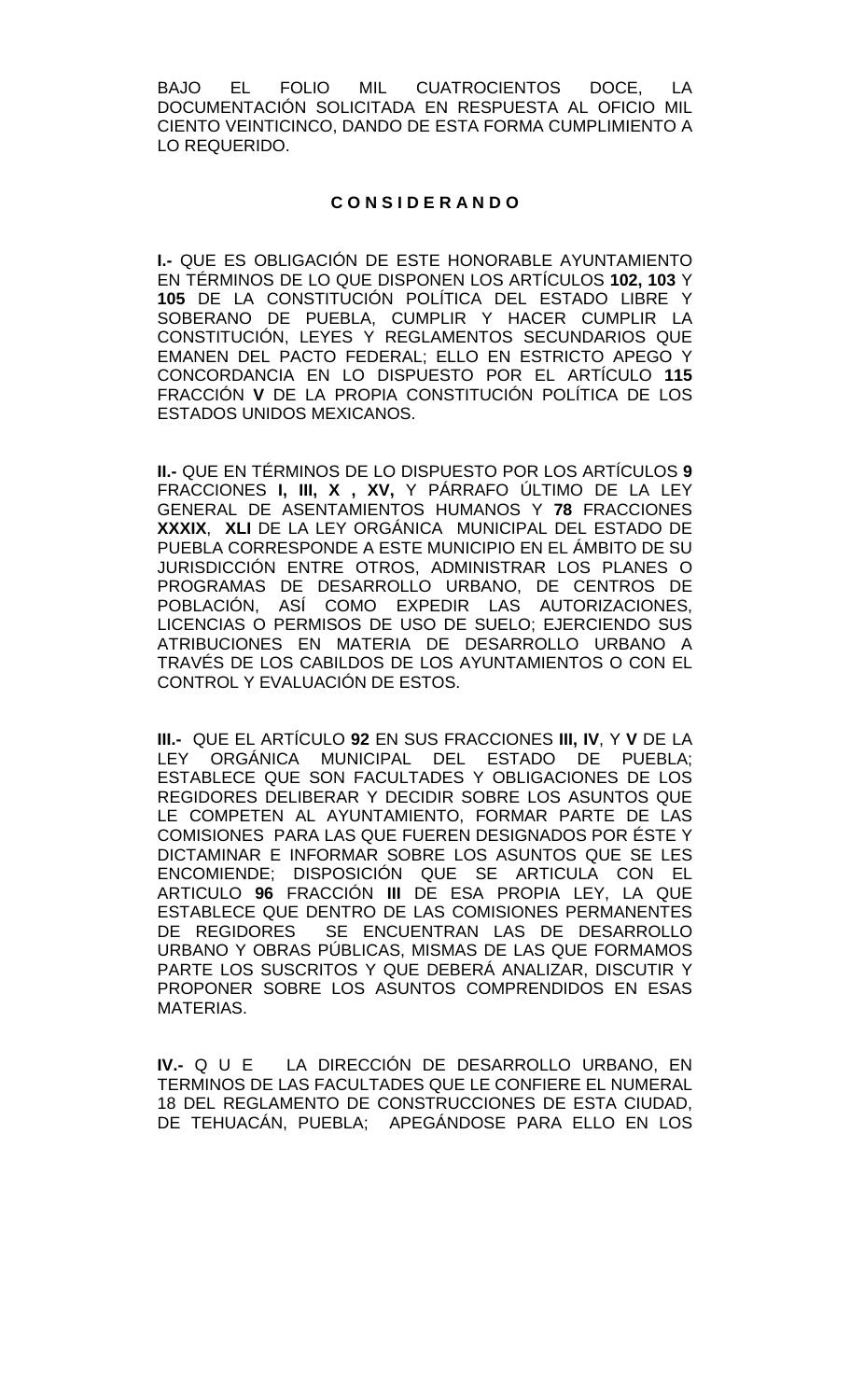LINEAMIENTOS QUE EN MATERIA DE DESARROLLO URBANO RIGEN EN EL MUNICIPIO, ANALIZÓ EL EXPEDIENTE AFECTO A LA CAUSA, ENCONTRANDO QUE POR CUANTO HACE ÚNICA Y EXCLUSIVAMENTE AL USO DE SUELO CON GIRO COMERCIAL PRETENDIDO PARA LA INSTALACIÓN Y FUNCIONAMIENTO DE **RESTAURANTE O MARISQUERÍA CON VENTA DE BEBIDAS ALCOHÓLICAS CON LOS ALIMENTOS**, **ES FACTIBLE** , CONFORME CON LO CONTENIDO EN LA TABLA DE COMPATIBILIDAD DE USOS Y DESTINOS DEL PROGRAMA DE DESARROLLO URBANO SUSTENTABLE DEL CENTRO DE POBLACIÓN DE ESTA CIUDAD, ACTUALIZACIÓN DOS MIL ONCE, EN VIGENCIA; TODA VEZ QUE EL INMUEBLE UBICADO EN AVENIDA PEÑAFIEL NUMERO CIENTO CINCUENTA Y UNO DE LA COLONIA FRANCISCO SARABIA, SE LOCALIZA EN UNA ZONIFICACIÓN PRIMARIA DENTRO DEL ÁREA URBANA ACTUAL CON ZONIFICACIÓN SECUNDARIA (H2) ES DECIR HABITACIONAL MEDIA Y DE ACUERDO AL APROVECHAMIENTO QUE SE PRETENDE, **DEBERÁ CUMPLIRSE** CON LO ESTABLECIDO EN LOS SIGUIENTES LINEAMIENTOS:

1.- REGLAMENTO DE CONSTRUCCIONES PARA EL MUNICIPIO DE TEHUACAN, PUEBLA, CON ESPECIAL ATENCIÓN A LAS SIGUIENTES DISPOSICIONES:

A).-COEFICIENTE DE OCUPACIÓN DE SUELO (COS) DE 0.8 Y COEFICIENTE DE UTILIZACIÓN DE SUELO (CUS) DE 2.4

B).-PARA TODA OBRA DE REMODELACIÓN,<br>INFRAESTRUCTURA, Y COLOCACIÓN—DE ANUNCIOS, COLOCACIÓN DE ANUNCIOS, DEBERÁ CONTAR CON LICENCIA DE LA DIRECCIÓN DE DESARROLLO URBANO.

C).- NO COLOCAR NINGÚN TIPO DE ANUNCIO Y/O PROPAGANDA EN VÍA PUBLICA, EXCEPTO LOS QUE ESTA DIRECCIÓN AUTORICE POR ESCRITO.

D).-NO SE PERMITIRÁ LA EXHIBICIÓN O VENTA DE SU PRODUCTO EN LA VÍA PÚBLICA.

E).-SERVICIOS SANITARIOS QUE SE REQUIERAN TANTO PARA HOMBRES COMO PARA MUJERES DE ACUERDO A LA SUPERFICIE POR PISO

F).- NO SE PERMITIRÁ REALIZAR MANIOBRAS DE CARGA Y/O DESCARGA EN LA VÍA PUBLICA

2.- REGLAMENTO PARA EL MEJORAMIENTO Y PROTECCIÓN DE LA IMAGEN URBANA DE TEHUACÁN, PUEBLA.

3.- NORMATIVIDAD EN MATERIA DE SEGURIDAD E HIGIENE, EMITIDA POR LA SECRETARÍA DEL TRABAJO Y PREVISIÓN SOCIAL (S.T.P.S), ASÍ COMO DE LA SECRETARIA DE SALUD.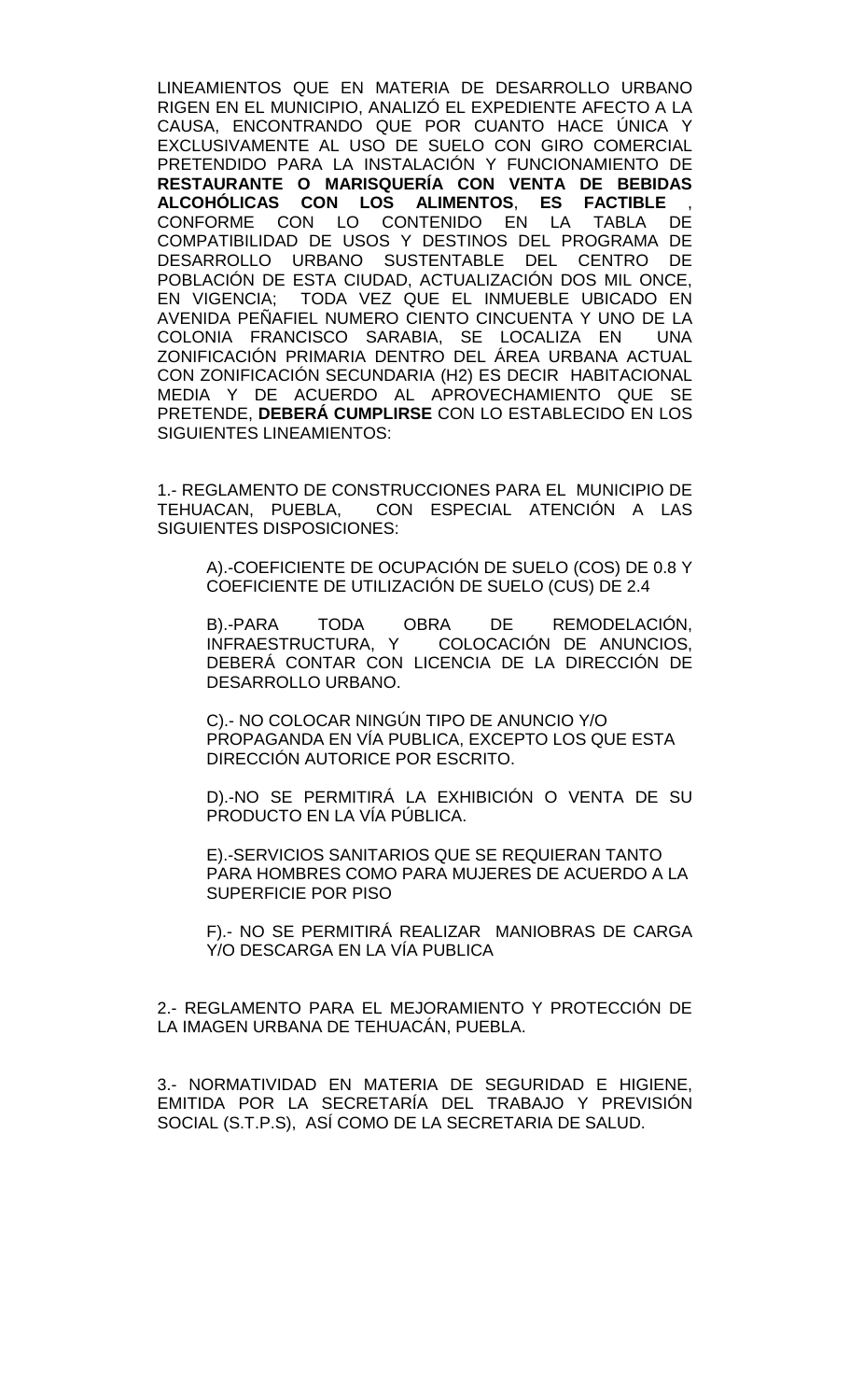4.- REGLAMENTO PARA EL FUNCIONAMIENTO DE ESTABLECIMIENTOS CON VENTA DE BEBIDAS ALCOHÓLICAS, SERVICIO DE HOSPEDAJE Y CELEBRACIÓN DE ESPECTÁCULOS PÚBLICOS EN LA CIUDAD DE TEHUACÁN, PUE.

5.- REGLAMENTO MUNICIPAL DE PROTECCIÓN AMBIENTAL PARA EL MUNICIPIO DE TEHUACÁN, PUEBLA. ASÍ COMO LINEAMIENTOS AMBIENTALES QUE DETERMINE LA DIRECCIÓN DE ECOLOGÍA.

6.-RESPETAR NOM-081-ECOL-1994, QUE ESTABLECE LOS LÍMITES MÁXIMOS PERMISIBLES DE EMISIÓN DE RUIDO.

TOMANDO EN CUENTA LAS SIGUIENTES ENCOMIENDAS

1.- LICENCIA DE FUNCIONAMIENTO Y CEDULA DE EMPADRONAMIENTO ACTUALIZADAS. 2.- NO PODRA SER UTILIZADA LA LICENCIA DE FUNCIONAMIENTO POR DOS LOCALES AL MISMO TIEMPO, POR LO QUE DEBERA REGULARIZAR Y/O ACTUALIZAR SU CONSTANCIA PARA EVITAR

SANCIONES DE ACUERDO AL REGLAMENTO EN MATERIA.

3.- AVISO DE FUNCIONAMIENTO ANTE LA SECRETARIA DE SALUD. ASÍ COMO LLEVAR A EFECTO LO QUE EN MATERIA ESTIPULA LA LEY GENERAL DE SALUD.

4.- RESPETAR LAS MEDIDAS DE PREVENCIÓN Y COMBATE A CONTINGENCIAS, QUE SEÑALE LA DIRECCIÓN DE PROTECCIÓN CIVIL DE ESTE MUNICIPIO. CON ESPECIAL ATENCIÓN A LAS SIGUIENTES DISPOSICIONES:

A).- LAS SALIDAS DE EMERGENCIA DEBERÁN ESTAR DISTRIBUIDAS EN LUGAR, NÚMERO Y TAMAÑO SUFICIENTE, DE ACUERDO A LA CAPACIDAD DEL LUGAR, PARA QUE ESTE PUEDA SER DESALOJADO TOTALMENTE EN 3 MINUTOS.

B).- LAS CONEXIONES ELÉCTRICAS DEBERÁN SER REVISADAS COMO MÍNIMO UNA VEZ AL AÑO, PARA EVITAR SOBRECARGAS.

C).-CONDICIONES DE SEGURIDAD EN INSTALACIÓN DE GAS L. P.

D).-SUFICIENTE VENTILACIÓN NATURAL Y/O ARTIFICIAL, NO SE PERMITIRÁN CONCENTRACIONES DE BIÓXIDO DE CARBONO MAYORES A 500 PARTES POR MILLÓN.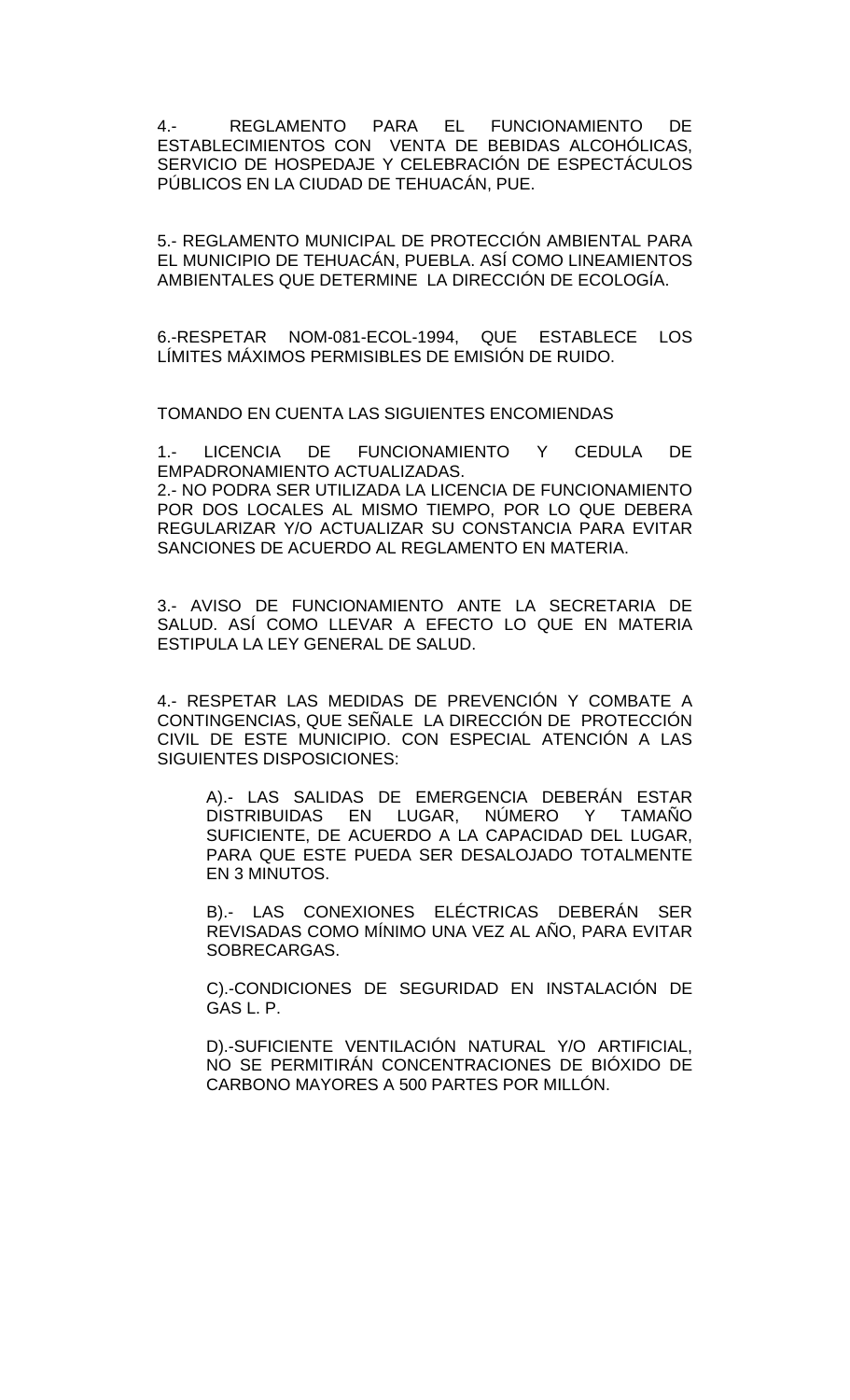5.- DEBERÁ CONTAR CON UN CONVENIO CON EL ORGANISMO OPERADOR DE LOS SERVICIOS DE LIMPIA DE TEHUACÁN (OOSELITE) PARA LA DISPOSICIÓN ADECUADA DE LOS RESIDUOS SÓLIDOS MUNICIPALES.

6.- TENER LA FACTIBILIDAD DE CONSUMO DE AGUA POTABLE Y PERMISO DE DESCARGA, EMITIDA POR EL ORGANISMO OPERADOR DEL SERVICIO DE AGUA POTABLE Y ALCANTARILLADO DE TEHUACÁN (OOSAPAT)

7.- CON AREA DE ESTACIONAMIENTO EN CASO DE NO CONTAR CON EL SERVICIO DEBERA REALIZAR CONTRATO CON EL ESTACIONAMIENTO MAS CERCANO PARA PRESTAR DICHO SERVICIO.

ES PRECISO DESTACAR QUE LA CONSTANCIA QUE EN SU MOMENTO EXPIDA LA DIRECCION DE DESARROLLO URBANO, NO ES DEFINITIVA Y NO CREA NINGÚN DERECHO REAL O ACCESORIO, QUEDANDO ENTENDIDO QUE DE EXISTIR MOLESTIAS Y/O DESACUERDO POR PARTE DE VECINOS, SE IMPONDRÁN LAS MEDIDAS QUE EL INTERÉS SOCIAL ASÍ DETERMINE, RESULTANDO PROCEDENTE LA CANCELACIÓN DEL USO DE SUELO RESPECTIVO. ASÍ MISMO, SE HACE EL APERCIBIMIENTO QUE EN CASO DE NO CUMPLIR CON LAS CONDICIONANTES ESTABLECIDAS, LA CONSTANCIA DE USO DE SUELO NO PODRÁ SER RENOVADA NI PRORROGADA, HACIÉNDOSE ACREEDORES LOS PARTICULARES A LAS SANCIONES PERTINENTES Y/O CANCELACIÓN DE LA CONSTANCIA EXPEDIDA.

**V**.- QUE EL ARTÍCULO 18 DEL REGLAMENTO DE CONSTRUCCIONES DEL MUNICIPIO DE TEHUACÁN, PUEBLA; DISPONE ADEMÁS, QUE ES FACULTAD DISCRECIONAL DE LA DIRECCIÓN DE DESARROLLO URBANO, FIJAR LA VIGENCIA DE LAS CONSTANCIAS DE USO DE SUELO; EN ESE CONTEXTO SE DEBERÁ FIJAR EN LA CONSTANCIA RESPECTIVA DE *"LICENCIA DE USO DE SUELO PARA RESTAURANTE O MARISQUERÍA CON VENTA DE BEBIDAS ALCOHÓLICAS CON LOS ALIMENTOS", UNA VI*GENCIA DE *6 MESES*, PARA EL INMUEBLE UBICADO EN **AVENIDA PEÑAFIEL NUMERO CIENTO CINCUENTA Y UNO DE LA COLONIA FRANCISCO SARABIA.** POR LO ANTES EXPUESTO EN LOS PUNTOS DE HECHO Y DE DERECHO QUE EN EL CUERPO DEL PRESENTE DICTAMEN SE VIERTEN, EN USO DE LAS FACULTADES CONFERIDAS, SOMETEMOS A CONSIDERACIÓN DE ESTE HONORABLE CUERPO EDILICIO EL SIGUIENTE:

# **D I C T A M E N**

*ÚNICO.- SE APRUEBE EL OTORGAMIENTO Y EXPEDICIÓN DE LICENCIA DE USO DE SUELO, ESPECÍFICAMENTE PARA*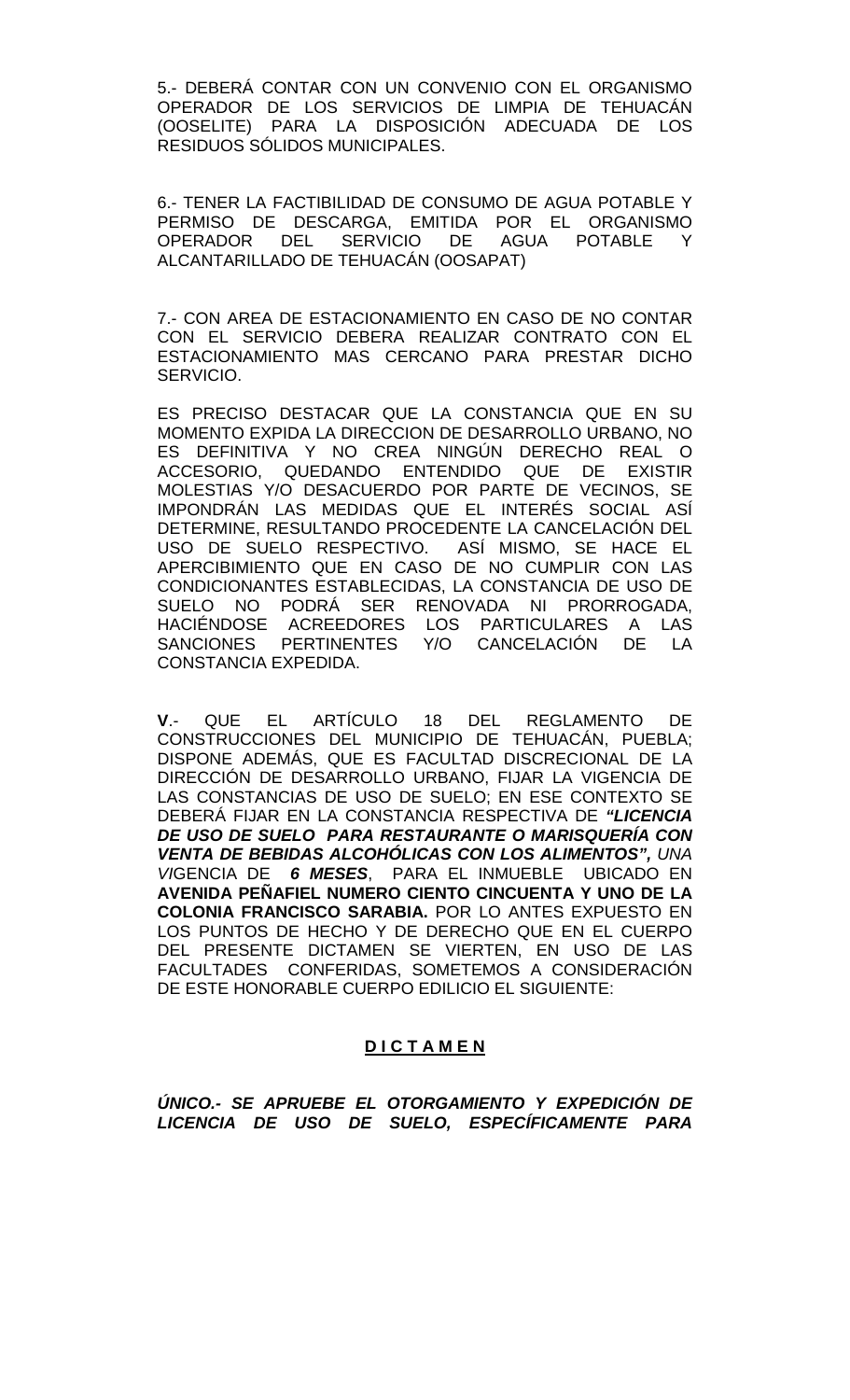*"RESTAURANTE O MARISQUERÍA CON VENTA DE BEBIDAS ALCOHÓLICAS CON LOS ALIMENTOS", CUYA INSTALACIÓN Y FUNCIONAMIENTO SE PRETENDE EN EL INMUEBLE UBICADO EN AVENIDA PEÑAFIEL NUMERO CIENTO CINCUENTA Y UNO DE LA COLONIA FRANCISCO SARABIA; TODA VEZ QUE TAL Y COMO SE HA PLASMADO EN EL CUERPO DEL PRESENTE DICTAMEN, EL USO PRETENDIDO ES COMPATIBLE CON LA ZONIFICACIÓN DE ACUERDO A LO ESTABLECIDO EN EL PROGRAMA ACTUAL DE DESARROLLO URBANO SUSTENTABLE DEL CENTRO DE POBLACIÓN DE ESTA CIUDAD.-* **COMISIÓN DE DESARROLLO URBANO Y OBRAS PÚBLICAS.- TEHUACÁN, PUEBLA A VEINTISIETE DE JUNIO DE DOS MIL TRECE.- ARQ. CARLOS ARENAS GUTIÉRREZ.- REGIDOR PRESIDENTE.- C. GRETA GARCÍA SALAZAR.- REGIDOR MIEMBRO.- C.P. GABRIELA BRINGAS DELGADO.- REGIDOR MIEMBRO.- FIRMAS ILEGIBLES..."**

SEÑOR PRESIDENTE MUNICIPAL, REGIDORES Y SINDICO MUNICIPAL, EN VOTACIÓN SE LES CONSULTA SI SE APRUEBA LA PROPUESTA PRESENTADA EN CUESTIÓN, LOS QUE ESTÉN POR LA AFIRMATIVA SÍRVANSE MANIFESTARLO LEVANTANDO LA MANO.

HABIÉNDOSE ANALIZADO AMPLIAMENTE EL CONTENIDO DEL DICTAMEN DE REFERENCIA, POR MAYORÍA CON 13 VOTOS A FAVOR POR PARTE DE LOS INTEGRANTES DEL HONORABLE CABILDO, SE DETERMINA EL SIGUIENTE:

# **A C U E R D O**

*ÚNICO.- SE APRUEBA EL OTORGAMIENTO Y EXPEDICIÓN DE LICENCIA DE USO DE SUELO, ESPECÍFICAMENTE PARA "RESTAURANTE O MARISQUERÍA CON VENTA DE BEBIDAS ALCOHÓLICAS CON LOS ALIMENTOS", CUYA INSTALACIÓN Y FUNCIONAMIENTO SE PRETENDE EN EL INMUEBLE UBICADO EN AVENIDA PEÑAFIEL NUMERO CIENTO CINCUENTA Y UNO DE LA COLONIA FRANCISCO SARABIA; TODA VEZ QUE TAL Y COMO SE HA PLASMADO EN EL CUERPO DEL PRESENTE DICTAMEN, EL USO PRETENDIDO ES COMPATIBLE CON LA ZONIFICACIÓN DE ACUERDO A LO ESTABLECIDO EN EL PROGRAMA ACTUAL DE DESARROLLO URBANO SUSTENTABLE DEL CENTRO DE POBLACIÓN DE ESTA CIUDAD.*

LO ANTERIOR CON FUNDAMENTO EN LOS DISPOSITIVOS LEGALES INVOCADOS EN EL DICTAMEN DE REFERENCIA.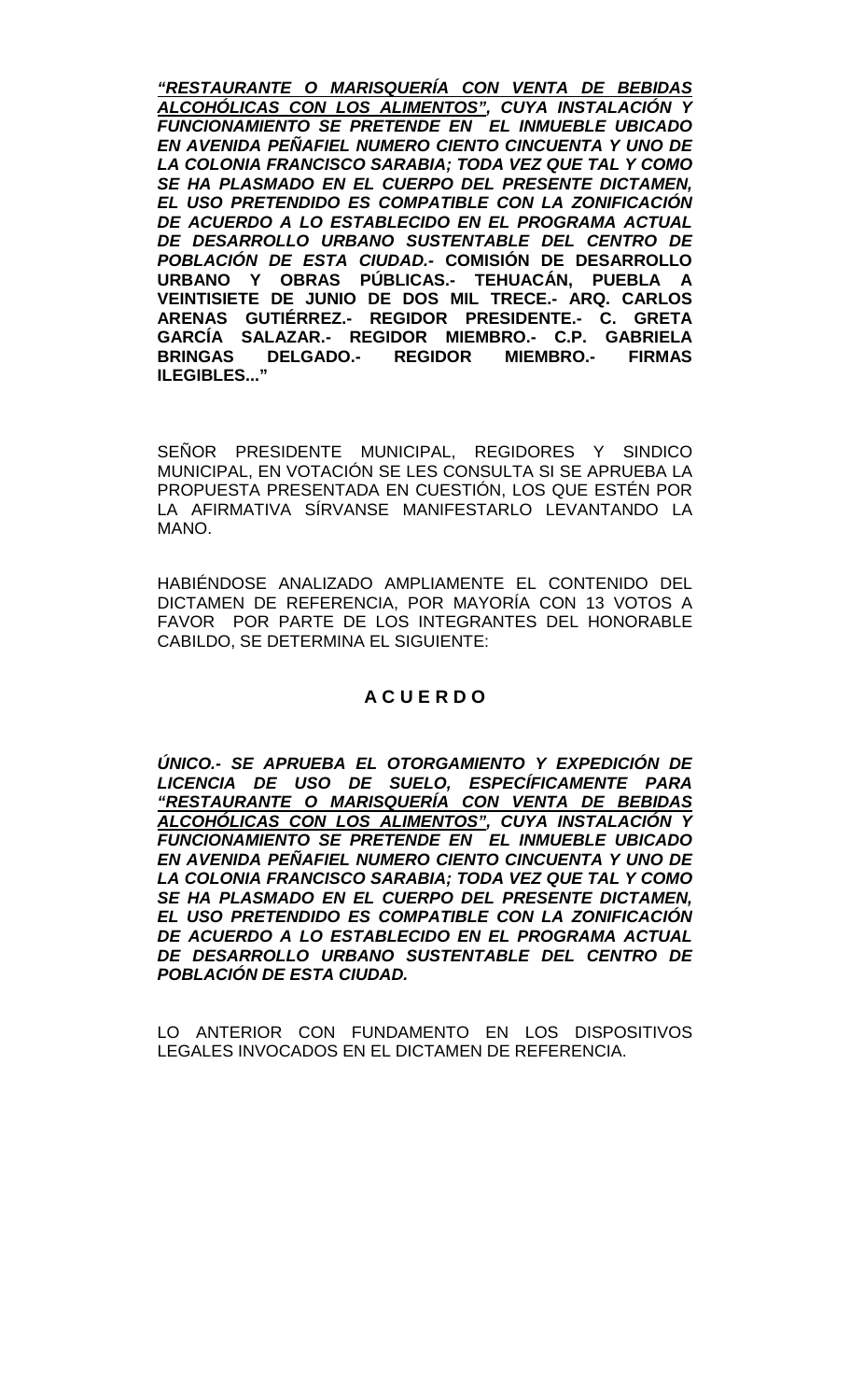**COMISIÓN DE DESARROLLO URBANO Y OBRAS PÚBLICAS.- ANÁLISIS, DISCUSIÓN Y EN SU CASO APROBACIÓN DEL DICTAMEN QUE VERSA SOBRE LA AUTORIZACIÓN DE CAMBIO PRESUPUESTO POR DERECHOS DE LICENCIA CONSTRUCCIÓN EN SU PRIMER ETAPA PARA EL FRACCIONAMIENTO HABITACIONAL DE INTERES SOCIAL DENOMINADO "RINCON DE LAS SALINAS", PROPIEDAD DE GEO PUEBLA S.A. DE C.V. QUE PASA DE 73,844.56 M2 DE CONSTRUCCION A 52,422.40 M2.** 

SEÑOR REGIDOR TIENE USTED EL USO DE LA PALABRA.

EL C. CARLOS ARENAS GUTIERREZ, PROCEDE A DAR LECTURA AL DICTAMEN CORRESPONDIENTE, MISMO QUE A LA LETRA DICE:

**"…HONORABLE CUERPO EDILICIO DEL AYUNTAMIENTO DE TEHUACÁN, PUEBLA.**

LOS SUSCRITOS **CARLOS ARENAS GUTIÉRREZ** REGIDOR PRESIDENTE, **GRETA GARCIA SALAZAR** Y **GABRIELA BRINGAS DELGADO**, REGIDORES MIEMBROS DE LA **COMISIÓN DE DESARROLLO URBANO Y OBRAS PÚBLICAS;** EN USO DE LAS FACULTADES QUE SE NOS CONFIEREN EN TÉRMINOS DE LO QUE DISPONEN LOS ARTÍCULOS **92** FRACCIONES **I, IV; 94; 96** FRACCIÓN **III** Y **98** DE LA LEY ORGÁNICA MUNICIPAL; Y TOMANDO EN CONSIDERACIÓN LOS ARGUMENTOS QUE EN EL PRESENTE SE VIERTEN, SOMETEMOS A LA CONSIDERACIÓN DE USTEDES EL PRESENTE DICTAMEN QUE VERSA SOBRE LA **AUTORIZACIÓN DE CAMBIO DE PRESUPUESTO POR DERECHOS DE LICENCIA DE CONSTRUCCION EN SU PRIMER ETAPA PARA EL FRACCIONAMIENTO HABITACIONAL DE INTERES SOCIAL DENOMINADO "RINCON DE LAS SALINAS", PROPIEDAD DE GEO PUEBLA S.A. DE C.V. QUE PASA DE 73,844.56 M² DE CONSTRUCCION A 52,422.40 M²,** CON BASE EN LOS SIGUIENTES:

#### **A N T E C E D E N T E S**

**PRIMERO.-** QUE CON FECHA VEINTIDOS DE MAYO DEL DOS MIL TRECE, SE APROBO EN SESION EXTRAORDINARIA DE CABILDO EL DICTAMEN QUE CONTIENE LA AUTORIZACION DE LOTIFICACION Y CONSTRUCCION EN SU PRIMER ETAPA DEL FRACCIONAMIENTO HABITACIONAL DE TIPO INTERES SOCIAL DENOMINADO "RINCON DE LAS SALINAS", UBICADO EN CALLE ALLENDE PONIENTE NUMERO 800 DE SANTA MARIA COAPAN MUNICIPIO DE TEHUACÁN PUEBLA, PROPIEDAD DE GEO PUEBLA S.A. DE C.V. EN DONDE SE AUTORIZO UNA SUPERFICIE TOTAL DE CONSTRUCCION POR LAS 1090 DE 73,844.56 M².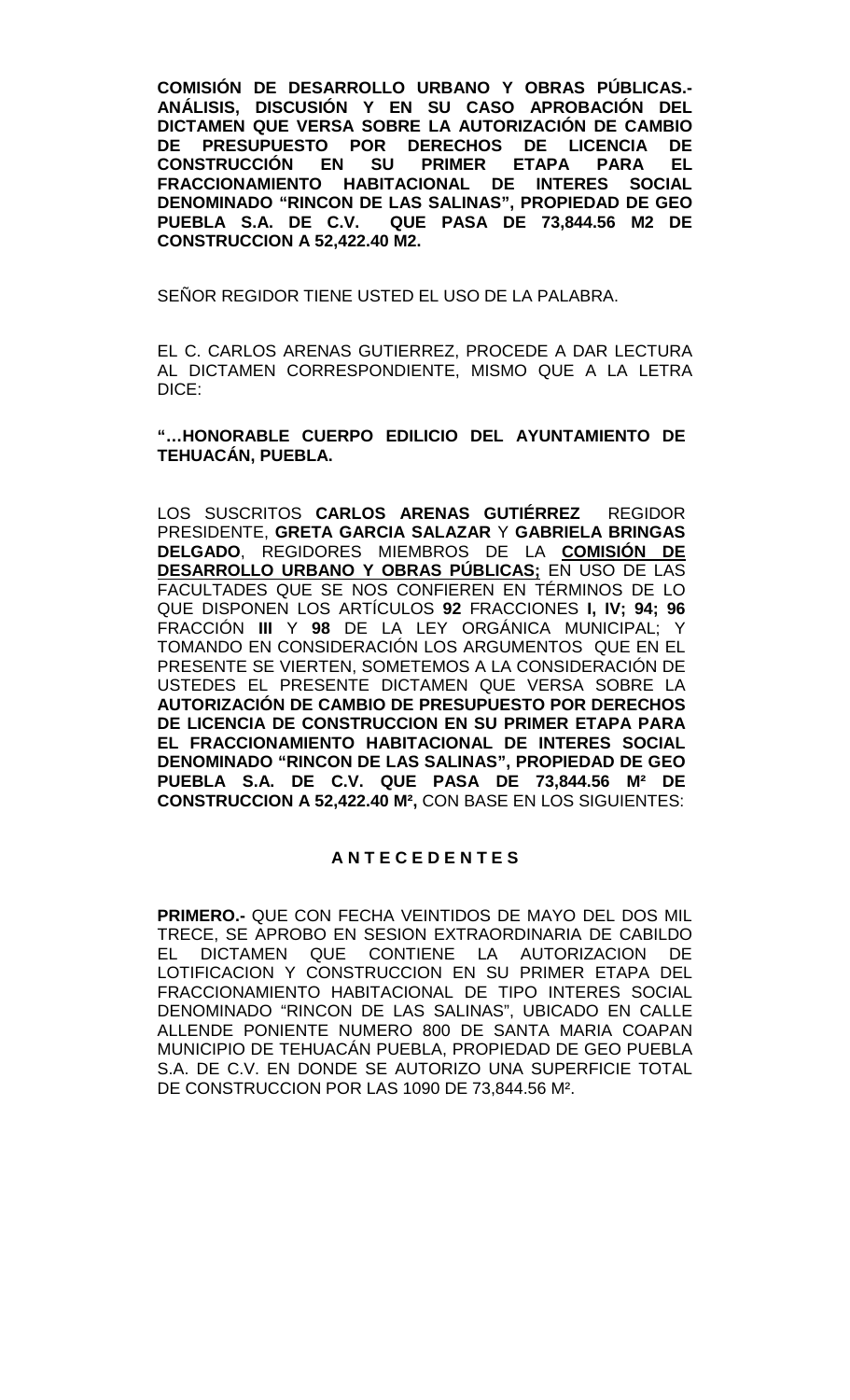**SEGUNDO.-** QUE CON FECHA SIETE DE JUNIO DEL DOS MIL TRECE SE RECIBE EN LA DIRECCION DE DESARROLLO URBANO EL OFICIO DE SOLICITUD DEL C. ING. HINDLEY IVAN DIAZ ALVARADO, LIDER DE PROYECTO DEL FRACCIONAMIENTO "RINCON DE LAS SALINAS" DE REVISIÓN Y MODIFICACIÓN RESPECTO A LAS SUPERFICIES DEL PROYECTO Y LAS CANTIDADES DEL AREA DE CONSTRUCCION QUE PASA DE 73,844.56 M² A 52,422.40 M²; DEBIDO A QUE LA MEMORIA DESCRIPTIVA DEL PROYECTO Y EL PLANO DE SIEMBRA, USO DE SUELO Y NUMEROS OFICIALES, CLAVE RS – DU – SUS NUMERO 1.0 QUE SE INGRESARON CON FECHA 29 DE NOVIEMBRE DE 2012 ANTE LA DIRECCION DE DESARROLLO URBANO CONTIENEN UN AREA CONSTRUIDA DESACERTADA LA CUAL GENERO QUE EL CALCULO DE PAGO DE DERECHOS POR CONCEPTO DE LICENCIA DE CONSTRUCCION DE LA PRIMERA ETAPA NO ESTUVIERA CORRECTO, PARA LO CUAL INGRESARON UNA NUEVA MEMORIA DESCRIPTIVA Y PLANOS ACTUALIZADOS DEL PROYECTO DEL FRACCIONAMIENTO DE REFERENCIA.

**TERCERO.-** QUE CON FECHA VEINTIUNO DE JUNIO DEL 2013 SE LE INFORMA A GEO PUEBLA S.A. DE C.V. MEDIANTE EL OFICIO NUMERO 1418 EXPEDIDO POR LA DIRECCION DE DESARROLLO URBANO QUE SU PETICION FUE TURNADA A LA H. COMISION DE COMISION DE DESARROLLO URBANO Y OBRAS PUBLICAS DE FECHA 13 DE JUNIO DEL PRESENTE; LA CUAL DETERMINO QUE SE REVISARAN LOS PLANOS Y MEMORIAS NUEVAMENTE INGRESADAS A LA DIRECCION DE DESARROLLO URBANO PARA CORROBORAR QUE LO SOLICITADO POR EL ING. HINDLEY IVAN DIAZ ALVARADO, CUMPLIERA CON LA REGLAMENTACION VIGENTE EN LA MATERIA Y SE REALIZARA UN NUEVO CALCULO DE PAGO DE DERECHOS POR CONCEPTO DE LICENCIA DE<br>CONSTRUCCION PARA 1090 VIVIENDAS PARA EL CONSTRUCCION PARA 1090 VIVIENDAS PARA EL FRACCIONAMIENTO DENOMINADO "RINCON DE LAS SALINAS" Y ELABORAR UN NUEVO DICTAMEN PARA SU APROBACION EN SESION DEL H. CABILDO.

ASI MISMO EN CUANTO A ELIMINAR DEL PAGO DE DERECHOS POR CONCEPTO DE LICENCIA DE CONSTRUCCION, EL DE LICENCIA DE USO DE SUELO PARA CONSTRUCCION POR HABER EFECTUADO EL PAGO DE DERECHOS POR CONCEPTO DE DICTAMEN DE CAMBIO DE USO DE SUELO APROBADO EN SESION DE CABILDO DE FECHA 17 DE OCTUBRE DEL 2012; SE ACORDO NO ACCEDER A SU PETICION TODA VEZ QUE EL PAGO DE DERECHOS POR DICTAMEN DE CAMBIO DE DENSIDAD O USO DE SUELO Y EL DE DERECHOS POR LICENCIA DE USO DE SUELO PARA CONSTRUCCION SON CONCEPTOS DIFERENTES, SEGUN LA LEY DE INGRESOS DEL MUNICIPIO DE TEHUACAN, PUEBLA.

**TERCERO.-** QUE CON FECHA 28 DE JUNIO DEL 2013 SE LE INFORMA A GEO PUEBLA S.A. DE C.V. MEDIANTE EL OFICIO NUMERO 1473 QUE UNA VEZ HECHAS LAS ACLARACIONES SOLICITADAS MEDIANTE EL OFICIO NUMERO 1418 DE FECHA 21 DE JUNIO DEL PRESENTE EXPEDIDO POR LA DIRECCION DE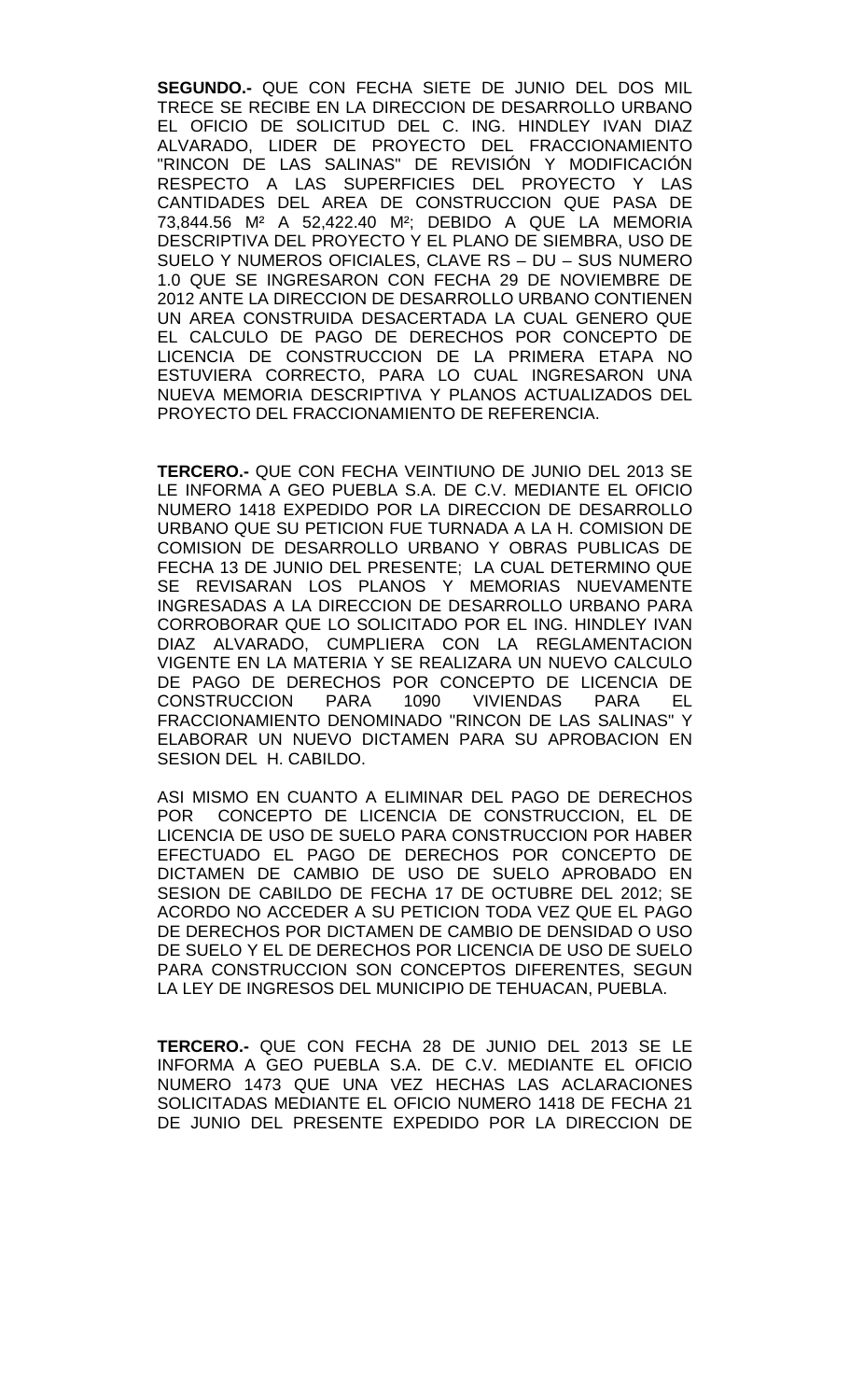DESARROLLO URBANO; QUE SU PETICION SERA TURNADA A LA H. COMISION DE DESARROLLO URBANO Y OBRAS PUBLICAS, CON EL NUEVO CALCULO DE PAGO DE DERECHOS POR CONCEPTO DE LICENCIA DE CONSTRUCCION PARA 1090 VIVIENDAS PARA EL FRACCIONAMIENTO DENOMINADO "RINCON DE LAS SALINAS" SEGUN LOS CONCEPTOS ESTABLECIDOS EN LA LEY DE INGRESOS DEL MUNICIPIO DE TEHUACAN, PARA EL EJERCICIO FISCAL 2013; ESTO PARA SU REVISION Y POSTERIOR APROBACION EN SESION DEL H. CABILDO.

**CUARTO.-** QUE HABIENDOSE EFECTUADO POR LA DIRECCION DE DESARROLLO URBANO LAS REVISIONES RELATIVAS A LA MODIFICACION DE AREAS REQUERIDAS POR GEO PUEBLA S.A. DE C.V. DE ACUERDO A LO INDICADO EN EL PARRAFO SEGUNDO Y DERIVADO DE LAS OBSERVACIONES HECHAS POR ESA DEPEDENCIA MUNICIPAL, CON FECHA 25 DE JUNIO DEL AÑO EN CURSO SE INGRESA POR EL DESARROLLADOR NUEVO ESCRITO ACLARATORIO PARA SU SEGUIMIENTO RESPECTIVO.

## **C O N S I D E R A N D O**

I.- EL ARTÍCULO 59 DE LA LEY DE FRACCIONAMIENTOS Y ACCIONES URBANÍSTICAS DEL ESTADO LIBRE Y SOBERANO DE PUEBLA, DISPONE QUE SI DURANTE LA EJECUCIÓN DE LA OBRA SURGIERAN RAZONES TÉCNICAS FUNDADAS PARA MODIFICAR EL PROYECTO O SUS ESPECIFICACIONES, EL FRACCIONADOR DEBERÁ SOLICITAR POR ESCRITO A LAS AUTORIDADES COMPETENTES EL PROYECTO DE MODIFICACIÓN, SEGÚN CORRESPONDA, QUIENES EMITIRÁN RESOLUCIÓN FUNDADA Y MOTIVADA, PREVIO DICTAMEN TÉCNICO, DENTRO DEL PLAZO QUE ESTABLEZCA EL AYUNTAMIENTO O LA AUTORIDAD COMPETENTE, CONTADOS A PARTIR DE QUE SE PRESENTE EL INFORME DEL FRACCIONADOR.

II.- POR LO CUAL ES PERTINENTE SOLICITAR A ESTE HONORABLE CABILDO SE AUTORICE EL NUEVO PAGO DE DERECHOS POR CONCEPTO DE LA LOTIFICACIÓN Y LICENCIA DE CONSTRUCCION EN SU PRIMERA ETAPA DE 1,090 VIVIENDAS DEL FRACCIONAMIENTO HABITACIONAL DENOMINADO RINCON DE LAS SALINAS, EN EL ENTENDIDO DE QUE A EFECTO DE ESTAR EN POSIBILIDAD DE OTORGAR LAS CONSTANCIAS SOLICITADAS ADEMÁS DE CUMPLIR CON LOS DIVERSOS REQUISITOS Y CONDICIONANTES QUE PARA EL CASO DISPONEN LOS ORDENAMIENTOS LEGALES APLICABLES EN LA MATERIA, SE DEBERÁ CUBRIR EN UNA SOLA EXHIBICIÓN ANTE LA TESORERÍA MUNICIPAL EL PAGO DE DERECHOS CONDUCENTES; Y QUE ES A SABER EL SIGUIENTE: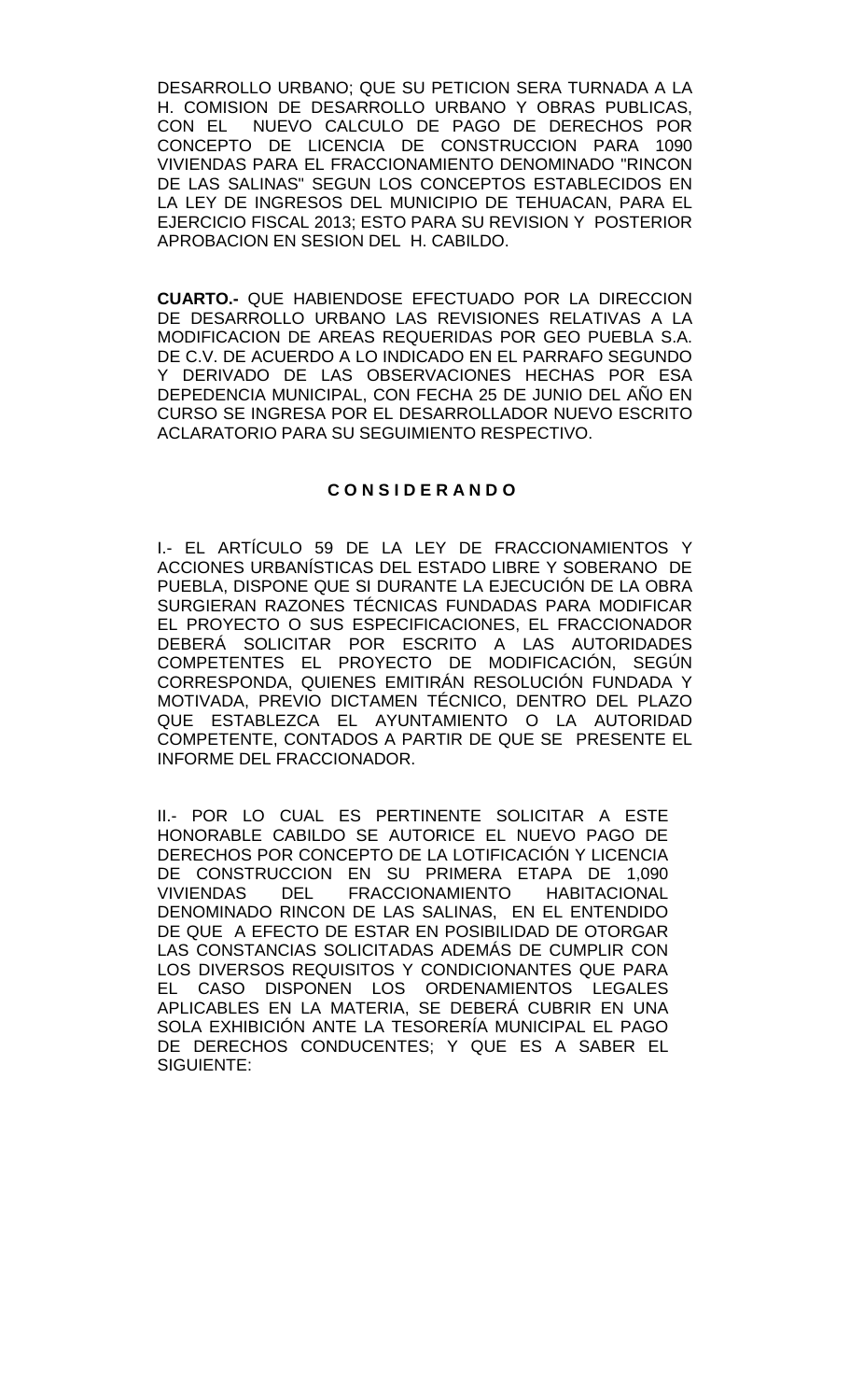|                               | <b>ARTICULO</b>                  | <b>CONCEPTO</b>                                                                         | <b>UNIDAD</b> | <b>CANTIDAD</b> | P.U,(\$) | <b>TOTAL</b> |
|-------------------------------|----------------------------------|-----------------------------------------------------------------------------------------|---------------|-----------------|----------|--------------|
|                               | <b>ART. 13</b><br>FRACC. VIII a) | <b>LOTIFICACION,</b><br><b>RELOTIFICACION Y</b><br><b>FUSION</b>                        | M2            | 68,141.79       | \$3.00   | \$204,425.37 |
| 2                             | ART.13                           |                                                                                         |               |                 |          |              |
|                               | FRACC, VIII                      | <b>SOBRE CADA LOTE QUE</b>                                                              |               |                 |          |              |
| $\overline{\phantom{0}}$      | C)                               | <b>RESULTE</b>                                                                          | <b>LOTE</b>   | 89              | \$90.00  | \$8,010.00   |
| 3<br>$\overline{\phantom{0}}$ | <b>ART.13</b><br>FRACC. VIII d)  | <b>POR REVISION Y</b><br><b>APROBACION DE</b><br><b>OBRAS DE</b><br><b>URBANIZACION</b> | M2            | 41,750.201      | \$1.50   | \$62,625.30  |

**TOTAL DE DERECHOS DE LOTIFICACION \$275,060.67**

|        |                               |                                                                | <b>UNIDA</b>   |                 | No. DE           |          |              |
|--------|-------------------------------|----------------------------------------------------------------|----------------|-----------------|------------------|----------|--------------|
|        | <b>ARTICULO</b>               | <b>CONCEPTO</b>                                                | D              | <b>CANTIDAD</b> | <b>VIVIENDAS</b> | P.U,(\$) | <b>TOTAL</b> |
| $1 -$  | ART. 13 FRACC. I              | <b>ALINEAMIENTO</b>                                            | <b>ML</b>      | 3,318.89        | 1.00             | \$8.50   | \$28,210,57  |
| $2 -$  | ART.13 FRACC. II              | <b>NUMERO OFICIAL</b>                                          | VIV            | 1.00            | 1,090.00         | \$106.00 | \$115,540.00 |
| $3 -$  | <b>ART.13</b><br>FRACC.<br>1V | <b>POR REVISION Y</b><br><b>APROBACION DE</b><br><b>PLANOS</b> | M <sub>2</sub> |                 | 52,422.40        | \$3.50   | \$183,478.39 |
| $4. -$ | ART. 13 FRACC.<br>V a)        | <b>POR OBRAS DE</b><br><b>INFRAESTRUCTURA</b>                  | M <sub>2</sub> |                 | 52,422.40        | \$12.00  | \$629,068.75 |
| $15 -$ | ART. 13 FRACC.<br>VI a)       | <b>POR LICENCIA DE</b><br><b>CONSTRUCCION</b>                  | M2             |                 | 52,422.40        | \$7.00   | \$366,956.77 |
| $8. -$ | ART.13 FRACC.<br>XIVa)        | <b>USO DE SUELO</b>                                            | M <sub>2</sub> |                 | 52,422.40        | \$10.50  | \$550,435.16 |

 **TOTAL DE DERECHOS DE CONSTRUCCION \$ 1, 873,689.63**

DEDUCIÉNDOSE ASÍ UN TOTAL POR LA LOTIFICACIÓN Y LICENCIA DE CONSTRUCCION DE LA PRIMERA ETAPA DEL FRACCIONAMIENTO HABITACIONAL DENOMINADO RINCON DE LAS SALINAS, UBICADO EN CALLE ALLENDE PONIENTE 800 DE SANTA MARIA COAPAN PROPIEDAD DE GEO PUEBLA S.A. DE C.V. OBTENIDO Y SUSTENTADO EN LA LEY DE INGRESOS DEL MUNICIPIO DE TEHUACÁN, PARA EL EJERCICIO FISCAL 2013; LA SIGUIENTE CANTIDAD:

#### **TOTAL POR DERECHOS DE LOTIFICACIÓN Y CONSTRUCCION: \$ 2, 148,750,30**

POR LO EXPUESTO EN LOS CONSIDERANDOS QUE ANTECEDEN Y EN USO DE LAS FACULTADES CONFERIDAS, SE PONE A CONSIDERACIÓN DE ESTE HONORABLE CABILDO EL SIGUIENTE:

#### **D I C T A M E N**

**ÚNICO.- SE AUTORICE EL CAMBIO DE PRESUPUESTO POR DERECHOS DE LICENCIA DE CONSTRUCCION EN SU PRIMER ETAPA PARA EL FRACCIONAMIENTO HABITACIONAL DE INTERES SOCIAL DENOMINADO "RINCON DE LAS SALINAS", PROPIEDAD DE GEO PUEBLA S.A. DE C.V. QUE PASA DE**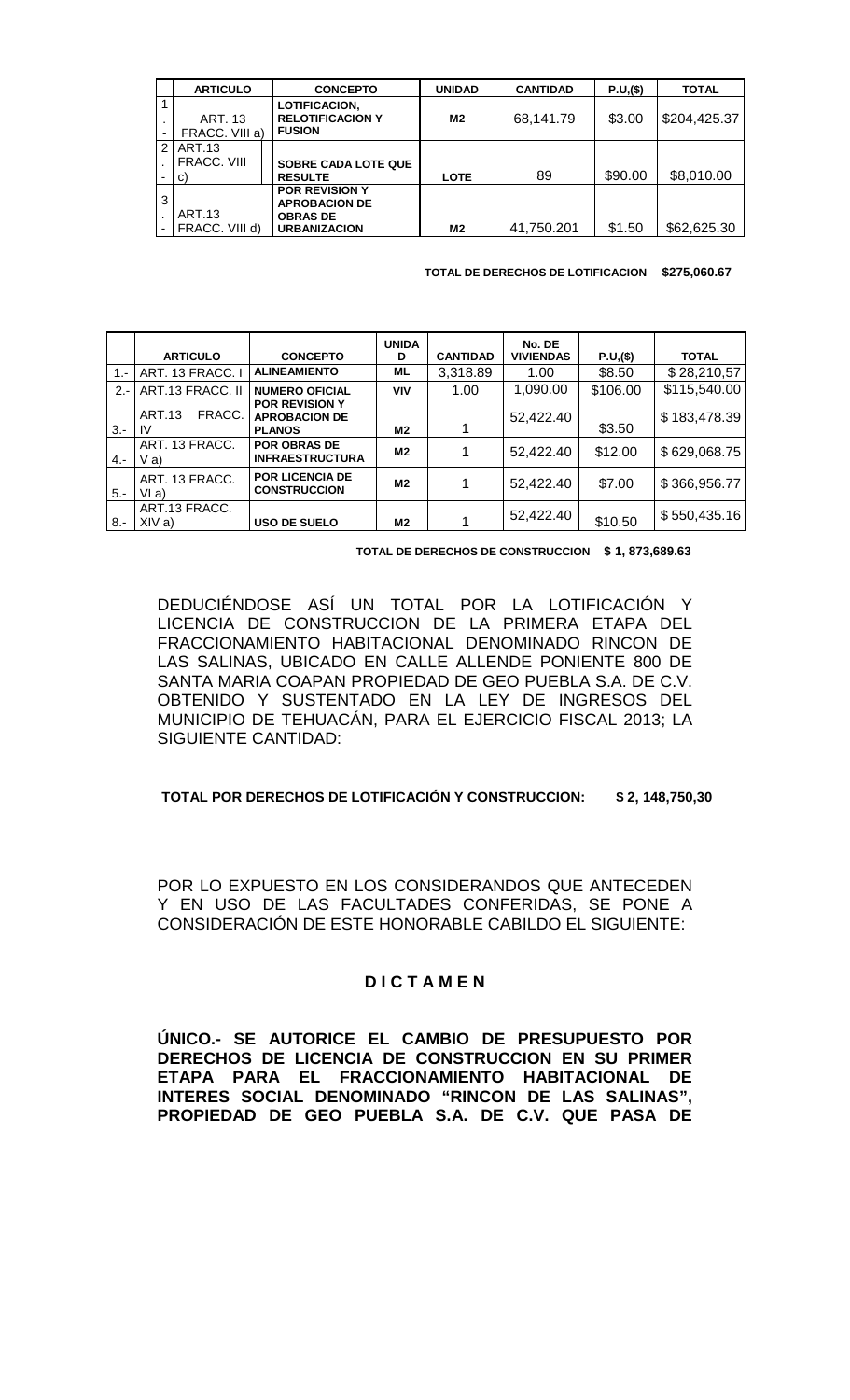**73,844.56 M² DE CONSTRUCCION A 52,422.40 M², EL CUAL ESTA UBICADO EN CALLE ALLENDE PONIENTE NUMERO 800 DE SANTA MARIA COAPAN MUNICIPIO DE TEHUACÁN PUEBLA, PROPIEDAD DE LA PERSONA MORAL DENOMINADA GEO PUEBLA S.A. DE C.V; QUEDANDO CONDICIONADA DICHA AUTORIZACIÓN AL CUMPLIMIENTO DE TODAS Y CADA UNA DE LAS CONDICIONANTES QUE HAN QUEDADO REFERIDAS EN LOS CONSIDERANDOS VIII, IX, X, XI, XII, XIII, XIV Y XV RECTORES DEL DICTAMEN QUE SE APROBO EN SESION EXTRAORDINARIA DE CABILDO DE FECHA VEINTIDOS DE MAYO DEL DOS MIL TRECE.- ATENTAMENTE.- TEHUACÁN, PUEBLA; A DOS DE JULIO DEL AÑO DOS MIL TRECE.- "COMISIÓN DE DESARROLLO URBANO Y OBRAS PÚBLICAS".- CARLOS ARENAS GUTIÉRREZ.- REGIDOR PRESIDENTE.- GRETA GARCÍA SALAZAR.- REGIDOR MIEMBRO.- GABRIELA BRINGAS DELGADO.- REGIDOR MIEMBRO.- FIRMAS ILEGIBLES…."**

EL C. LIC. ROBERTO IVAN LINARES CHAVEZ, PREGUNTA SI CUENTA CON EL ESTUDIO DE IMPACTO AMBIENTAL. EL C. CARLOS ARENAS GUTIERREZ, MANIFIESTA QUE YA LO HA PRESENTADO ANTE LA SECRETARIA CORRESPONDIENTE DEL GOBIERNO DEL ESTADO Y ESTAN EN ESPERA DE LA RESPUESTA.

SEÑOR PRESIDENTE MUNICIPAL, REGIDORES Y SINDICO MUNICIPAL, EN VOTACIÓN SE LES CONSULTA SI SE APRUEBA LA PROPUESTA PRESENTADA EN CUESTIÓN, LOS QUE ESTÉN POR LA AFIRMATIVA SÍRVANSE MANIFESTARLO LEVANTANDO LA MANO.

EL C. LIC. ROBERTO IVAN LINARES CHAVEZ, EMITE SU VOTO EN CONTRA, PREGUNTANDO EL C. DR. JOSE ORLANDO CUALLO CINTA, SI TIENE ARGUMENTO ALGUNO AL EMITIR SU VOTO EN MANIFESTANDO EL SINDICO MUNICIPAL QUE EL ARGUMENTO ES PORQUE NO CUENTA AL MOMENTO CON EL ESTUDIO DE IMPACTO AMBIENTAL, PUES COMO SE HA DICHO SE ESTÁ EN ESPERA DE LA RESPUESTA.

HABIÉNDOSE ANALIZADO AMPLIAMENTE EL CONTENIDO DEL DICTAMEN DE REFERENCIA, POR MAYORÍA CON 12 VOTOS A FAVOR POR PARTE DE LOS INTEGRANTES DEL HONORABLE CABILDO Y UN VOTO EN CONTRA, DEL C. LIC. ROBERTO IVAN LINARES CHAVEZ, SÍNDICO MUNICIPAL, SE DETERMINA EL SIGUIENTE:

# **A C U E R D O**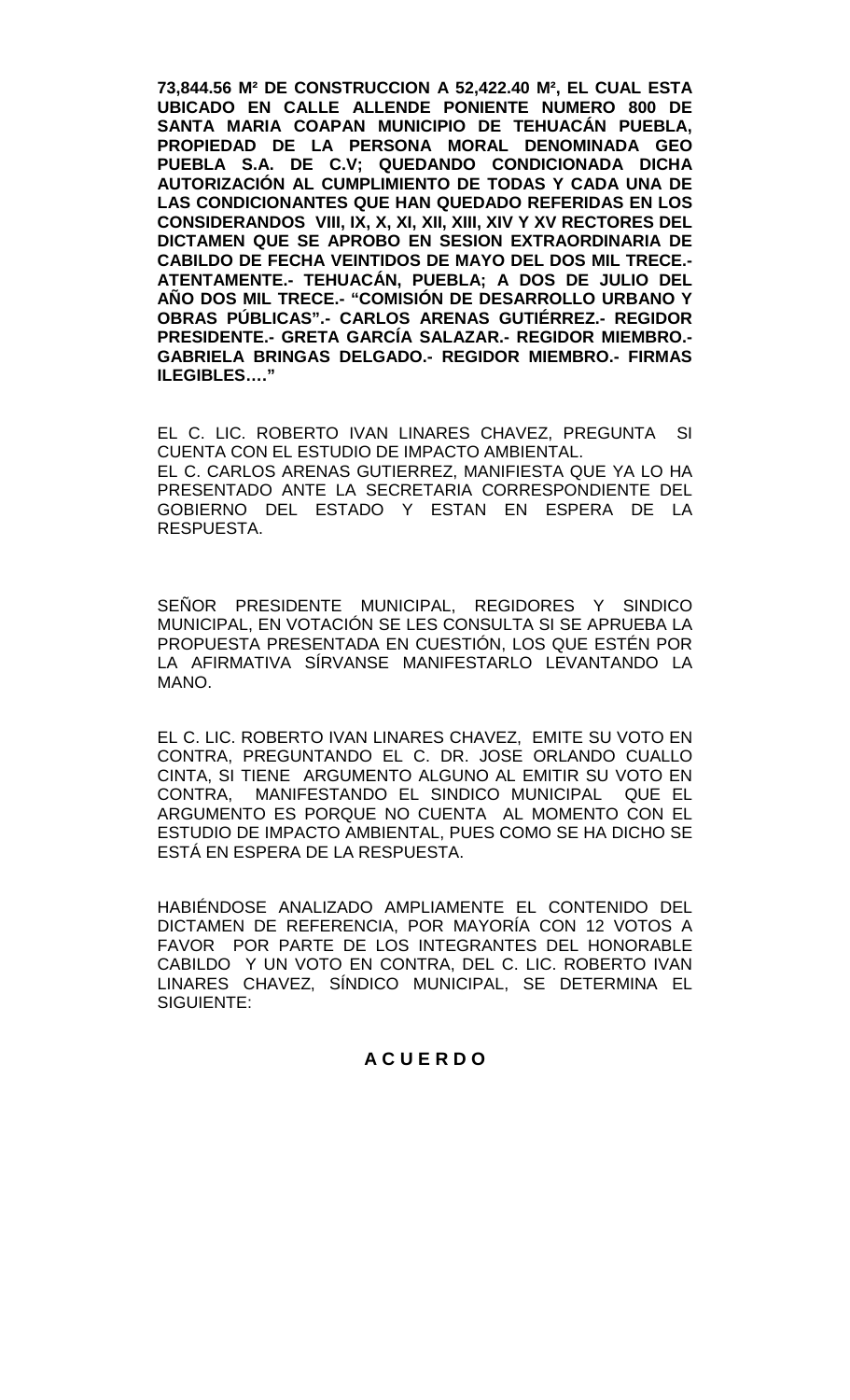**ÚNICO.- SE AUTORIZA EL CAMBIO DE PRESUPUESTO POR DERECHOS DE LICENCIA DE CONSTRUCCION EN SU PRIMER ETAPA PARA EL FRACCIONAMIENTO HABITACIONAL DE INTERES SOCIAL DENOMINADO "RINCON DE LAS SALINAS", PROPIEDAD DE GEO PUEBLA S.A. DE C.V. QUE PASA DE 73,844.56 M² DE CONSTRUCCION A 52,422.40 M², EL CUAL ESTA UBICADO EN CALLE ALLENDE PONIENTE NUMERO 800 DE SANTA MARIA COAPAN MUNICIPIO DE TEHUACÁN PUEBLA, PROPIEDAD DE LA PERSONA MORAL DENOMINADA GEO PUEBLA S.A. DE C.V; QUEDANDO CONDICIONADA DICHA AUTORIZACIÓN AL CUMPLIMIENTO DE TODAS Y CADA UNA DE LAS CONDICIONANTES QUE HAN QUEDADO REFERIDAS EN LOS CONSIDERANDOS VIII, IX, X, XI, XII, XIII, XIV Y XV RECTORES DEL DICTAMEN QUE SE APROBO EN SESION EXTRAORDINARIA DE CABILDO DE FECHA VEINTIDOS DE MAYO DEL DOS MIL TRECE.**

LO ANTERIOR CON FUNDAMENTO EN LOS DISPOSITIVOS LEGALES INVOCADOS EN EL DICTAMEN DE REFERENCIA.

**SINDICATURA.- ANÁLISIS, DISCUSIÓN Y EN SU CASO APROBACIÓN DEL PETITORIO<br>AUTORIZACIÓN PARA LA CELE LA CELEBRACIÓN Y FIRMA DEL CONTRATO DE COMODATO ENTRE ESTE H. AYUNTAMIENTO CON LA LIC. REMEDIOS ELENA SANTOS GONZÁLEZ EN SU CARÁCTER DE REPRESENTANTE LEGAL DEL SISTEMA MUNICIPAL PARA EL DESARROLLO INTEGRAL DE LA FAMILIA A EFECTO DE ENTREGAR DE MANERA FORMAL A DICHA INSTITUCIÓN UNA FRACCIÓN DE TERRENO CON UNA SUPERFICIE DE 558.93 M2., UBICADA EN CALLE 7 PONIENTE NUM. 818 DE LA UNIDAD HABITACIONAL INFONAVIT VENUSTIANO CARRANZA.**

SEÑOR SINDICO TIENE USTED EL USO DE LA PALABRA.

EL C. LIC. ROBERTO IVAN LINARES CHAVEZ, PROCEDE A DAR LECTURA AL PETITORIO DE REFERENCIA, MISMO QUE A LA LETRA DICE:

#### **"…HONORABLE CABILDO DEL HONORABLE AYUNTAMIENTO CONSTITUCIONAL DE TEHUACAN PUEBLA.**

EL SUSCRITO LICENCIADO ROBERTO IVAN LINARES CHAVEZ SÍNDICO DE TEHUACÁN, PUEBLA, DE CONFORMIDAD CON LO PRECEPTUADO POR LOS ARTÍCULOS 100 FRACCIONES V, VIII, XV Y XVI, 85 Y 89 DE LA LEY ORGÁNICA MUNICIPAL, SOMETO A APROBACIÓN DEL HONORABLE CABILDO **LA AUTORIZACION PARA LA CELEBRACIÓN Y FIRMA DEL CONTRATO DE COMODATO ENTRE ESTE H.**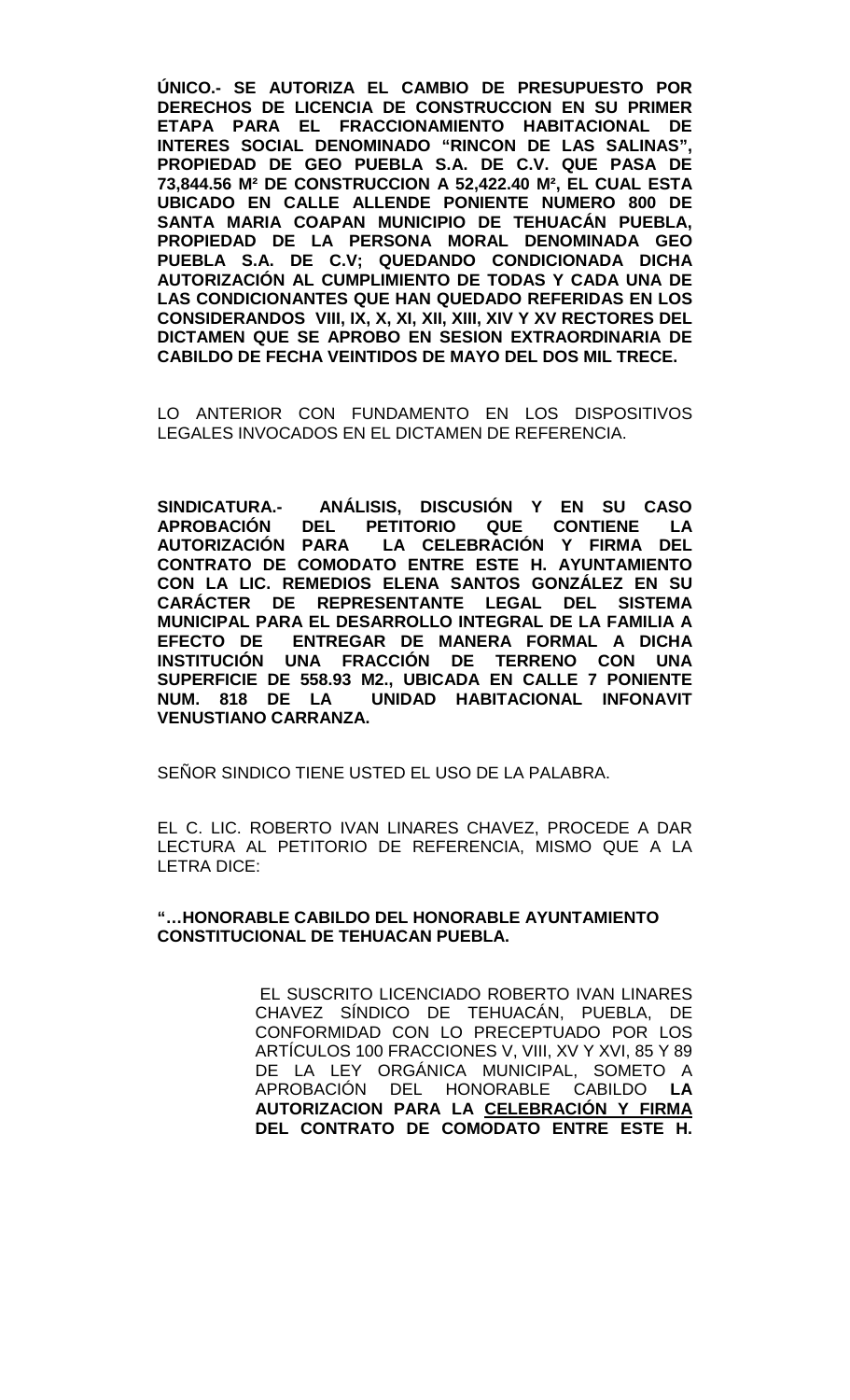**AYUNTAMIENTO CON LA LIC. REMEDIOS ELENA SANTOS GONZALEZ EN SU CARÁCTER DE REPRESENTANTE LEGAL DEL SISTEMA MUNICIPAL PARA EL DESARROLLO INTEGRAL DE LA FAMILIA, A EFECTO DE ENTREGAR DE MANERA FORMAL A DICHA INSTITUCIÓN UNA FRACCIÓN DE TERRENO CON UNA SUPERFICIE DE 558.93 M2 UBICADA EN CALLE 7 PONIENTE NUMERO 818 DE LA UNIDAD HABITACIONAL INFONAVIT VENUSTIANO CARRANZA.** EN BASE A LOS SIGUIENTES:

#### **C O N S I DE R A N D O S**

- I. QUE EL PÁRRAFO PRIMERO DE LA FRACCIÓN II DEL ARTÍCULO 115 DE LA CONSTITUCIÓN POLÍTICA DE LOS ESTADOS UNIDOS MEXICANOS, DETERMINA QUE LOS AYUNTAMIENTOS TENDRÁN FACULTADES PARA APROBAR, DE ACUERDO CON LAS LEYES EN MATERIA MUNICIPAL QUE DEBERÁN EXPEDIR LAS LEGISLATURAS DE LOS ESTADOS, LOS BANDOS DE POLICÍA Y GOBIERNO, LOS REGLAMENTOS, CIRCULARES; Y DISPOSICIONES ADMINISTRATIVAS DE OBSERVANCIA GENERAL DENTRO DE SUS RESPECTIVAS JURISDICCIONES, QUE ORGANICEN LA ADMINISTRACIÓN PÚBLICA MUNICIPAL, REGULEN LAS MATERIAS, PROCEDIMIENTOS, FUNCIONES Y SERVICIOS PÚBLICOS DE SU COMPETENCIA Y ASEGUREN LA PARTICIPACIÓN CIUDADANA Y VECINAL; MISMA DISPOSICIÓN QUE ES TRASLADADA A LA FRACCIÓN III DEL ARTÍCULO 105 DE LA CONSTITUCIÓN POLÍTICA DEL ESTADO LIBRE Y SOBERANO DE PUEBLA;
- II. EL ARTÍCULO 57 DE LA CONSTITUCIÓN POLÍTICA DEL ESTADO FRACCIÓN VII.- ESTABLECE QUE EL CONGRESO DEL ESTADO ESTA FACULTADO PARA<br>AUTORIZAR LA ENAJENACIÓN DE BIENES AUTORIZAR LA ENAJENACIÓN DE BIENES INMUEBLES PROPIOS DEL ESTADO O DE LOS MUNICIPIOS, A SOLICITUD DE ÉSTOS, ASÍ COMO APROBAR LOS CONTRATOS QUE CELEBREN LOS AYUNTAMIENTOS, CUANDO TENGAN DURACIÓN MAYOR DEL PERÍODO PARA EL CUAL HUBIEREN SIDO ELECTOS;
- III. QUE EL ARTÍCULO 76 PRIMER PÁRRAFO DE LA LEY ORGÁNICA MUNICIPAL, DETERMINA QUE EL AYUNTAMIENTO SESIONARÁ VÁLIDAMENTE CON LA ASISTENCIA DE LA MAYORÍA DE SUS MIEMBROS Y DEL SECRETARIO DEL AYUNTAMIENTO O LA PERSONA QUE LEGALMENTE LO SUSTITUYA;
- IV QUE EL ARTÍCULO 77 DE LA LEY ORGÁNICA MUNICIPAL, DETERMINA QUE LOS ACUERDOS DE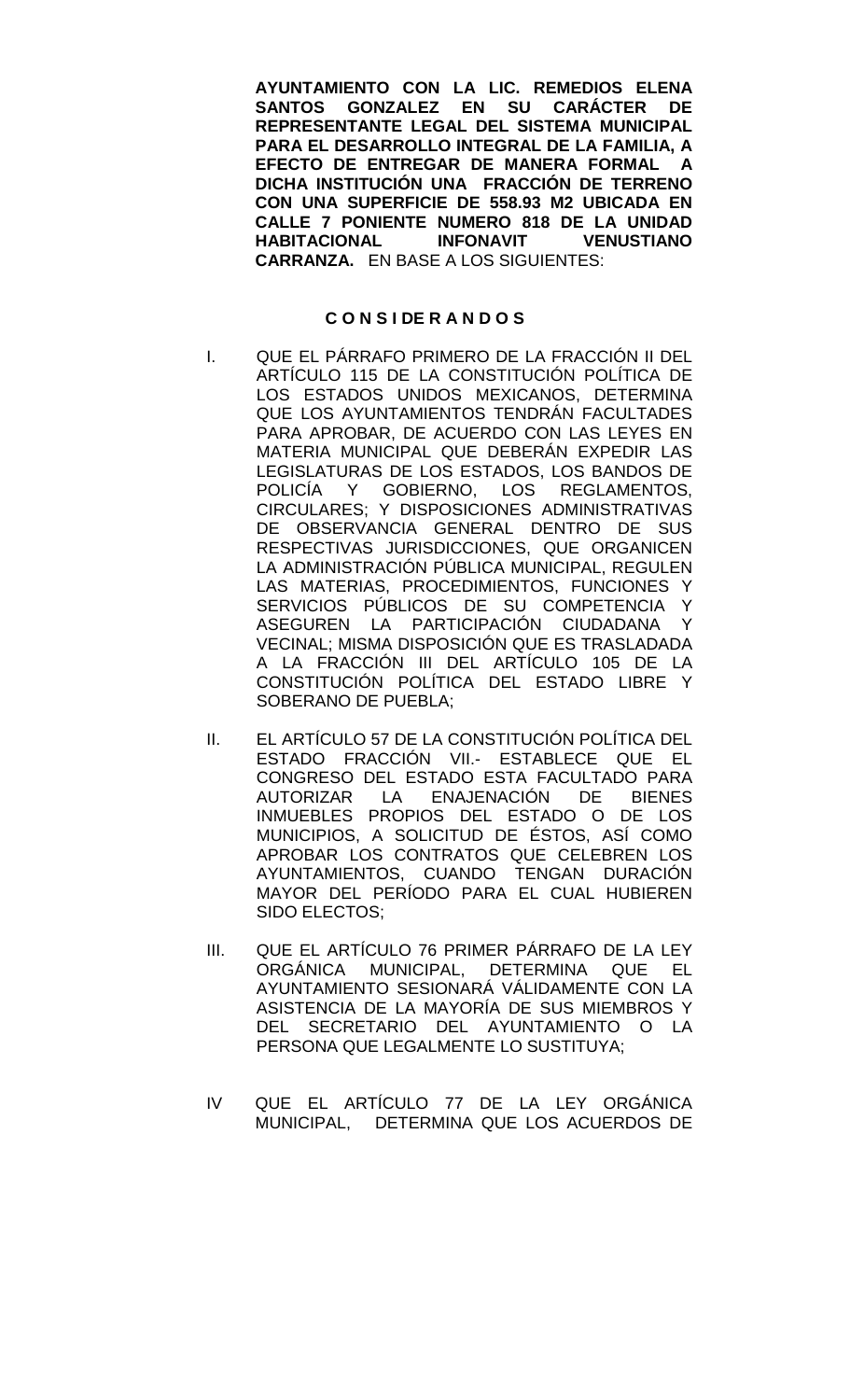LOS AYUNTAMIENTOS SE TOMARÁN POR MAYORÍA DE VOTOS DEL PRESIDENTE MUNICIPAL, REGIDORES Y SÍNDICO, Y EN CASO DE EMPATE, EL PRESIDENTE MUNICIPAL TENDRÁ VOTO DE CALIDAD;

- V QUE EL ARTÍCULO 78 FRACCIONES XVIII Y XIX DE LA LEY ORGÁNICA MUNICIPAL, DETERMINA EN SU PARTE CONDUCENTE QUE SON ATRIBUCIONES DE LOS AYUNTAMIENTOS; PROMOVER CUANTO ESTIME CONVENIENTE PARA EL PROGRESO ECONÓMICO, SOCIAL Y CULTURAL DEL MUNICIPIO; ESTABLECER LAS BASES SOBRE LAS CUALES **SE SUSCRIBAN LOS CONVENIOS O ACTOS, QUE COMPROMETAN AL MUNICIPIO POR UN PLAZO MAYOR AL PERÍODO DEL AYUNTAMIENTO**, SIEMPRE Y CUANDO LOS MISMOS SEAN ACORDADOS POR LAS DOS TERCERAS PARTES DE LOS MIEMBROS DEL AYUNTAMIENTO O DEL CONSEJO MUNICIPAL, EN LOS CASOS QUE ESTABLEZCA EL PRESENTE ORDENAMIENTO, PARA OBTENER LA APROBACIÓN A QUE SE REFIERE LA CONSTITUCIÓN POLÍTICA DEL ESTADO LIBRE Y SOBERANO DE PUEBLA;
- VI QUE EL ARTÍCULO 78 FRACCIÓN LVIII DE LA LEY ORGÁNICA MUNICIPAL, DETERMINA EN SU PARTE CONDUCENTE QUE SON ATRIBUCIONES DE LOS AYUNTAMIENTOS: PRESTAR LOS SERVICIOS PÚBLICOS QUE CONSTITUCIONALMENTE LES **CORRESPONDEN**
- VII QUE EL ARTÍCULO 84 Y 89 DE LA LEY ORGÁNICA MUNICIPAL, PRECISA QUE LOS AYUNTAMIENTOS, PARA APROBAR BANDOS DE POLICÍA Y GOBIERNO, REGLAMENTOS Y DISPOSICIONES ADMINISTRATIVAS DE OBSERVANCIA GENERAL, QUE ORGANICEN LA ADMINISTRACIÓN PÚBLICA MUNICIPAL Y DENTRO DE SUS RESPECTIVAS JURISDICCIONES, REGULEN LAS MATERIAS, PROCEDIMIENTOS, FUNCIONES Y SERVICIOS PÚBLICOS DE SU COMPETENCIA, ASEGURANDO LA PARTICIPACIÓN CIUDADANA Y VECINAL; LLEVARÁN A CABO EL PROCESO REGLAMENTARIO, QUE COMPRENDERÁ LAS ETAPAS DE PROPUESTA, ANÁLISIS, DISCUSIÓN, APROBACIÓN Y PUBLICACIÓN; Y, QUE LAS MISMAS DISPOSICIONES SERÁN OBSERVADAS PARA EL CASO DE QUE SEA NECESARIO HACER UNA REFORMA O ADICIÓN A CUALESQUIERA DE LOS ORDENAMIENTOS APROBADOS POR EL AYUNTAMIENTO RESPECTIVO;
- VIII QUE EL ARTÍCULO 91 EN SUS FRACCIONES III Y XLVI DE LA LEY ORGÁNICA MUNICIPAL, PRECEPTÚA QUE<br>EL CIUDADANO PRESIDENTE MUNICIPAL EL CIUDADANO PRESIDENTE CONSTITUCIONAL TIENE DENTRO DE SUS FACULTADES Y OBLIGACIONES LAS DE REPRESENTAR AL AYUNTAMIENTO Y EJECUTAR SUS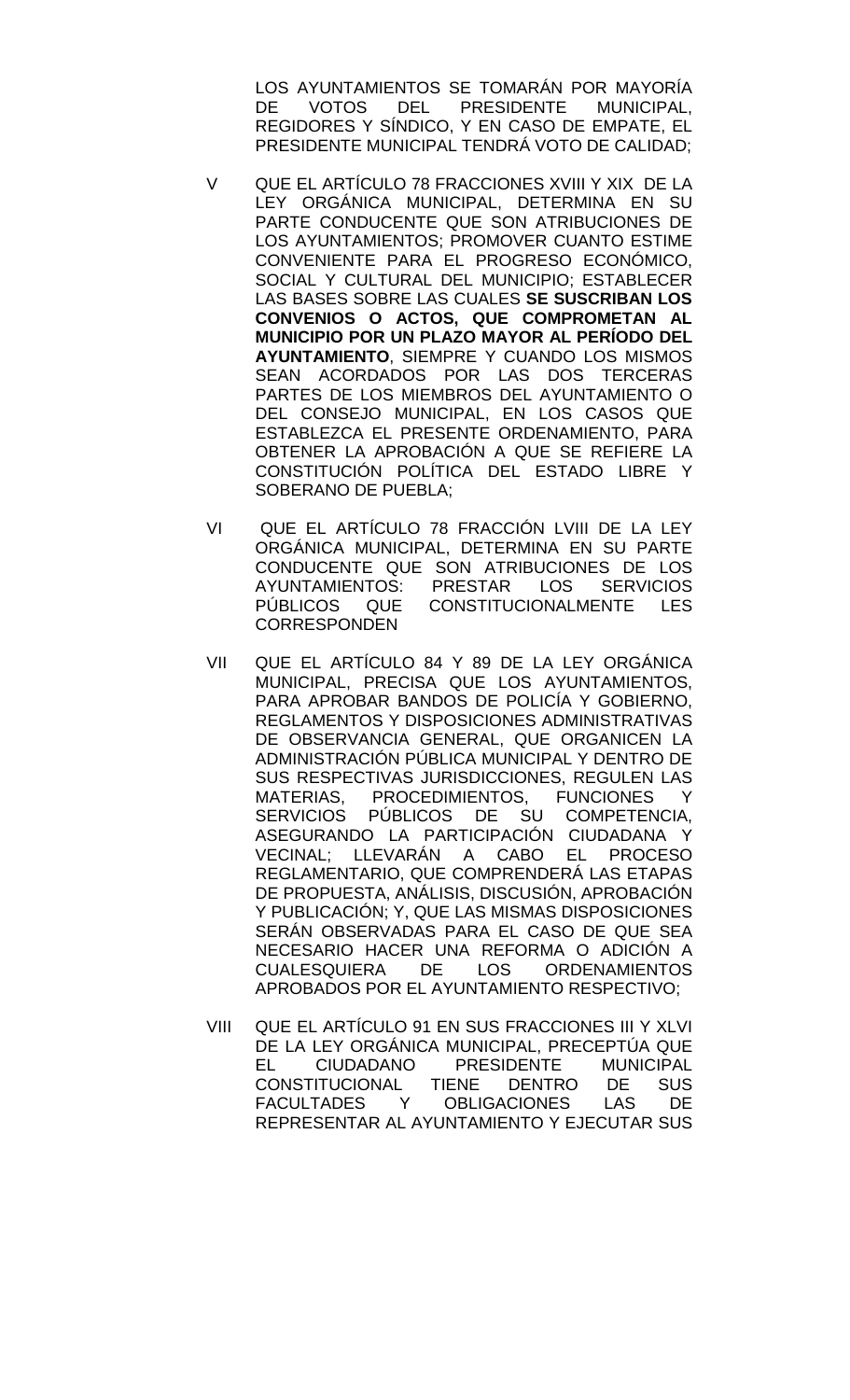RESOLUCIONES; SALVO QUE SE DESIGNE UNA<br>COMISIÓN ESPECIAL, O SE TRATE DE ESPECIAL, O SE TRATE DE PROCEDIMIENTOS JUDICIALES, EN LOS QUE LA REPRESENTACIÓN CORRESPONDE AL SÍNDICO MUNICIPAL; SUSCRIBIR, PREVIO ACUERDO DEL AYUNTAMIENTO, LOS CONVENIOS Y ACTOS QUE SEAN DE INTERÉS PARA EL MUNICIPIO, SIN PERJUICIO DE LO QUE ESTA LEY SEÑALA.

- IX QUE EL ARTÍCULO 100 FRACCIÓN V DE LA LEY ORGÁNICA MUNICIPAL, DETERMINA QUE SON<br>DEBERES Y ATRIBUCIONES DEL SÍNDICO: DEBERES Y ATRIBUCIONES PROMOVER ANTE LAS AUTORIDADES MUNICIPALES, CUANTO ESTIMAREN PROPIO Y CONDUCENTE EN BENEFICIO DE LA COLECTIVIDAD;
- X. QUE EL ARTÍCULO 161 DE LA LEY ORGÁNICA MUNICIPAL, DETERMINA QUE LA TRANSMISIÓN GRATUITA DE LA PROPIEDAD, DEL USUFRUCTO O DE LA POSESIÓN DE LOS BIENES PROPIEDAD DE LOS MUNICIPIOS SE PODRÁ OTORGAR SIEMPRE QUE MEDIE ACUERDO DEL AYUNTAMIENTO, EL QUE BAJO SU RESPONSABILIDAD, CUIDARÁ QUE LA FINALIDAD SEA DE NOTORIO BENEFICIO SOCIAL, Y QUE SI NO SE CUMPLE CON LA FINALIDAD EN EL PLAZO QUE SEÑALE LA AUTORIDAD COMPETENTE O SE DESTINA EL BIEN A UN FIN DISTINTO AL SEÑALADO EN LA AUTORIZACIÓN, SE ENTENDERÁ REVOCADO EL ACTO GRATUITO DE QUE SE TRATE Y OPERARA SIN NECESIDAD DE DECLARACIÓN JUDICIAL LA REVERSIÓN DE LOS DERECHOS EN FAVOR DEL MUNICIPIO, ASÍ MISMO SI SE TRATA DE ALGUNA INSTITUCIÓN DE BENEFICENCIA O ASOCIACIÓN SIMILAR EN CASO DE DISOLUCIÓN O LIQUIDACIÓN DE LA MISMA, LOS BIENES REVERTIRÁN AL DOMINIO DEL MUNICIPIO.
- XI. QUE EL ARTÍCULO 3 FRACCIÓN VI DE LA LEY DE FRACCIONAMIENTOS MANIFIESTA QUE EL ÁREA DE DONACIÓN, ES LA SUPERFICIE DE TERRENO QUE LOS FRACCIONADORES DEBERÁN DONAR A TÍTULO GRATUITO AL AYUNTAMIENTO, PARA DESTINARLAS DE MANERA PERMANENTE A ÁREAS ECOLÓGICAS Y EQUIPAMIENTO, DE CONFORMIDAD CON LO QUE SE ESTABLEZCA EN LOS PROGRAMAS DE DESARROLLO URBANO VIGENTES.
- XII. QUE EL ARTÍCULO 89 DE LA LEY DE FRACCIONAMIENTOS MANIFIESTA QUE EL AYUNTAMIENTO TOMARA LAS MEDIDAS NECESARIAS PARA EL APROVECHAMIENTO DE LOS TERRENOS DONADOS POR EL FRACCIONADOR PROGRAMANDO LA CONSTRUCCIÓN DE ESCUELAS, PARQUES, JARDINES, MERCADOS, DISPENSARIOS Y DEMÁS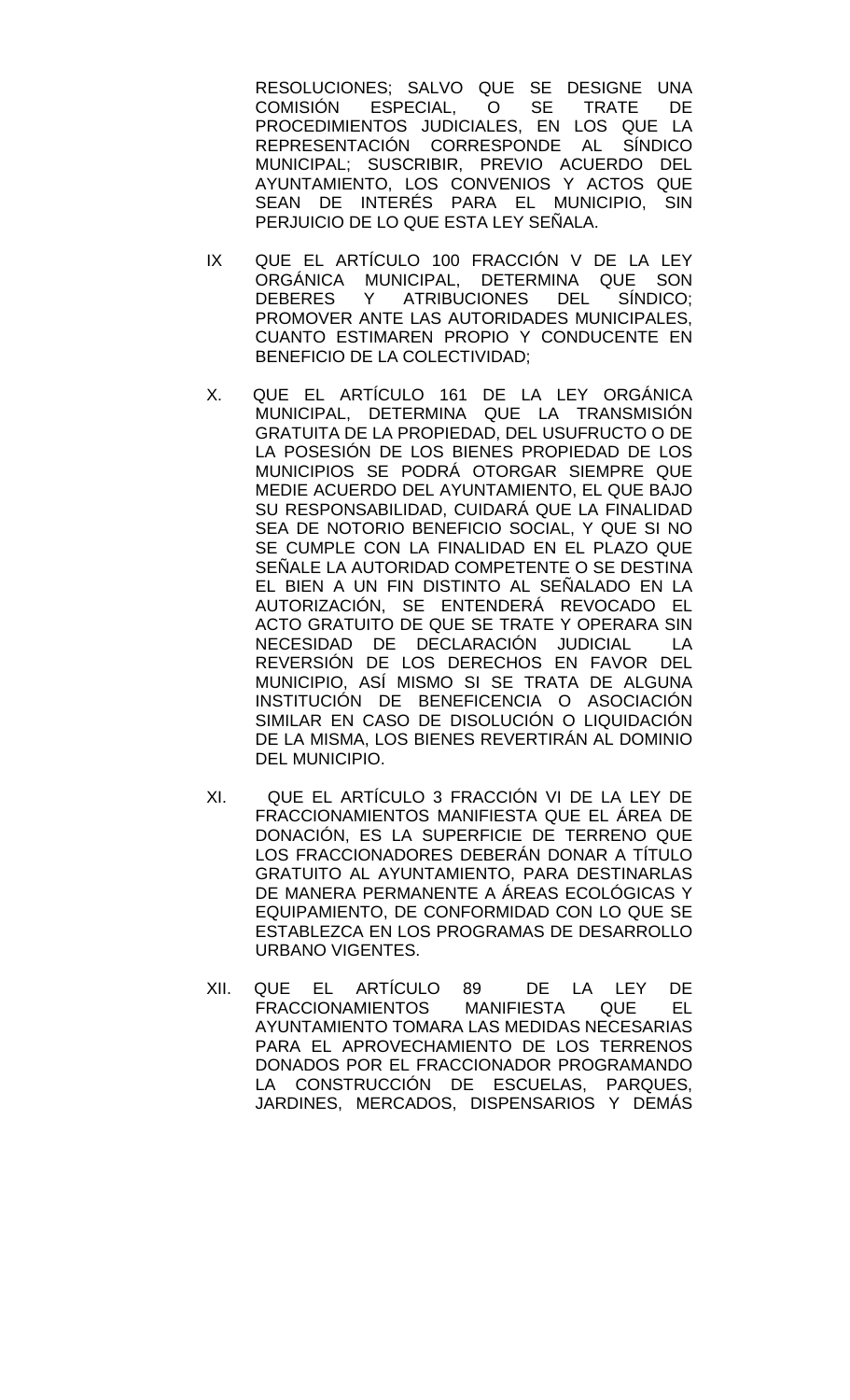EDIFICIOS PARA SERVICIOS PÚBLICOS Y SOCIALES QUE HUBIEREN SIDO PREVISTOS.

- XIII TODA VEZ QUE EN LOS ARCHIVOS DE ESTA OFICINA A MI CARGO NO EXISTE DOCUMENTACIÓN RESPECTO AL CENTRO DE ASISTENCIA INFANTIL COMUNITARIO EL RIEGO 2 EL CUAL SE ENCUENTRA UBICADO EN LA PROLONGACIÓN DE LA CALLE 7 PONIENTE NÚMERO 818 DE LA UNIDAD HABITACIONAL INFONAVIT VENUSTIANO CARRANZA EN UN ÁREA DE EQUIPAMIENTO PERTENECIENTE A ESTE H. AYUNTAMIENTO, COMO SE ACREDITA CON EL INSTRUMENTO 0653483-7 OTORGADO POR EL INSTITUTO DEL FONDO NACIONAL DE VIVIENDA PARA LOS TRABAJADORES EL CUAL SE ANEXA EN COPIA CERTIFICADA AL PRESENTE, Y EN ATENCIÓN A LA SOLICITUD REALIZADA POR LA MTRA. REMEDIOS ELENA SANTOS GONZÁLEZ DIRECTORA GENERAL DEL SISTEMA MUNICIPAL DIF, EN SU CARÁCTER DE REPRESENTANTE LEGAL DE DICHA INSTITUCIÓN COMO LO ACREDITA CON EL MANDATO GENERAL PARA PLEITOS Y COBRANZAS Y ACTOS DE ADMINISTRACIÓN, CON NÚMERO DE INSTRUMENTO 18736, VOLUMEN 256 DE FECHA 30 DE JULIO DEL AÑO DOS MIL DOCE, ANTE LA FE DEL LIC. RAMIRO RODRIGUEZ MACLUB NOTARIO TITULAR DE LA NOTARIA NÚMERO 2 DE ESTE DISTRITO JUDICIAL EL CUAL SE ANEXA AL PRESENTE EN COPIA<br>CERTIFICADA, RESULTA NECESARIO REALIZAR RESULTA NECESARIO REALIZAR CONTRATO DE COMODATO RESPECTO DE DICHA FRACCIÓN A FIN DE REGULARIZAR LA POSESIÓN QUE DE LA MISMA OSTENTA DICHO ORGANISMO.
- XIV. QUE LA FRACCIÓN DE TERRENO ANTES ALUDIDA CUENTA CON UNA **SUPERFICIE DE 558.93 M2** CON LAS SIGUIENTES MEDIDAS Y COLINDANCIAS.

**AL NORTE: 26.35 MTS COLINDA CON AVENIDA DEL MAESTRO. AL SUR. 14.78 MTS COLINDA CON CALLE 7 PONIENTE. AL OESTE. 34.10 MTS COLINDA CON GUARDERÍA ITZIA. AL ESTE. 28.65 MTS COLINDA CON POZO DE AGUA.**

XV .- POR LO ANTERIORMENTE SEÑALADO Y TODA VEZ QUE EL MUNICIPIO TIENE LA OBLIGACIÓN DE CUMPLIR CON LAS FUNCIONES QUE LE SON ENCOMENDADAS MISMAS QUE SE ENCUENTRAN FUNDAMENTADAS EN EL ARTÍCULO 115 FRACCIÓN III INCISO G) DE LA CONSTITUCIÓN POLÍTICA DE LOS ESTADOS UNIDOS MEXICANOS, CON FUNDAMENTO EN EL ARTÍCULO 78 FRACCIÓN XIX DE LA LEY ORGÁNICA MUNICIPAL, SOLICITO DETERMINE ESTE HONORABLE CABILDO **LA APROBACION PARA LA**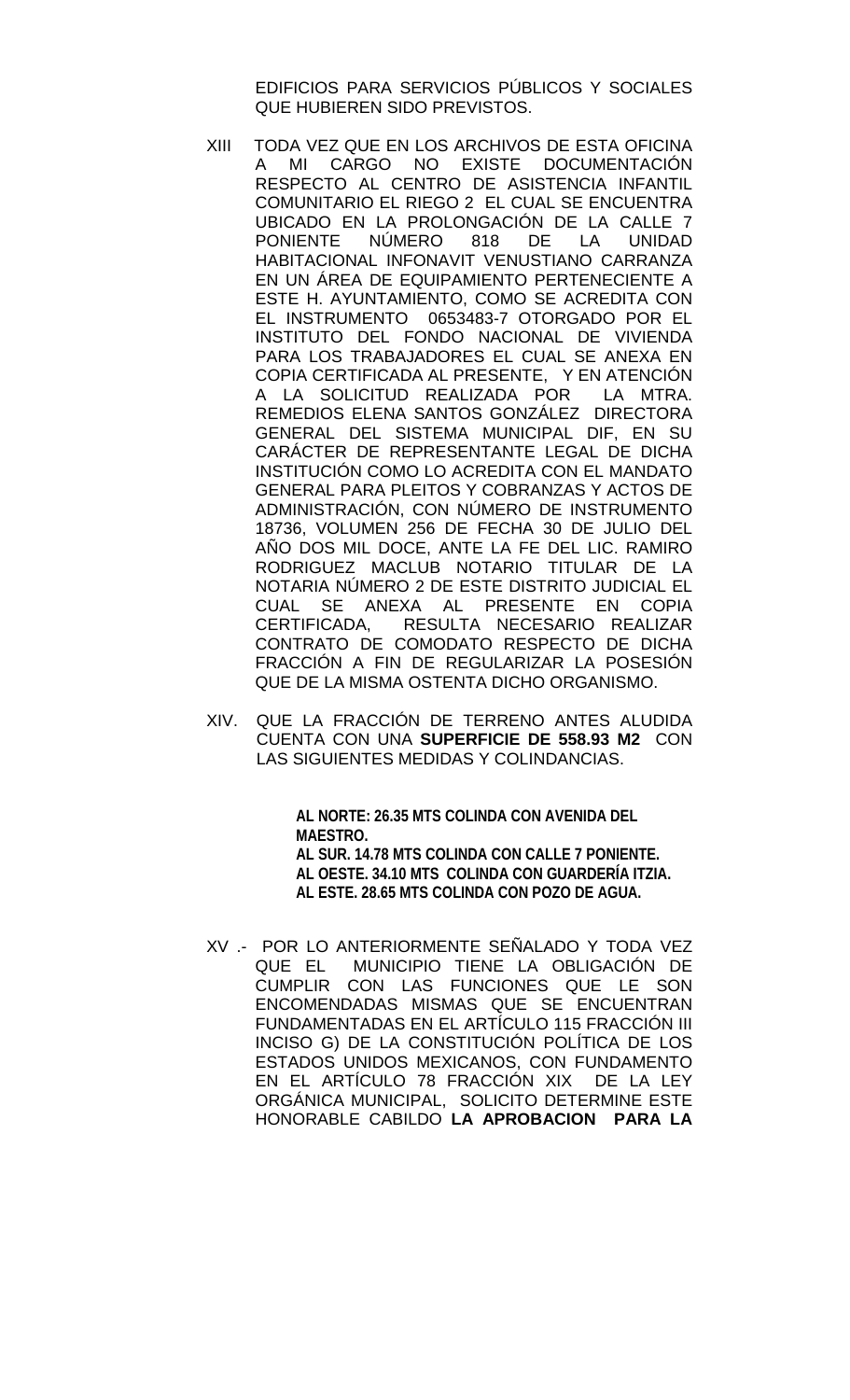**CELEBRACIÓN Y FIRMA DEL CONTRATO DE COMODATO ENTRE ESTE H. AYUNTAMIENTO CON LA LIC. REMEDIOS ELENA SANTOS GONZALEZ EN SU CARÁCTER DE REPRESENTANTE LEGAL DEL SISTEMA MUNICIPAL PARA EL DESARROLLO INTEGRAL DE LA FAMILIA, A EFECTO DE ENTREGAR DE MANERA FORMAL A DICHA INSTITUCIÓN UNA FRACCIÓN DE TERRENO CON UNA SUPERFICIE DE 558.93 M2 UBICADA EN CALLE 7 PONIENTE NUMERO 818 DE LA UNIDAD HABITACIONAL INFONAVIT VENUSTIANO CARRANZA.** SE ANEXA AL PRESENTE COPIA FOTOSTÁTICA DEL CONTRATO DE COMODATO EN COMENTO.

EN BASE A LO ANTERIOR SOMETO A CONSIDERACIÓN DE ESTE HONORABLE CUERPO COLEGIADO EL SIGUIENTE:

#### **P E T I T O R I O**

 UNICO.- DETERMINE EL HONORABLE CABILDO LA AUTORIZACION PARA LA CELEBRACIÓN Y FIRMA DEL CONTRATO DE COMODATO ENTRE ESTE H. AYUNTAMIENTO CON LA LIC. REMEDIOS ELENA SANTOS GONZALEZ EN SU CARÁCTER DE REPRESENTANTE LEGAL DEL SISTEMA MUNICIPAL PARA EL DESARROLLO INTEGRAL DE LA FAMILIA, A EFECTO DE ENTREGAR DE MANERA FORMAL A DICHA INSTITUCIÓN UNA FRACCIÓN DE TERRENO CON UNA SUPERFICIE DE 558.93 M2 UBICADA EN CALLE 7 PONIENTE NUMERO 818 DE LA UNIDAD<br>HABITACIONAL INFONAVIT VENUSTIANO **HABITACIONAL** CARRANZA.- ATENTAMENTE.-TEHUACÁN, PUEBLA, A 20 DE JUNIO DE 2013.-LIC. ROBERTO IVAN LINARES CHAVEZ.- SINDICO MUNICIPAL DEL HONORABLE AYUNTAMIENTO DE TEHUACAN PUEBLA.- FIRMA ILEGIBLE…"

SEÑOR PRESIDENTE MUNICIPAL, REGIDORES Y SINDICO MUNICIPAL, EN VOTACIÓN SE LES CONSULTA SI SE APRUEBA LA PROPUESTA PRESENTADA EN CUESTIÓN, LOS QUE ESTÉN POR LA AFIRMATIVA SÍRVANSE MANIFESTARLO LEVANTANDO LA MANO.

HABIÉNDOSE ANALIZADO AMPLIAMENTE EL CONTENIDO DEL DICTAMEN DE REFERENCIA, POR MAYORÍA CON 13 VOTOS A FAVOR, POR PARTE DE LOS INTEGRANTES DEL HONORABLE CABILDO, SE DETERMINA EL SIGUIENTE: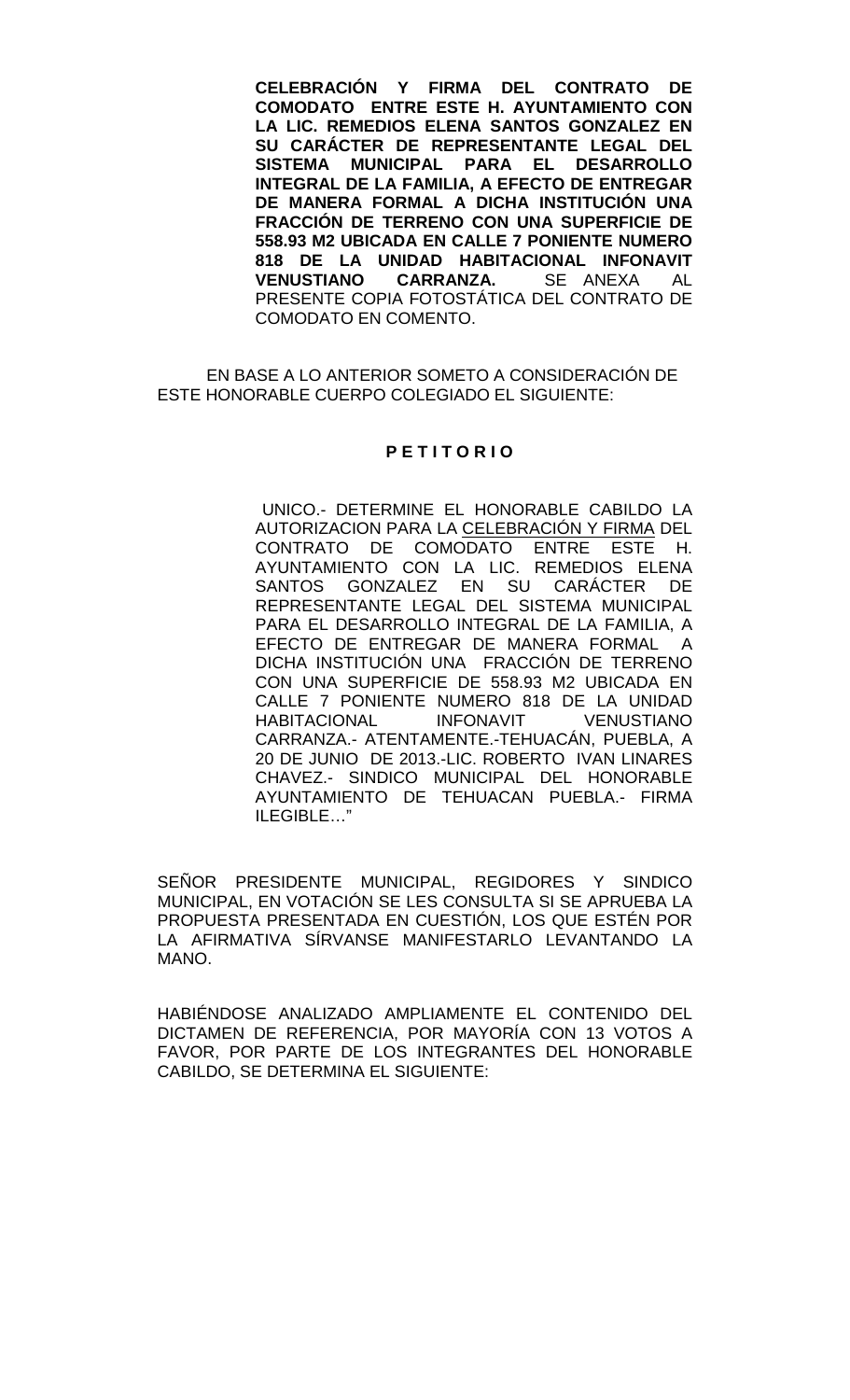**UNICO**.- EL HONORABLE CABILDO DETERMINA LA AUTORIZACIÓN PARA LA CELEBRACIÓN Y FIRMA DEL CONTRATO DE COMODATO ENTRE ESTE H. AYUNTAMIENTO CON LA LIC. REMEDIOS ELENA SANTOS GONZALEZ EN SU CARÁCTER DE REPRESENTANTE LEGAL DEL SISTEMA MUNICIPAL PARA EL DESARROLLO INTEGRAL DE LA FAMILIA, A EFECTO DE ENTREGAR DE MANERA FORMAL A DICHA INSTITUCIÓN UNA FRACCIÓN DE TERRENO CON UNA SUPERFICIE DE 558.93 M2 UBICADA EN CALLE 7 PONIENTE NUMERO 818 DE LA UNIDAD HABITACIONAL INFONAVIT VENUSTIANO CARRANZA.

LO ANTERIOR CON FUNDAMENTO EN LOS DISPOSITIVOS LEGALES INVOCADOS EN EL DICTAMEN DE REFERENCIA.

**SINDICATURA.- ANÁLISIS, DISCUSIÓN Y EN SU CASO APROBACIÓN DEL PETITORIO QUE CONTIENE LA REVOCACIÓN DEL ACUERDO DE CABILDO DE FECHA 09 DE ABRIL DEL AÑO DOS MIL DOCE, MISMO QUE CONTIENE: LA DONACIÓN AL GOBIERNO DEL ESTADO CON DESTINO A LA SECRETARÍA DE EDUCACIÓN PÚBLICA, LA FRACCIÓN DE UN TERRENO UBICADO EN SAN CRISTÓBAL TEPETEOPAN,, CONOCIDO COMO LA PITAYA, CON UNA SUPERFICIE TOTAL DE 7,865.83m2., CON UNA RESTRICCION DE 77.39 M2., QUE SE RESERVA EL AYUNTAMIENTO POR VIALIDAD PARA LA CONSTRUCCIÓN DEL BACHILLERATO GENERAL "VICENTE LOMBARDO TOLEDANO" CON NUMERO DE CLAVE: 21EBH06351.** 

SEÑOR SINDICO TIENE USTED EL USO DE LA PALABRA.

EL C. LIC. ROBERTO IVAN LINARES CHAVEZ, PROCEDE A DAR LECTURA AL PETITORIO DE REFERENCIA, MISMO QUE A LA LETRA DICE:

## **"... HONORABLE CABILDO DEL HONORABLE AYUNTAMIENTO CONSTITUCIONAL DE TEHUACAN PUEBLA.**

EL SUSCRITO LICENCIADO ROBERTO IVAN LINARES CHAVEZ, SÍNDICO MUNICIPAL DEL H. AYUNTAMIENTO DEL MUNICIPIO DE TEHUACÁN, PUEBLA, DE CONFORMIDAD CON LO PRECEPTUADO POR LOS ARTÍCULOS 100 FRACCIONES V, VIII, XV Y XVI, 85 Y 89 DE LA LEY ORGÁNICA MUNICIPAL, SOMETO A APROBACIÓN DEL HONORABLE CABILDO **LA REVOCACIÓN DEL ACUERDO DE CABILDO DE FECHA 09 DE ABRIL DEL AÑO DOS MIL DOCE, MISMO QUE CONTIENEN,** LA DONACION AL GOBIERNO DEL ESTADO CON DESTINO A LA SECRETARIA DE EDUCACION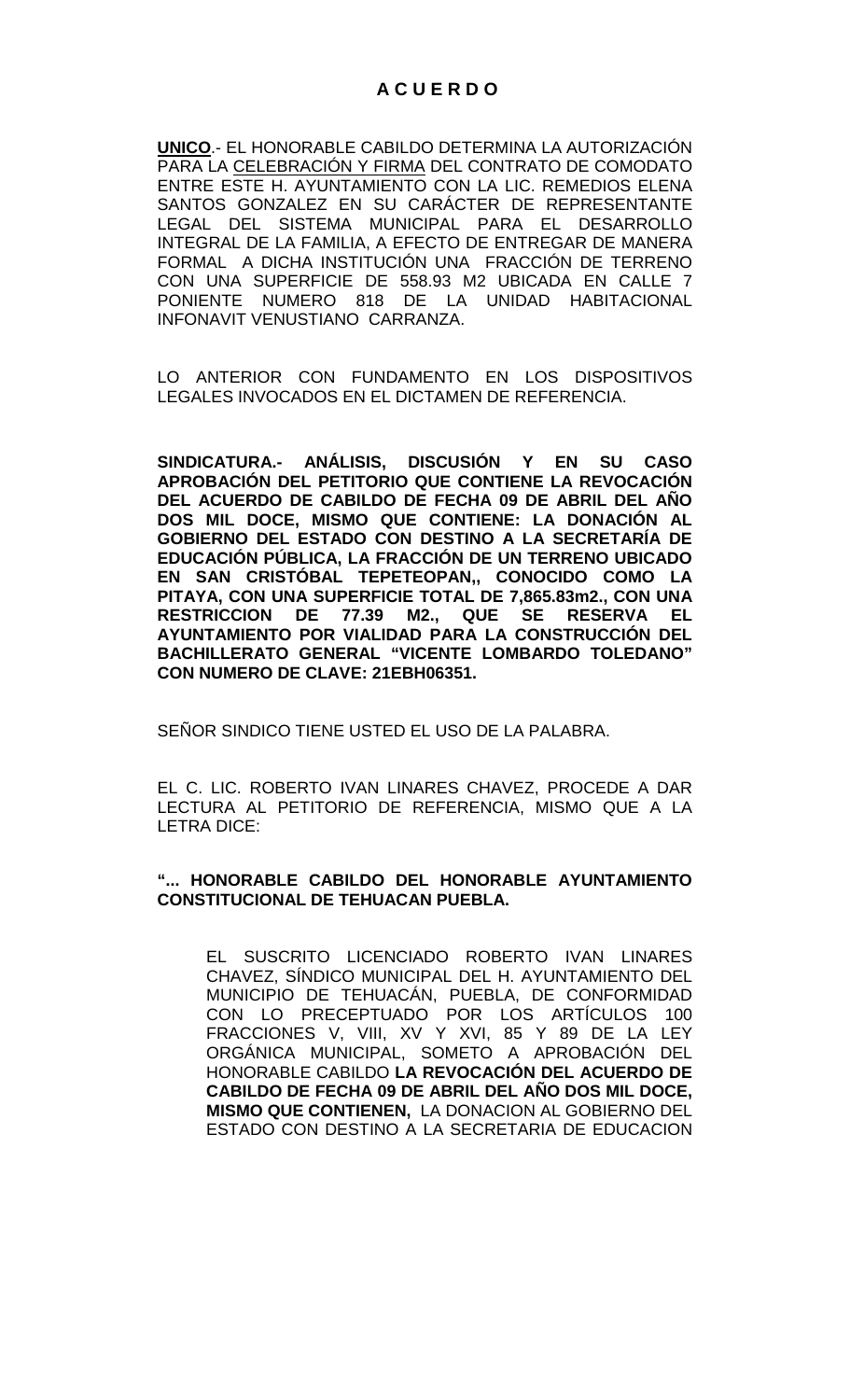PUBLICA, LA FRACCIÓN DE UN TERRENO UBICADO EN SAN CRISTOBAL TEPETEOPAN, CONOCIDO COMO LA PITAYA, CON UNA SUPERFICIE TOTAL DE 7,865.83 M2 Y CON UNA RESTRICCION DE 77.39 M2 QUE SE RESERVA EL AYUNTAMIENTO POR VIALIDAD, PARA LA CONSTRUCCION DEL BACHILLERATO GENERAL "VICENTE LOMBARDO TOLEDANO" CON NUMERO DE CLAVE 21EBH06351 EN BASE A LOS SIGUIENTES:

## **A N T E C E D E N T E S**

MEDIANTE SESIÓN ORDINARIA DE CABILDO EFECTUADA EL DÍA NUEVE DE ABRIL DEL AÑO DOS MIL DOCE, SE APROBÓ LA DONACION AL GOBIERNO DEL ESTADO CON DESTINO A LA SECRETARIA DE EDUCACION PUBLICA, LA FRACCIÓN DE UN TERRENO UBICADO EN SAN CRISTOBAL TEPETEOPAN, CONOCIDO COMO LA PITAYA, CON UNA SUPERFICIE TOTAL DE 7,865.83 M2 Y CON UNA RESTRICCION DE 77.39 M2 QUE SE RESERVA EL AYUNTAMIENTO POR VIALIDAD, PARA LA CONSTRUCCION DEL BACHILLERATO GENERAL "VICENTE LOMBARDO TOLEDANO" CON NUMERO DE CLAVE 21EBH06351.

### **C O N S I DE R A N D O**

- I. QUE EL PÁRRAFO PRIMERO DE LA FRACCIÓN II DEL ARTÍCULO 115 DE LA CONSTITUCIÓN POLÍTICA DE LOS ESTADOS UNIDOS MEXICANOS, DETERMINA QUE LOS AYUNTAMIENTOS TENDRÁN FACULTADES PARA APROBAR, DE ACUERDO CON LAS LEYES EN MATERIA MUNICIPAL QUE DEBERÁN EXPEDIR LAS LEGISLATURAS DE LOS ESTADOS, LOS BANDOS DE POLICÍA Y GOBIERNO, LOS REGLAMENTOS, CIRCULARES; Y DISPOSICIONES ADMINISTRATIVAS DE OBSERVANCIA GENERAL DENTRO DE SUS RESPECTIVAS JURISDICCIONES, QUE ORGANICEN LA ADMINISTRACIÓN PÚBLICA MUNICIPAL, REGULEN LAS MATERIAS, PROCEDIMIENTOS, FUNCIONES Y SERVICIOS PÚBLICOS DE SU COMPETENCIA Y<br>ASEGUREN LA PARTICIPACIÓN CIUDADANA Y ASEGUREN LA PARTICIPACIÓN CIUDADANA VECINAL; MISMA DISPOSICIÓN QUE ES TRASLADADA A LA FRACCIÓN III DEL ARTÍCULO 105 DE LA CONSTITUCIÓN POLÍTICA DEL ESTADO LIBRE Y SOBERANO DE PUEBLA;
- II. EL ARTÍCULO 57 DE LA CONSTITUCIÓN POLÍTICA DEL ESTADO FRACCIÓN VII.- ESTABLECE QUE EL H. CONGRESO FACULTA AUTORIZAR LA ENAJENACIÓN DE BIENES INMUEBLES PROPIOS DEL ESTADO O DE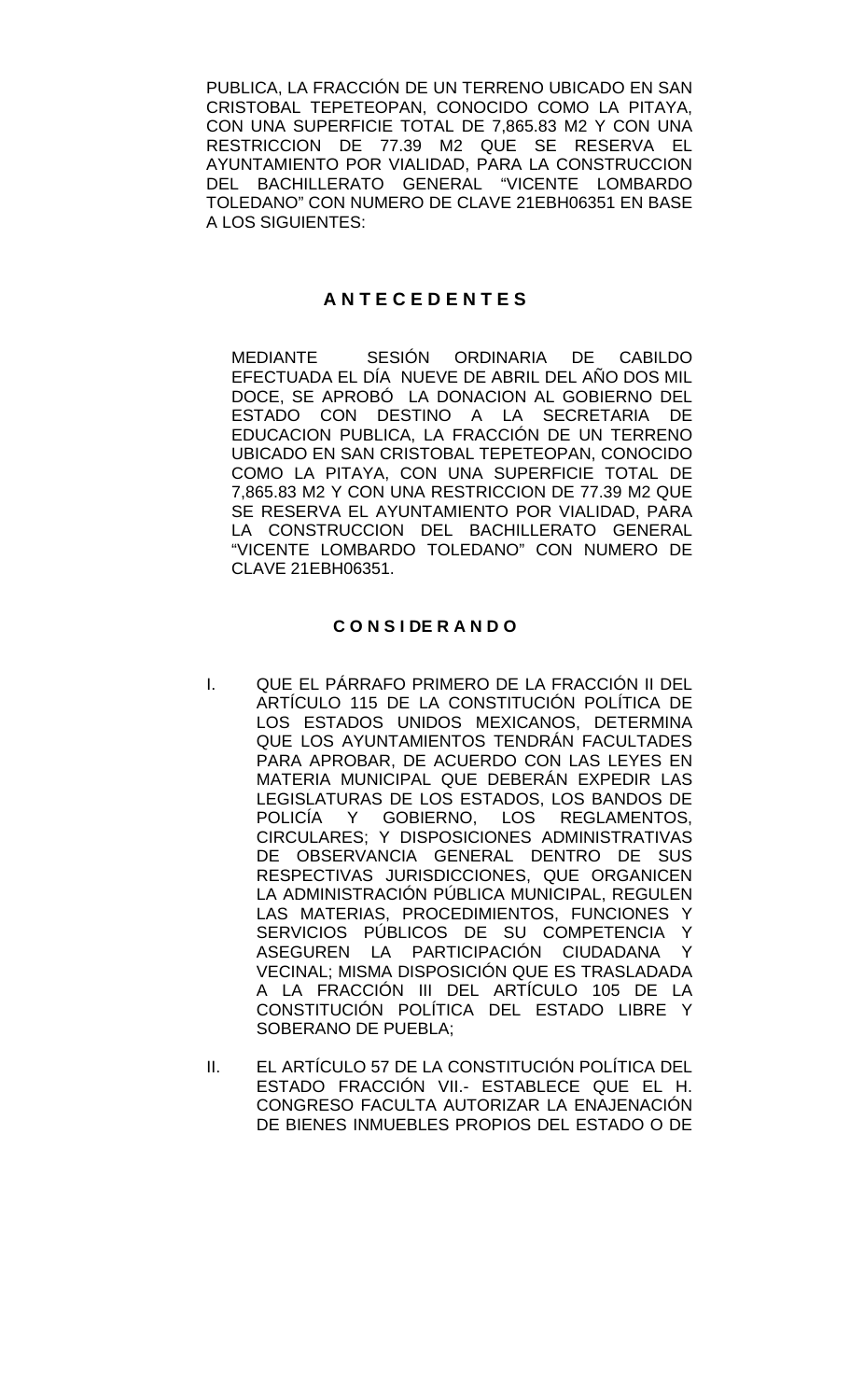LOS MUNICIPIOS, A SOLICITUD DE ÉSTOS, ASÍ COMO APROBAR LOS CONTRATOS QUE CELEBREN LOS AYUNTAMIENTOS, CUANDO TENGAN DURACIÓN MAYOR DEL PERÍODO PARA EL CUAL HUBIEREN SIDO ELECTOS;

- III. QUE EL ARTÍCULO 76 PRIMER PÁRRAFO DE LA LEY ORGÁNICA MUNICIPAL DETERMINA QUE EL AYUNTAMIENTO SESIONARÁ VÁLIDAMENTE CON LA ASISTENCIA DE LA MAYORÍA DE SUS MIEMBROS Y DEL SECRETARIO DEL AYUNTAMIENTO O LA PERSONA QUE LEGALMENTE LO SUSTITUYA.
- IV QUE EL ARTÍCULO 77 DE LA MISMA LEY EN CITA DETERMINA QUE LOS ACUERDOS DE LOS AYUNTAMIENTOS SE TOMARÁN POR MAYORÍA DE VOTOS DEL PRESIDENTE MUNICIPAL, REGIDORES Y SÍNDICO, Y EN CASO DE EMPATE, EL PRESIDENTE MUNICIPAL TENDRÁ VOTO DE CALIDAD;
- V QUE EL ARTÍCULO 78 FRACCIONES XVIII Y XIX DE LA LEY ORGÁNICA MUNICIPAL DETERMINA EN SU PARTE CONDUCENTE QUE SON ATRIBUCIONES DE LOS AYUNTAMIENTOS; PROMOVER CUANTO ESTIME CONVENIENTE PARA EL PROGRESO ECONÓMICO, SOCIAL Y CULTURAL DEL MUNICIPIO; ESTABLECER LAS BASES SOBRE LAS CUALES **SE SUSCRIBAN LOS CONVENIOS O ACTOS, QUE COMPROMETAN AL MUNICIPIO POR UN PLAZO MAYOR AL PERÍODO DEL AYUNTAMIENTO**, SIEMPRE Y CUANDO LOS MISMOS SEAN ACORDADOS POR LAS DOS TERCERAS PARTES DE LOS MIEMBROS DEL AYUNTAMIENTO O DEL CONSEJO MUNICIPAL, EN LOS CASOS QUE ESTABLEZCA EL PRESENTE ORDENAMIENTO, PARA OBTENER LA APROBACIÓN A QUE SE REFIERE LA CONSTITUCIÓN POLÍTICA DEL ESTADO LIBRE Y SOBERANO DE PUEBLA;
- VI QUE EL ARTÍCULO 84 Y 89 DE LA LEY ORGÁNICA MUNICIPAL, PRECISA QUE LOS AYUNTAMIENTOS, PARA APROBAR BANDOS DE POLICÍA Y GOBIERNO, REGLAMENTOS Y DISPOSICIONES ADMINISTRATIVAS DE OBSERVANCIA GENERAL, QUE ORGANICEN LA ADMINISTRACIÓN PÚBLICA MUNICIPAL Y DENTRO DE SUS RESPECTIVAS JURISDICCIONES, REGULEN LAS MATERIAS, PROCEDIMIENTOS, FUNCIONES Y SERVICIOS PÚBLICOS DE SU COMPETENCIA, ASEGURANDO LA PARTICIPACIÓN CIUDADANA Y VECINAL; LLEVARÁN A CABO EL PROCESO REGLAMENTARIO, QUE COMPRENDERÁ LAS ETAPAS DE PROPUESTA, ANÁLISIS, DISCUSIÓN, APROBACIÓN Y PUBLICACIÓN; Y, QUE LAS MISMAS DISPOSICIONES SERÁN OBSERVADAS PARA EL CASO DE QUE SEA NECESARIO HACER UNA REFORMA O ADICIÓN A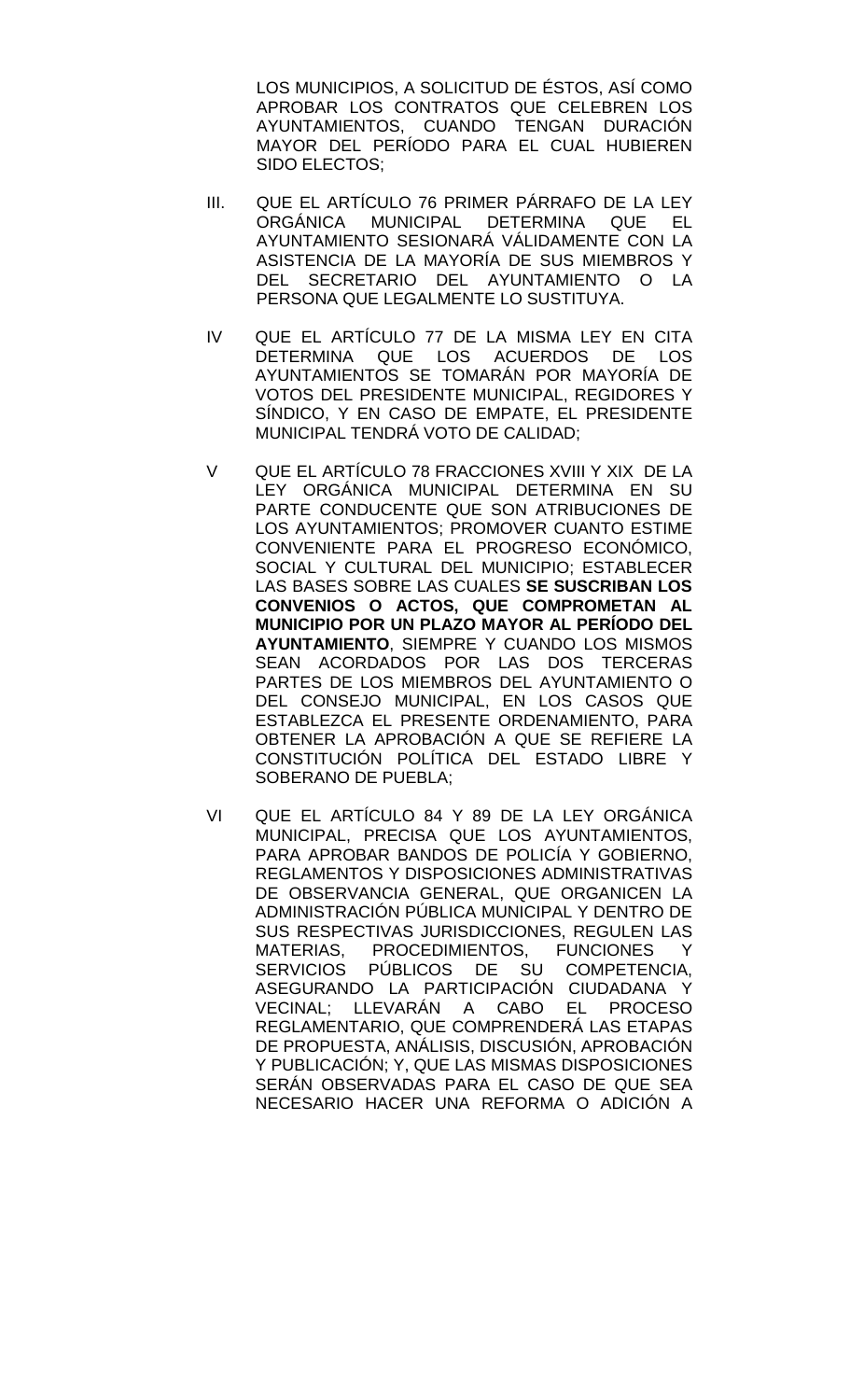CUALESQUIERA DE LOS ORDENAMIENTOS APROBADOS POR EL AYUNTAMIENTO RESPECTIVO;

- VII QUE EL ARTÍCULO 91 EN SUS FRACCIONES III Y XLVI DE LA MISMA LEY INVOCADA EN EL CONSIDERANDO INMEDIATO ANTERIOR, PRECEPTÚA QUE EL CIUDADANO PRESIDENTE<br>CONSTITUCIONAL TIENE DEI TIENE DENTRO DE SUS<br>OBLIGACIONES LAS DE FACULTADES Y OBLIGACIONES LAS DE REPRESENTAR AL AYUNTAMIENTO Y EJECUTAR SUS RESOLUCIONES; SALVO QUE SE DESIGNE UNA<br>COMISIÓN ESPECIAL. O SE TRATE DE COMISIÓN ESPECIAL, O SE TRATE DE PROCEDIMIENTOS JUDICIALES, EN LOS QUE LA REPRESENTACIÓN CORRESPONDE AL SÍNDICO MUNICIPAL; SUSCRIBIR, PREVIO ACUERDO DEL AYUNTAMIENTO, LOS CONVENIOS Y ACTOS QUE SEAN DE INTERÉS PARA EL MUNICIPIO, SIN PERJUICIO DE LO QUE ESTA LEY ESTABLECE.
- VIII QUE EL ARTÍCULO 100 FRACCIÓN V DE LA LEY ORGÁNICA MUNICIPAL DETERMINA QUE SON DEBERES Y ATRIBUCIONES DEL SÍNDICO; PROMOVER ANTE LAS AUTORIDADES MUNICIPALES, CUANTO ESTIMAREN PROPIO Y CONDUCENTE EN BENEFICIO DE LA COLECTIVIDAD.
- IX QUE EN ATENCIÓN A **LAS OBSERVACIONES REALIZADAS MEDIANTE OFICIO NÚMERO SA-DABMI-DPI-2131/2012 DE FECHA 31 DE MAYO DEL AÑO DOS MIL DOCE, POR PARTE DEL C. JESUS E. VAQUERO MARTINEZ DE LA DIRECCIÓN DE ADMINISTRACIÓN INMUEBLES, DONDE SEÑALA QUE DE LA REVISIÓN Y ANÁLISIS DE LA DOCUMENTACIÓN QUE SE ENVÍO, REVISIÓN DE COLINDANCIAS, TODA VEZ QUE DIFIEREN DE LO QUE SE ESTABLECE EN EL INSTRUMENTO NOTARIAL, RESULTA NECESARIO REVOCAR EL ACUERDO DE CABILDO DE FECHA NUEVE DE ABRIL DEL AÑO DOS MIL DOCE,** DONDE SE APROBÓ POR UNANIMIDAD DE VOTOS GOBIERNO DEL ESTADO CON DESTINO A LA SECRETARIA DE EDUCACION PUBLICA, LA FRACCIÓN DE UN TERRENO UBICADO EN SAN CRISTOBAL TEPETEOPAN, CONOCIDO COMO LA PITAYA, CON UNA SUPERFICIE TOTAL DE 7,865.83 M2 Y CON UNA RESTRICCION DE 77.39 M2 QUE SE RESERVA EL AYUNTAMIENTO POR VIALIDAD, PARA LA CONSTRUCCION DEL BACHILLERATO GENERAL "VICENTE LOMBARDO TOLEDANO" CON NUMERO DE CLAVE 21EBH06351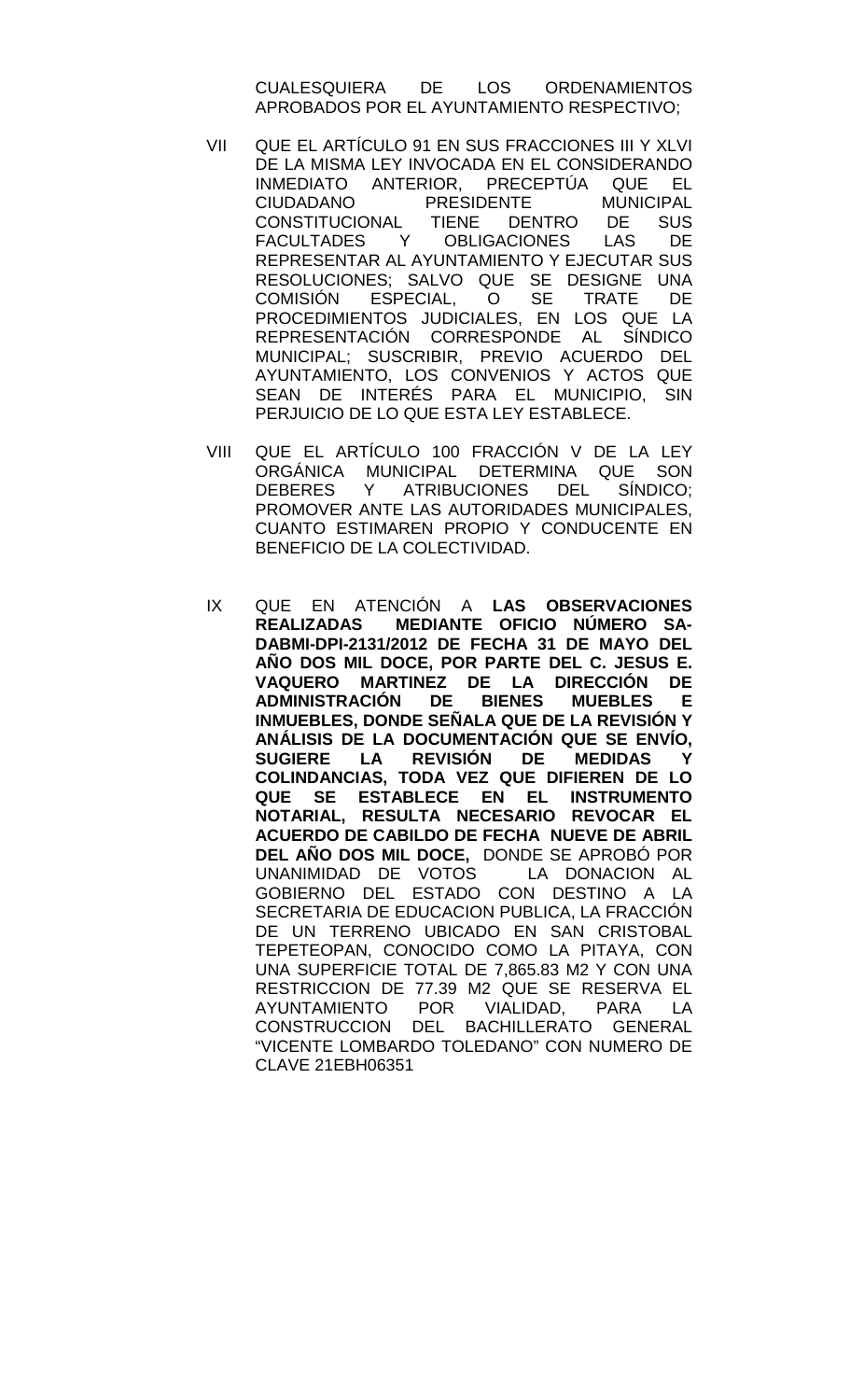EN BASE A LO ANTERIOR SOMETO A CONSIDERACIÓN DE ESTE HONORABLE CUERPO COLEGIADO EL SIGUIENTE:

#### **P E T I T O R I O**

**PRIMERO.-** SE AUTORICE LA **REVOCACIÓN** DEL ACUERDO DE CABILDO DE FECHA NUEVE DE ABRIL DEL AÑO DOS MIL DOCE MISMO QUE CONTIENEN**,**  LA DONACION AL GOBIERNO DEL ESTADO CON DESTINO A LA SECRETARIA DE EDUCACION PUBLICA, LA FRACCIÓN DE UN TERRENO UBICADO EN SAN CRISTOBAL TEPETEOPAN, CONOCIDO COMO LA PITAYA, CON UNA SUPERFICIE TOTAL DE 7,865.83 M2 Y CON UNA RESTRICCION DE 77.39 M2 QUE SE RESERVA EL AYUNTAMIENTO POR VIALIDAD, PARA LA CONSTRUCCION DEL BACHILLERATO GENERAL "VICENTE LOMBARDO TOLEDANO" CON NUMERO DE CLAVE 21EBH06351

 **SEGUNDO.-** SE INSTRUYA AL SINDICO MUNICIPAL DE ESTE H. AYUNTAMIENTO, PARA QUE EN EL ÁMBITO DE SUS FACULTADES, REALICE LAS GESTIONES CORRESPONDIENTES TENDIENTES A LA RECTIFICACIÓN DE MEDIDAS Y COLINDANCIAS DE LA ESCRITURA QUE AMPARA LA PROPIEDAD DEL INMUEBLE OBJETO DE LA PRESENTE Y ASÍ ESTAR EN POSIBILIDADES DE REALIZAR LA DONACIÓN CORRESPONDIENTE AL GOBIERNO DEL ESTADO CON DESTINO A LA SECRETARIA DE EDUCACIÓN PÚBLICA PARA LA CONSTRUCCIÓN DEL BACHILLERATO GENERAL "VICENTE LOMBARDO TOLEDANO" CON NÚMERO DE CLAVE 21EBH06351 DE SAN CRISTÓBAL TEPETEOPAN Y SE CONTINÚE CON LA CONSTRUCCIÓN DE LA MISMA.- ATENTAMENTE.- **TEHUACÁN, PUEBLA, A 21 DE JUNIO DE 2013.- LIC. ROBERTO IVAN LINARES CHAVEZ.-** SINDICO MUNICIPAL DE TEHUACAN PUEBLA.- FIRMA ILEGIBLE…"

SEÑOR PRESIDENTE MUNICIPAL, REGIDORES Y SINDICO MUNICIPAL, EN VOTACIÓN SE LES CONSULTA SI SE APRUEBA LA PROPUESTA PRESENTADA EN CUESTIÓN, LOS QUE ESTÉN POR LA AFIRMATIVA SÍRVANSE MANIFESTARLO LEVANTANDO LA MANO.

HABIÉNDOSE ANALIZADO AMPLIAMENTE EL CONTENIDO DEL DICTAMEN DE REFERENCIA, POR MAYORÍA CON 13 VOTOS A FAVOR, POR PARTE DE LOS INTEGRANTES DEL HONORABLE CABILDO, SE DETERMINA EL SIGUIENTE: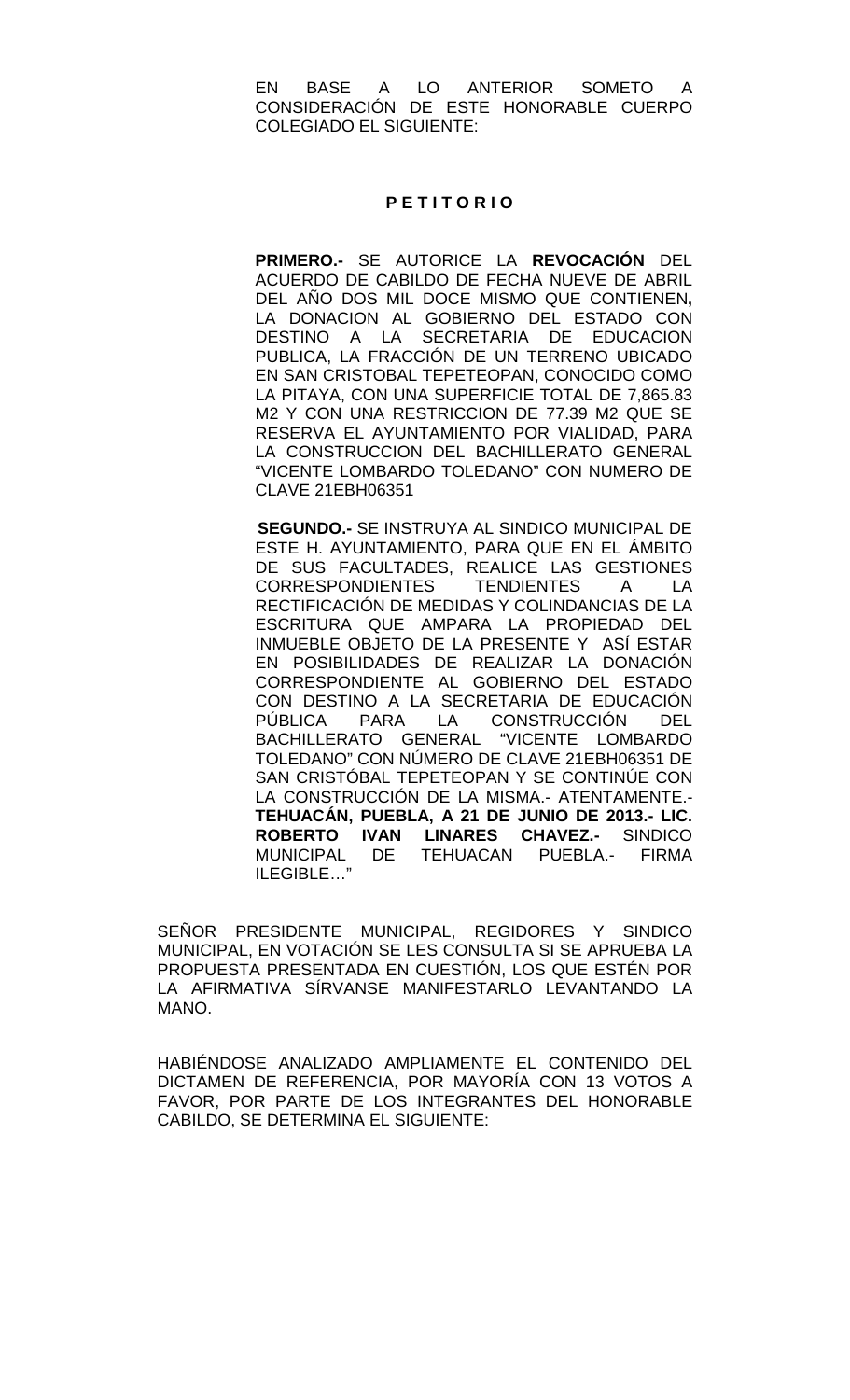# **A C U E R D O**

**PRIMERO.-** SE AUTORIZA LA **REVOCACIÓN** DEL ACUERDO DE CABILDO DE FECHA NUEVE DE ABRIL DEL AÑO DOS MIL DOCE MISMO QUE CONTIENEN**,** LA DONACION AL GOBIERNO DEL ESTADO CON DESTINO A LA SECRETARÍA DE EDUCACION PUBLICA, LA FRACCIÓN DE UN TERRENO UBICADO EN SAN CRISTOBAL TEPETEOPAN, CONOCIDO COMO LA PITAYA, CON UNA SUPERFICIE TOTAL DE 7,865.83 M2 Y CON UNA RESTRICCION DE 77.39 M2 QUE SE RESERVA EL AYUNTAMIENTO POR VIALIDAD, PARA LA CONSTRUCCION DEL BACHILLERATO GENERAL "VICENTE LOMBARDO TOLEDANO" CON NUMERO DE CLAVE 21EBH06351.

**SEGUNDO.-** SE INSTRUYE AL SINDICO MUNICIPAL DE ESTE H. AYUNTAMIENTO, PARA QUE EN EL ÁMBITO DE SUS FACULTADES, REALICE LAS GESTIONES CORRESPONDIENTES TENDIENTES A LA RECTIFICACIÓN DE MEDIDAS Y COLINDANCIAS DE LA ESCRITURA QUE AMPARA LA PROPIEDAD DEL INMUEBLE OBJETO DE LA PRESENTE Y ASÍ ESTAR EN POSIBILIDADES DE REALIZAR LA DONACIÓN CORRESPONDIENTE AL GOBIERNO DEL ESTADO CON DESTINO A LA SECRETARIA DE EDUCACIÓN PÚBLICA PARA LA CONSTRUCCIÓN DEL BACHILLERATO GENERAL "VICENTE LOMBARDO TOLEDANO" CON NÚMERO DE CLAVE 21EBH06351 DE SAN CRISTÓBAL TEPETEOPAN Y SE CONTINÚE CON LA CONSTRUCCIÓN DE LA MISMA.

LO ANTERIOR CON FUNDAMENTO EN LOS DISPOSITIVOS LEGALES INVOCADOS EN EL DICTAMEN DE REFERENCIA.

EL C. REGIDOR CARLOS CADENA CORONA, HACE USO DE LA PALABRA Y PROPONE QUE CON RELACIÓN A LA SESIÓN ORDINARIA DE CABILDO PROGRAMADA PARA ESTE MES, SERÍA CONVENIENTE SE CAMBIARA POR ESTA OCASIÓN LA FECHA Y QUE SE EFECTUARÁ EL DÍA MARTES 9 DE JULIO DEL AÑO EN CURSO A LAS 8:00 HRS., EN VIRTUD DE LAS ELECCIONES LOCALES QUE SE EFECTUARÁN EL DOMINGO 7 DE JULIO DEL AÑO EN CURSO.

SEÑOR PRESIDENTE MUNICIPAL, REGIDORES Y SÍNDICO MUNICIPAL, EN VOTACIÓN SE LES CONSULTA SI SE APRUEBA LA PROPUESTA PRESENTADA EN CUESTIÓN, LOS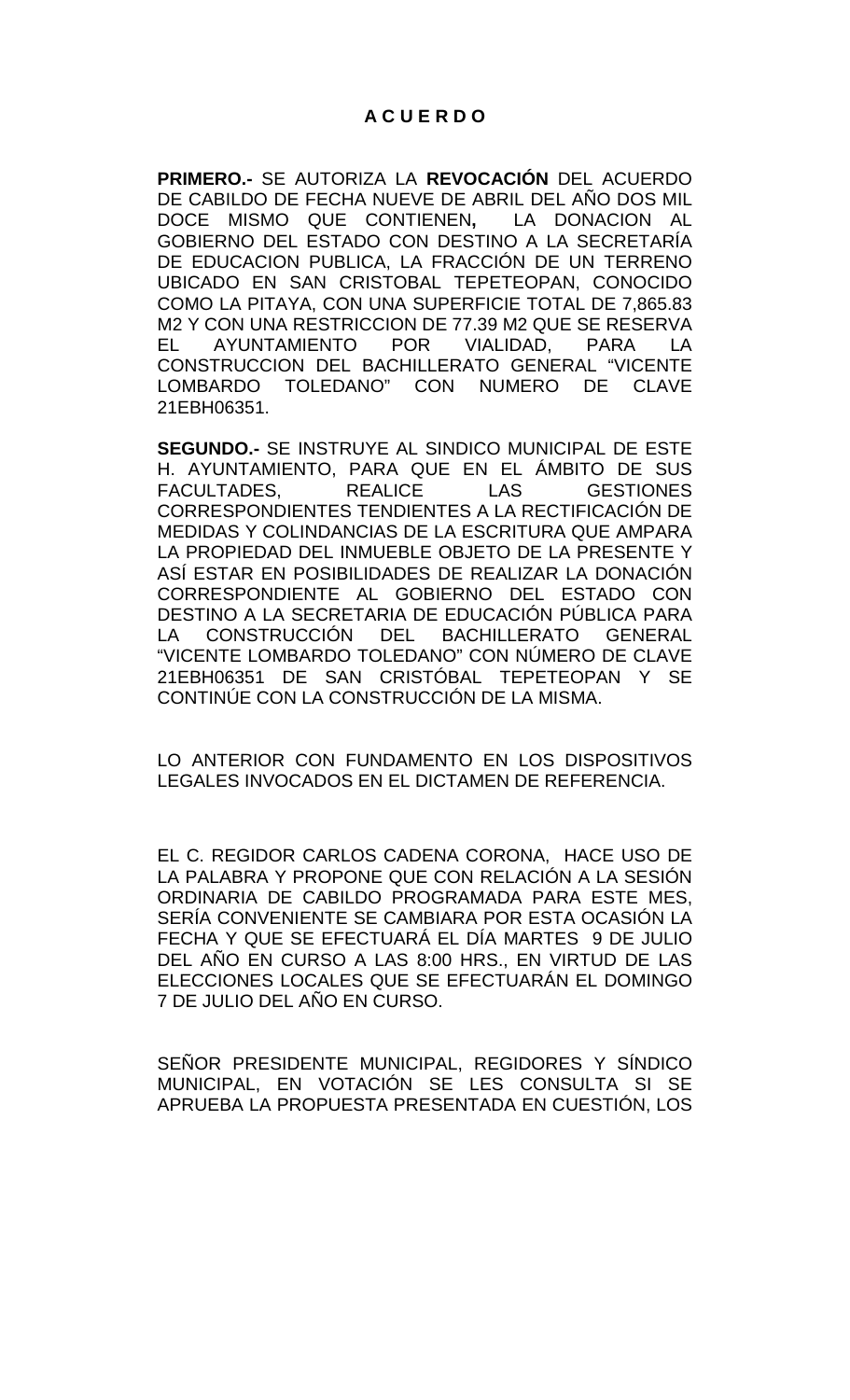QUE ESTÉN POR LA AFIRMATIVA SÍRVANSE MANIFESTARLO LEVANTANDO LA MANO.

HABIÉNDOSE ANALIZADO AMPLIAMENTE EL CONTENIDO DEL DICTAMEN DE REFERENCIA, POR MAYORÍA CON 13 VOTOS A FAVOR, POR PARTE DE LOS INTEGRANTES DEL HONORABLE CABILDO, SE DETERMINA EL SIGUIENTE:

# **A C U E R D O**

**UNICO.-** POR ESTA UNICA OCASIÓN LA SESIÓN ORDINARIA QUE SE TENIA PROGRAMADA PARA EL DIA 8 DE JULIO DEL AÑO EN CURSO A LAS 7:00 HORAS, SE DIFIERE PARA EL DÍA MARTES 9 DE JULIO DEL AÑO EN CURSO A LAS 8:00 HRS.

NO HABIÉNDO ASUNTO QUE TRATAR SE DA POR TERMINADA LA PRESENTE SESIÓN DE CABILDO, SIENDO LAS NUEVE HORAS CON TREINTA MINUTOS DEL DÍA TRES DE JULIO DEL AÑO DOS MIL TRECE, PROCEDIENDOSE A LEVANTAR LA PRESENTE ACTA QUE FIRMAN LOS QUE EN ELLA INTERVINIERON.- DOY FE.------------------------------------------

# **SECRETARIO DEL H. AYUNTAMIENTO**

**C. JOSÉ ORLANDO CUALLO CINTA.**

**C. ELISEO LEZAMA PRIETO \_\_\_\_\_\_\_\_\_\_\_\_\_\_\_\_\_\_\_\_\_\_**

**C. HUGO RUBEN BOLAÑOS CABRERA \_\_\_\_\_\_\_\_\_\_\_\_\_\_\_\_\_\_\_\_\_\_**

**C. GABRIELA BRINGAS DELGADO**